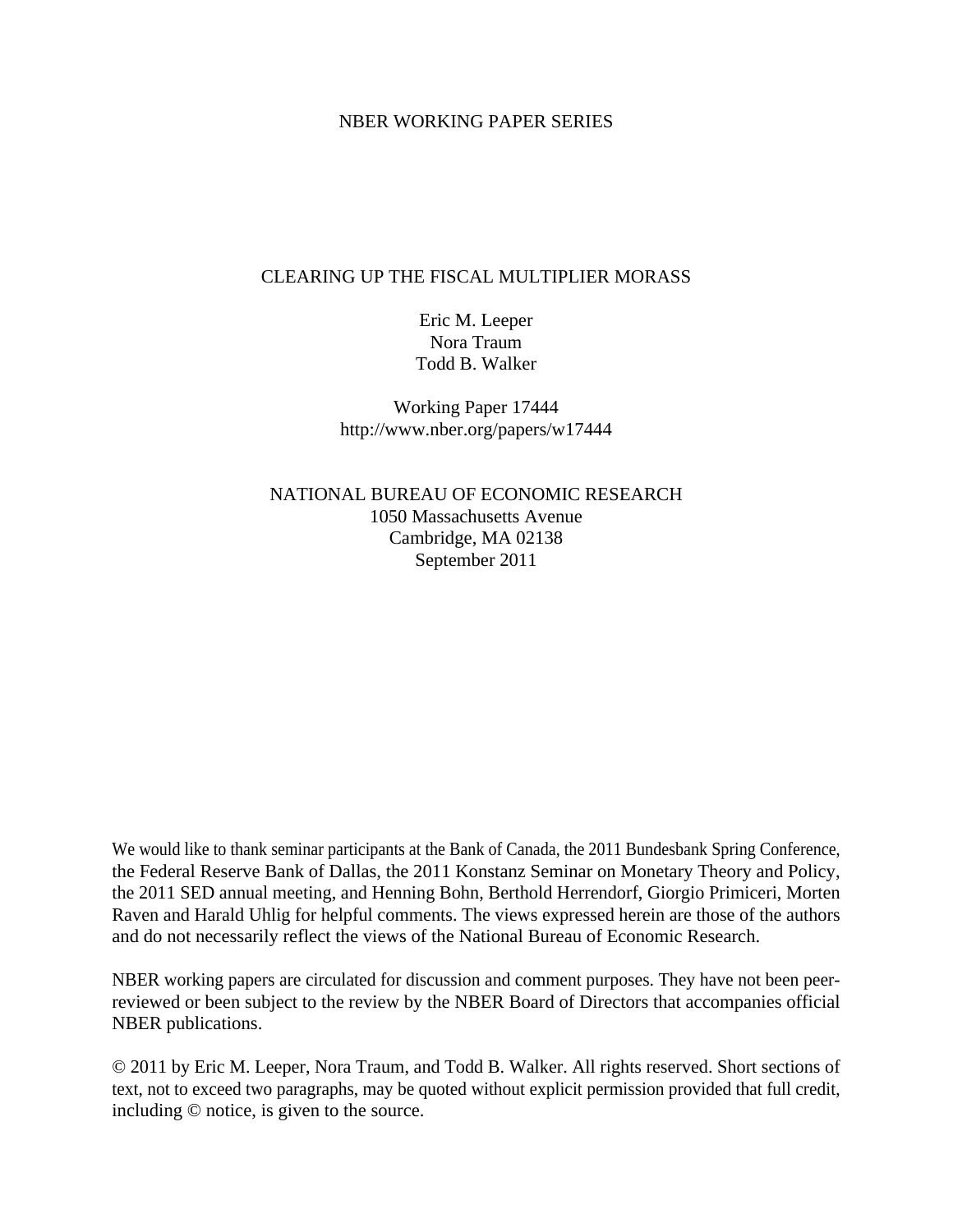Clearing Up the Fiscal Multiplier Morass Eric M. Leeper, Nora Traum, and Todd B. Walker NBER Working Paper No. 17444 September 2011 JEL No. C11,E62,E63

#### **ABSTRACT**

Bayesian prior predictive analysis of five nested DSGE models suggests that model specifications and prior distributions tightly circumscribe the range of possible government spending multipliers. Multipliers are decomposed into wealth and substitution effects, yielding uniform comparisons across models. By constraining the multiplier to tight ranges, model and prior selections bias results, revealing less about fiscal effects in data than about the lenses through which researchers choose to interpret data. When monetary policy actively targets inflation, output multipliers can exceed one, but investment multipliers are likely to be negative. Passive monetary policy produces consistently strong multipliers for output, consumption, and investment.

Eric M. Leeper Department of Economics 304 Wylie Hall Indiana University Bloomington, IN 47405 and Monash University, Australia and also NBER eleeper@indiana.edu

Todd B. Walker Department of Economics 105 Wylie Hall Indiana University Bloomington, IN 47405 walkertb@indiana.edu

Nora Traum Department of Economics Nelson Hall Campus Box 8110 North Carolina State University Raleigh, NC 27695 nora\_traum@ncsu.edu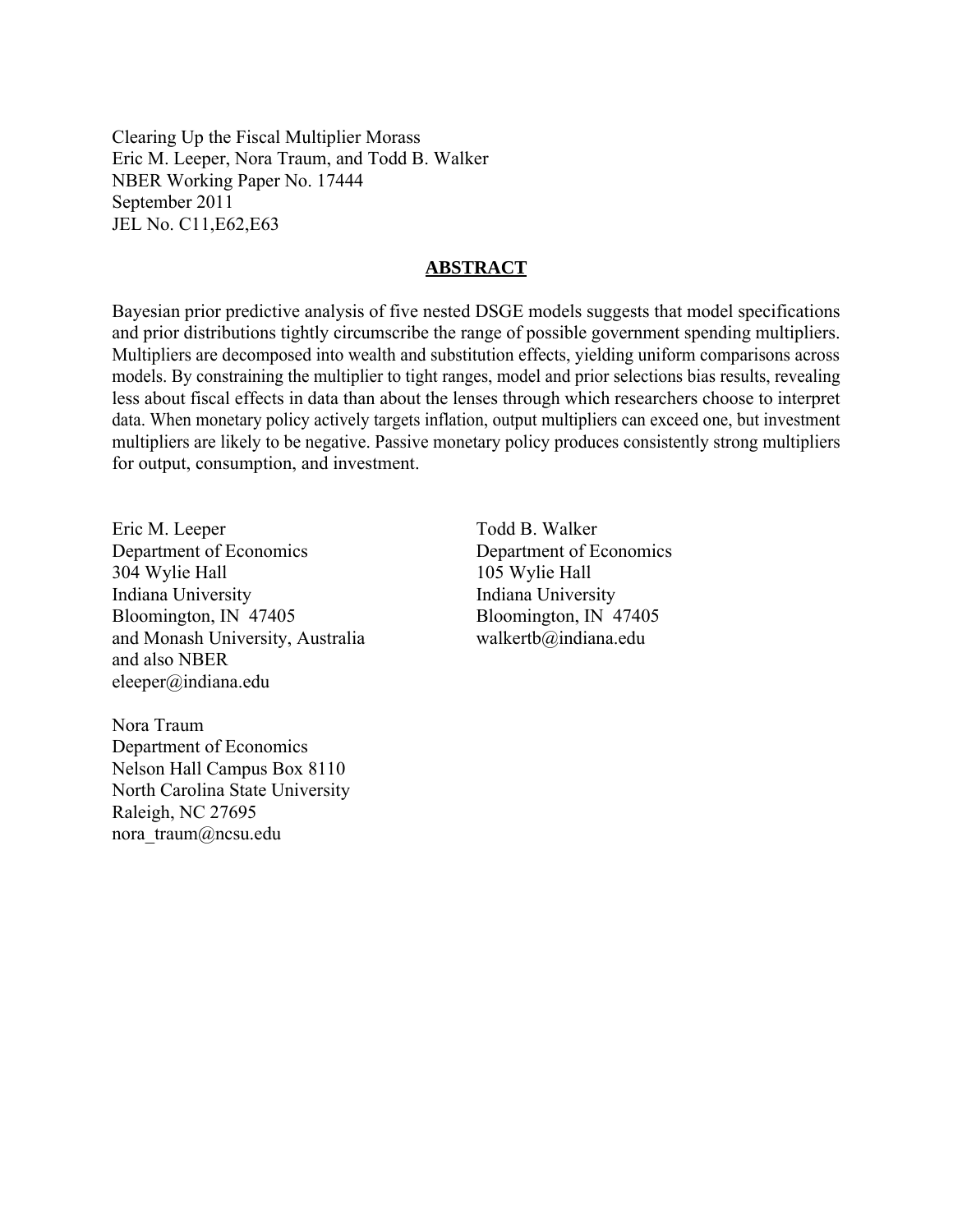# Clearing Up the Fiscal Multiplier Morass<sup>∗</sup>

Eric M. Leeper<sup>†</sup> Nora Traum<sup>‡</sup> Todd B. Walker<sup>§</sup>

### 1 INTRODUCTION

Quantitative estimates of fiscal multipliers are the nub of the policy and academic debate about the efficacy of the fiscal stimulus packages implemented in response to the recent recession and financial crisis. Estimates vary widely. Government spending multipliers for output range from  $-0.26$  to well over 1.[0 on impact and from below](#page-29-0)  $-1.0$  to about 1.40 in the very long run [Davig and Leeper [\(2011\)](#page-29-0), [Drautzburg and Uhlig](#page-29-1) [\(2011\)](#page-29-1), [Uhlig](#page-30-0) [\(2009](#page-30-0), [2010](#page-30-1))]. Ranges like these make it difficult for economists to formulate fiscal policy advice.

One active area of research seeks to understand the economic mechanisms underlying the size of multipliers for unproductive government spending. That work uncovers a long list of important model features. Galí, López-Salido, and Vallés [\(2007\)](#page-29-2) and [Forni, Monteforte, and Sessa](#page-29-3) [\(2009\)](#page-29-3) point to both the fraction of hand-to-mouth (liquidity-constrained or rule-of-thumb) consumers and the degree of real rigidities. [Monacelli and Perotti](#page-30-2) [\(2008\)](#page-30-2) highlight wealth effects and nominal rigidities. [Bilbiie](#page-28-0) [\(2011](#page-28-0)) and [Monacelli and Perotti](#page-30-2) [\(2008\)](#page-30-2) suggest non-separability in preferences over consumption and leisure. [Leeper, Plante, and Traum](#page-30-3) [\(2010](#page-30-3)) and [Uhlig](#page-30-1) [\(2010\)](#page-30-1) emphasize distorting fiscal financing. And m[any studies show that monetary policy behavior matters](#page-28-1) [\[Kim](#page-29-4)[\(2003](#page-29-4)[\),](#page-28-1) Bil-biie, [Meier,](#page-28-2) [and](#page-28-2) Müller [\(2008](#page-28-1)[\),](#page-28-2) [Eggertsson](#page-29-5) [\(2009](#page-29-5)), [Zubairy](#page-30-4) [\(2010](#page-30-4)), Christiano, Eichenbaum, and Rebelo [\(2011](#page-28-2)), and [Davig and Leeper](#page-29-0) [\(2011](#page-29-0))].

Two recent meta-studies illustrate the state of the fiscal multiplier literature. The meta-studies employ suites of models that embed a variety of fiscal transmission mechanisms and confront similar time series data, but draw strikingly different conclusions. One study calculates government spending multipliers for seven structural models and concludes that sizeable short-run output mul-

<sup>∗</sup>We would like to thank seminar participants at the Bank of Canada, the 2011 Bundesbank Spring Conference, the Federal Reserve Bank of Dallas, the 2011 Konstanz Seminar on Monetary Theory and Policy, the 2011 SED annual meeting, and Henning Bohn, Berthold Herrendorf, Giorgio Primiceri, Morten Raven and Harald Uhlig for helpful comments.

<sup>†</sup>Indiana University, Monash University and NBER; eleeper@indiana.edu.

<sup>‡</sup>North Carolina State University; nora traum@ncsu.edu

<sup>§</sup>Indiana University; walkertb@indiana.edu.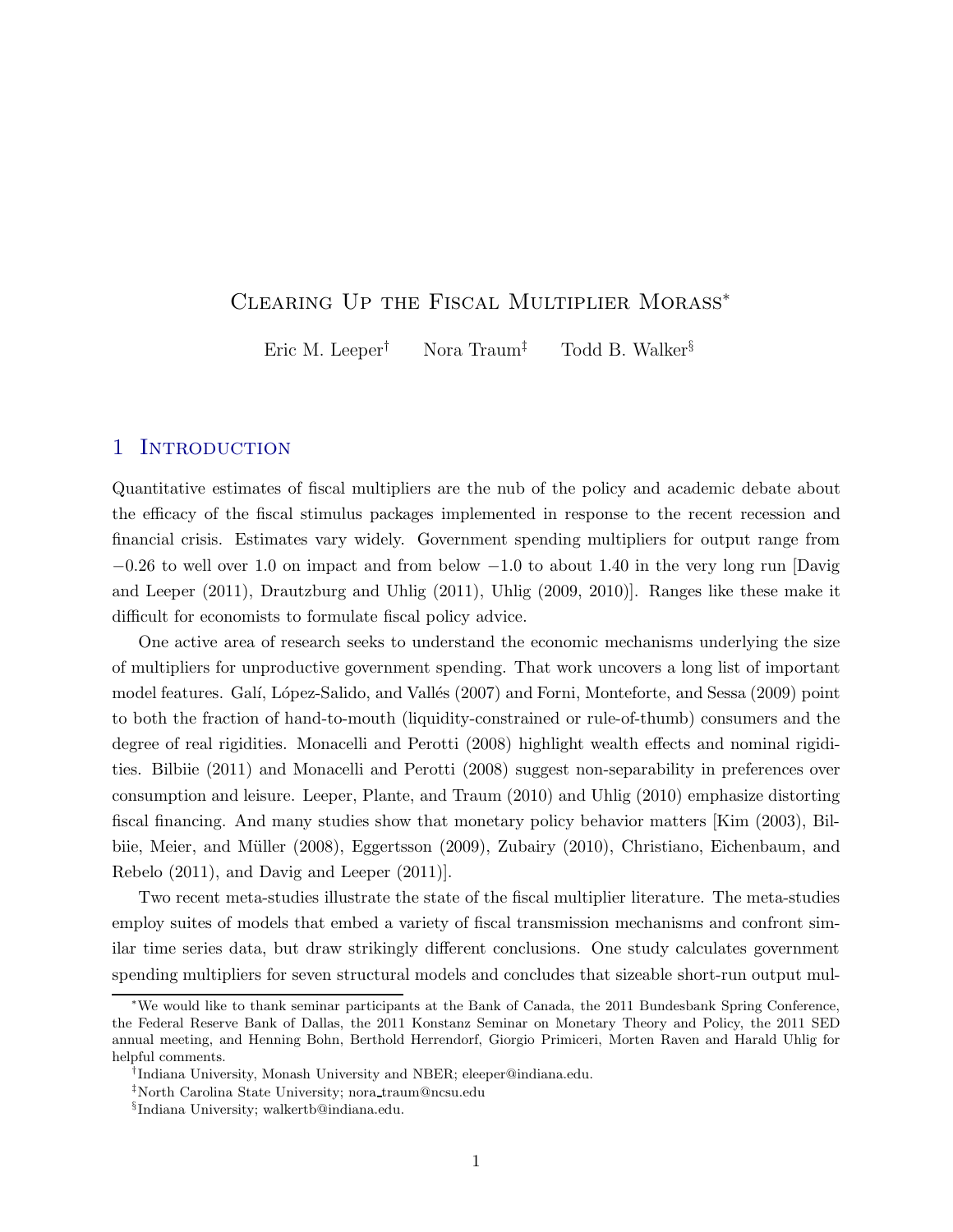tipliers are a robust feature across models [Coenen, Erceg, Freedman, Furceri, Kumhof, Lalonde, Laxton, Lindé, Mourougane, Muir, Mursula, de Resende, Roberts, Roeger, Snudden, Trabandt, and in't Veld [\(2010](#page-28-3)), hereafter referred to as IMF10/73]. A second study considers a set of models with many of the same mechanisms as in IMF10/73, but concludes that impact multipliers are substantially below unity [\[Cogan, Cwik, Taylor, and Wieland](#page-29-6) [\(2010](#page-29-6)) and [Cwik and Wieland](#page-29-7) [\(2011](#page-29-7))]. Within the same class of models, [Drautzburg and Uhlig](#page-29-1) [\(2011](#page-29-1)) estimate short-run multipliers of one-half and long-run multipliers of about negative one-half.

When closely-related economic models are fit to similar data but yield very different estimates of multipliers, the literature has entered a morass. This paper aims to clear up the morass.

To begin the clarification process, we examine fiscal multipliers from five nested models: (1) a simple real business cycle (RBC) model; (2) the RBC model with real frictions added; (3) the RBC model with nominal rigidities included (a basic new Keynesian model); (4) the new Keynesian model with hand-to-mouth agents; and (5) the new Keynesian model extended to an open economy. Our work, like the research cited above, limits attention to unproductive government spending.

In all but the simplest versions of these models, the government spending multiplier is a complicated object: an unknown non-linear function of all the model parameters. Bayesian prior predictive analysis is a powerful tool to shed light on complicated objects of interest—like the spending multiplier—that depend on both the joint prior distribution of parameters and the model specification.<sup>[1](#page-3-0)</sup>

We apply prior predictive analysis sequentially to the nested models to systematically isolate the aspects of each model specification that are important for determining the size of the government spending multiplier. The analysis yields precise statements about how particular mechanisms trigger wealth and substitution effects that change the multiplier in models—like those in the meta-studies—that are rich enough to be empirically relevant.

Model features like wage rigidities, which can flip the sign of the substitution effect created by higher government spending—from negative to positive—contribute to producing a large multiplier. Analogously, the presence of rule-of-thumb consumers, who do not factor in the higher future taxes associated with higher government spending, attenuate negative wealth effects to increase the multiplier. Although the models can produce output multipliers greater than one, it is difficult for any of the model specifications to produce very large multipliers.

The bulk of our results, like most of the existing literature, conditions on a policy regime in which monetary policy is actively targeting inflation and fiscal policy is passively adjusting surpluses to stabilize government debt. Active monetary policy reacts to a persistent fiscal expansion and the attendant increase in inflation by sharply raising the nominal policy interest rate. This raises the real interest rate, which reduces consumption and investment demand to attenuate the stimulative effects of the fiscal expansion. It is not too surprising that in this monetary-fiscal regime, very large fiscal multipliers are unlikely.

Since the 2007–2009 recession, many central banks have shifted their emphasis from stabilizing

<span id="page-3-0"></span><sup>&</sup>lt;sup>1</sup>[Lancaster](#page-30-5) [\(2004\)](#page-30-5) and [Geweke](#page-29-8) [\(2005,](#page-29-8) [2010\)](#page-29-9) provide textbook treatments.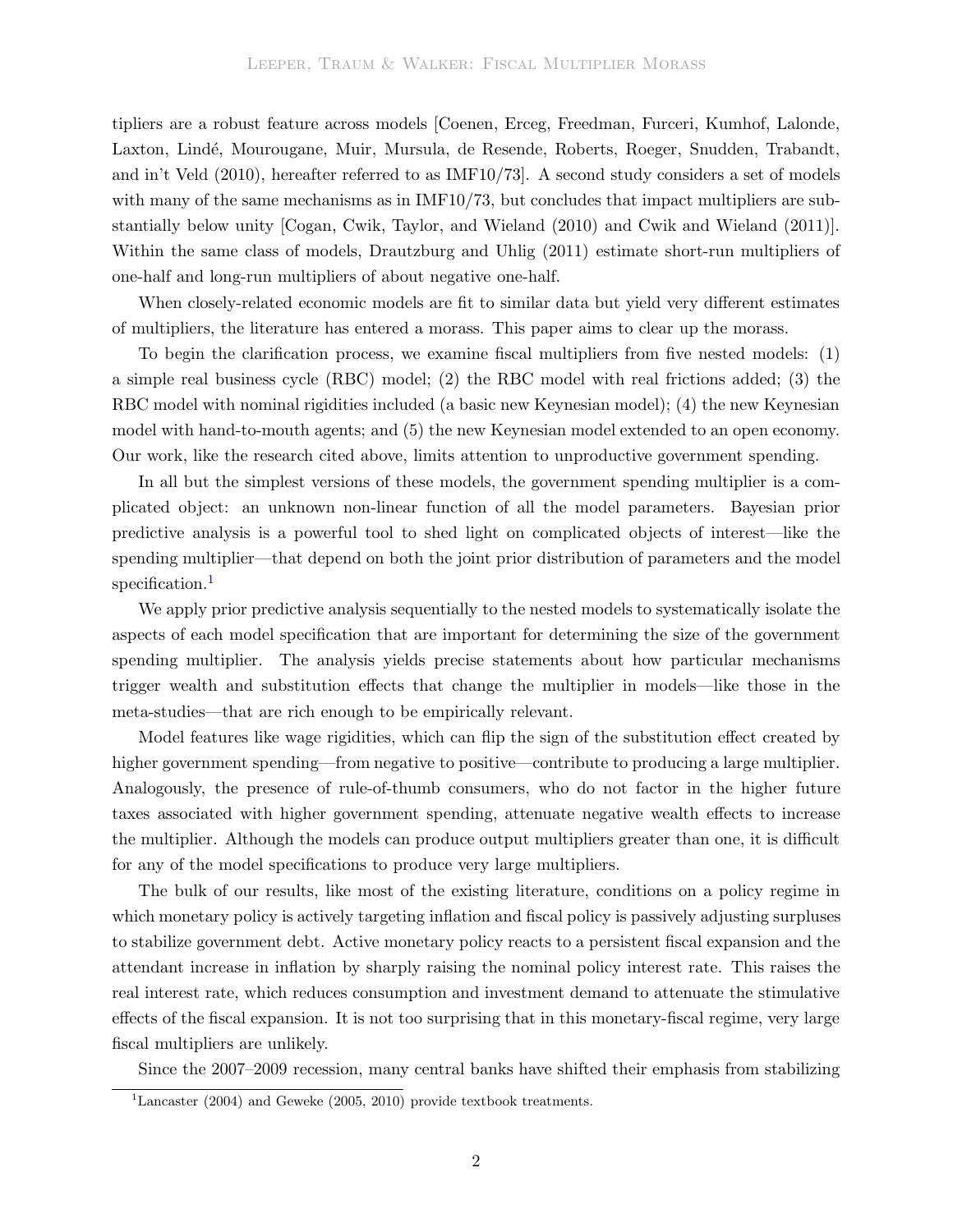inflation to stimulating demand by maintaining low and constant policy interest rates—near zero in some economies. When monetary policy makes the interest rate unresponsive to inflation, a "passive" stance, it amplifies fiscal policy's impacts. By fixing the interest rate, monetary policy allows higher current and expected inflation to transmit into lower real interest rates. Instead of attenuating the demand stimulus of a fiscal expansion, monetary policy amplifies it: lower real rates encourage greater consumption and investment demand. Lower real rates induce a positive substitution effect from higher government spending, substantially raising output, consumption, and investment multipliers. In sharp contrast to the active monetary/passive fiscal regime, it is very difficult to obtain small spending multipliers from the mix of passive monetary/active fiscal policy.

Of course, DSGE models impose economic structure and, therefore, restrictions on data. But when the model and the prior constrain the fiscal multiplier to exceptionally narrow ranges even before confronting data—then the studies bias results. Such studies reveal less about the fiscal effects that are embedded in time series data than they do about the lenses through which researchers choose to interpret the data.

### <span id="page-4-0"></span>2 THE MODELS

Our models share several details with the class of models used to evaluate the size of fiscal multipliers: (1) forward-looking, optimizing agents; (2) households who receive utility from consumption and leisure; (3) production sectors that use capital and labor inputs; (4) monopolistic competition in the goods and labor sectors; (5) empirically relevant nominal and real frictions; (6) fiscal and monetary authorities who set their instruments using simple feedback rules; and (7) the economy is at its cashless limit.

Our br[oadest](#page-28-4) [model,](#page-28-4) [an](#page-28-4) [open](#page-28-4) [economy](#page-28-4) [new](#page-28-4) [Keynesian](#page-28-4) [model](#page-28-4) [similar](#page-28-4) [to](#page-28-4) Adolfson, Laseen, Lind´e, and Villani [\(2007\)](#page-28-4), nests four models that are commonly used to study fiscal multipliers—a basic Real Business Cycle (RBC) model, an RBC model with real frictions, a standard new Keynesian (NK) model, and a NK model with nonsavers. We now describe the main model and the restrictions that deliver the nested models.

The world economy consists of two large countries, Home (H) and Foreign (F), with symmetric preferences. Public and private consumption and investment consist of domestically produced and imported goods. In the short run, the pass-through of the nominal exchange rate to export and import prices is incomplete due to local currency pricing.

2.1 HOUSEHOLDS The economy is populated by a continuum of households on the interval  $[0, 1]$ , of which a fraction  $\mu$  are non-savers and a fraction  $1 - \mu$  are savers. The superscript S indicates a variable associated with savers and N with non-savers.

2.1.1 SAVERS An optimizing representative saver household  $j$  derives utility from consumption,  $c_t^S(j)$ , relative to a habit stock defined in terms of lagged aggregate consumption of savers  $(\theta C_{t-1}^S)$ where  $\theta \in [0, 1)$ , and derives disutility from hours worked,  $l_t^S(j)$ :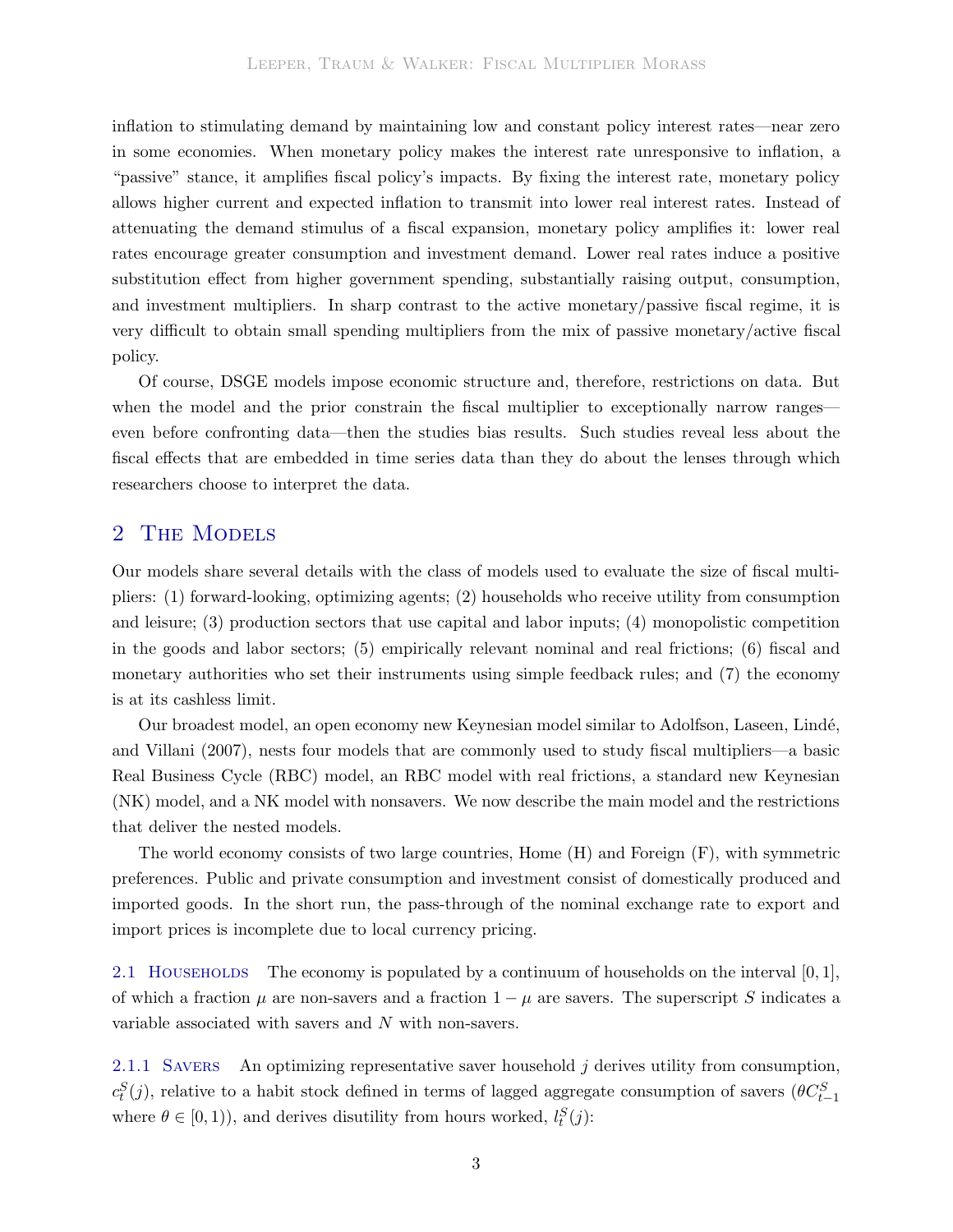<span id="page-5-0"></span>
$$
E_t\sum_{t=0}^{\infty}\beta^t\left[\frac{(c_t^S(j)-\theta C_{t-1}^S)^{1-\gamma}}{1-\gamma}-\frac{l_t^S(j)^{1+\xi}}{1+\xi}\right]
$$

where  $\beta$  is the discount rate,  $\gamma$  is the household's risk aversion, and  $\xi$  is the inverse of the Frisch labor elasticity. Savers receive interest income from domestic and international one-period risk free nominal bond holdings, after tax wage income, after tax rental income from capital, lump sum transfers from the government  $Z<sup>S</sup>$ , and profits from firms D. Savers spend income on consumption, investment in future capital  $i^S$ , and the domestic and international bonds,  $B^S$  and  $F^S$  respectively. The flow budget constraint for saver  $i$  is

$$
P_t^C(1+\tau_t^c)c_t^S(j) + P_t^I i_t^S(j) + B_t^S(j) + F_t^S(j) = R_{t-1}B_{t-1}^S(j) + R_{t-1}^*S_t[1-\Gamma_f(\cdot)]F_{t-1}^S(j) + (1-\tau_t^l)\int_0^1 W_t(l)l_t^S(j,l)dl
$$
  
+  $(1-\tau_t^k)R_t^kv_t(j)\bar{k}_{t-1}^S(j) - \psi(v_t)\bar{k}_{t-1}^S + P_t^CZ_t^S(j) + D_t(j)$ 

Nominal consumption,  $P^C C$ , is subject to a sales tax  $\tau^C$ .  $P^I$  denotes the price of investment goods, which potentially differs from consumption goods as they may consist of different bundles of traded and nontraded goods.

Each household j supplies a continuum of differentiated labor inputs,  $l_t^S(j, l)$ , on the interval [0, 1], which ensures all households have the same labor income in equilibrium.  $W_t(l)$  is the nominal wage rate for labor input l, and  $\int_0^1 W_t(l)l_t^S(j, l)dl$  is the total nominal labor income for household j. Total labor income is taxed at the rate  $\tau^l$ .

Savers have access to an international risk-free nominal bond,  $F^S$ , that pays gross nominal interest  $R^*$ .  $\Gamma_f(\cdot)$  is a risk premium on foreign bonds that depends on the net foreign asset position of the home economy and ensures stationarity. Specifically, the risk premium is defined as  $\Gamma_f\left(\frac{s_tF_t}{Y_t}\right) = \gamma_f\left(\exp\left(\frac{s_tF_t}{Y_t}\right)-1\right)$ , where  $s_t$  is the real exchange rate, which is defined as the ratio of consumption prices expressed in the same currency,  $s_t \equiv S_t P_t^{C*} / P_t^C$ , and  $S_t$  is the nominal exchange rate, expressed as the price of one domestic consumption basket in terms of foreign consumption.

Effective capital is related to the physical capital stock  $\bar{k}$  by  $k_t^s(j) = v_t(j)\bar{k}_{t-1}^S(j)$ , where  $v_t(j)$ is the utilization rate of capital. This utilization incurs a cost of  $\Psi(v_t)$  per unit of physical capital. In the steady state,  $v = 1$  and  $\Psi(1) = 0$ . Define a parameter  $\psi \in [0, 1)$  such that  $\frac{\Psi''(1)}{\Psi'(1)} \equiv \frac{\psi}{1-\psi}$ , as in [Smets and Wouters](#page-30-6) [\(2003\)](#page-30-6). As  $\psi \to 1$ , the utilization cost becomes infinite, and the capital utilization rate becomes constant. Rental income on effective capital is taxed at the rate  $\tau^k$ . The law of motion for physical capital is given by

$$
\bar{k}_t^S(j) = (1 - \delta)\bar{k}_{t-1}^S(j) + \left[1 - \Gamma_i\left(\frac{i_t^S(j)}{i_{t-1}^S(j)}\right)\right]i_t^S(j)
$$

where $\Gamma_i(\cdot) i_t^S$  is an inv[estment adjustment cost, as in](#page-28-5) [Smets and Wouters](#page-30-6) [\(2003](#page-30-6)[\) and](#page-28-5) Christiano, Eichenbaum, and Evans [\(2005](#page-28-5)) and satisfies  $\Gamma_i(1) = s'(1) = 0$ , and  $s''(1) \equiv s > 0$ . Investment costs decrease as s declines.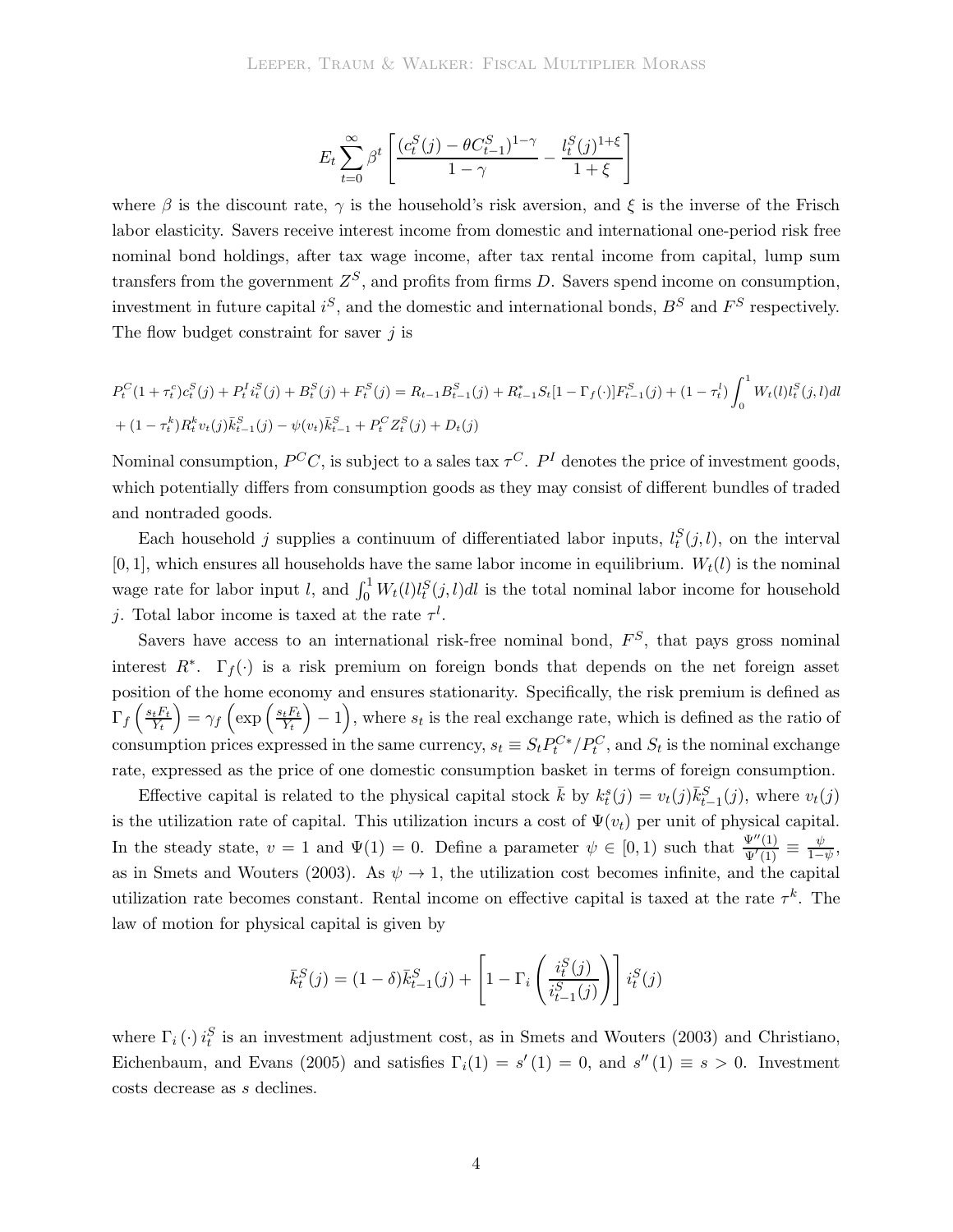2.1.2 WAGE SETTING AND LABOR AGGREGATION Households supply differentiated labor services to the intermediate goods producing firms. Each differentiated labor service is supplied by both savers and non-savers, and demand is uniformly allocated among households. A perfectly competitive labor packer purchases the differentiated labor inputs and assembles them to produce a composite labor service,  $L_t$ , according to

$$
L_t = \left[ \int_0^1 l_t(l)^{\frac{1}{1+\eta^w}} dl \right]^{1+\eta^w} \tag{1}
$$

where  $\eta^w$  is the wage markup. The competitive labor packer's demand function comes from solving its profit maximization problem subject to [\(1\)](#page-5-0), to yield

$$
l_t(l) = L_t^d \left(\frac{W_t(l)}{W_t}\right)^{-\frac{1+\eta^w}{\eta^w}}
$$
\n
$$
(2)
$$

where  $L_t^d$  is the demand for composite labor services, and  $W_t$  is the aggregate nominal wage.

Substantial variation in modeling wage-setting decisions exists in the literature.[2](#page-6-0) We follow the approach of assuming savers optimally set their wage while non-savers simply set their wage to be the average wage o[f the savers \[examples include](#page-29-3) [Erceg, Guerrieri, and Gust](#page-29-10)[\(2006](#page-29-10)[\) and](#page-29-3) Forni, Monteforte, and Sessa [\(2009\)](#page-29-3)]. Since non-savers face the same labor demand schedule as savers, they work the same number of hours as the average for savers.

Every period, saver households receive signals to reset their nominal wages for each differentiated labor service with probability  $(1 - \omega_w)$ . Those who cannot reoptimize partially index their wages to past inflation according to the rule,  $W_t(l) = W_{t-1}(l) \pi_{t-1}^{\chi^w}$ , where  $\chi^w \in [0, 1]$  measures the degree of backward indexation. Savers that receive the signal choose the nominal wage rate  $W_t(l)$  to maximize their utility. Finally, the nominal aggregate wage evolves according to

$$
W_t = \left[ (1 - \omega_w) \widetilde{W}_t^{\frac{-1}{\eta^w}} + \omega_w \left( \pi^{1 - \chi^w} \pi_{t-1}^{\chi^w} \right)^{\frac{-1}{\eta^w}} W_{t-1}^{\frac{-1}{\eta^w}} \right]^{-\eta^w}
$$
(3)

where  $\widetilde{W}_t$  is the optimal nominal wage rate chosen by savers at time t.

2.1.3 Non-savers Non-savers have the same preferences as savers. Non-savers are rule-ofthumb agents who each period must consume their entire disposable income, which consists of after tax labor income and lump-sum transfers from the government  $Z<sup>N</sup>$ . The budget constraint for a non-saver  $j \in (\mu, 1]$  is

<span id="page-6-1"></span>
$$
(1 + \tau_t^C) P_t^C c_t^N(j) = (1 - \tau_t^l) W_t L_t^N(j) + P_t^C Z_t^N(j)
$$
\n(4)

<span id="page-6-0"></span><sup>&</sup>lt;sup>2</sup>For example, in whether or not non-savers are allowed to optimally choose their wage and in how wages are chosen.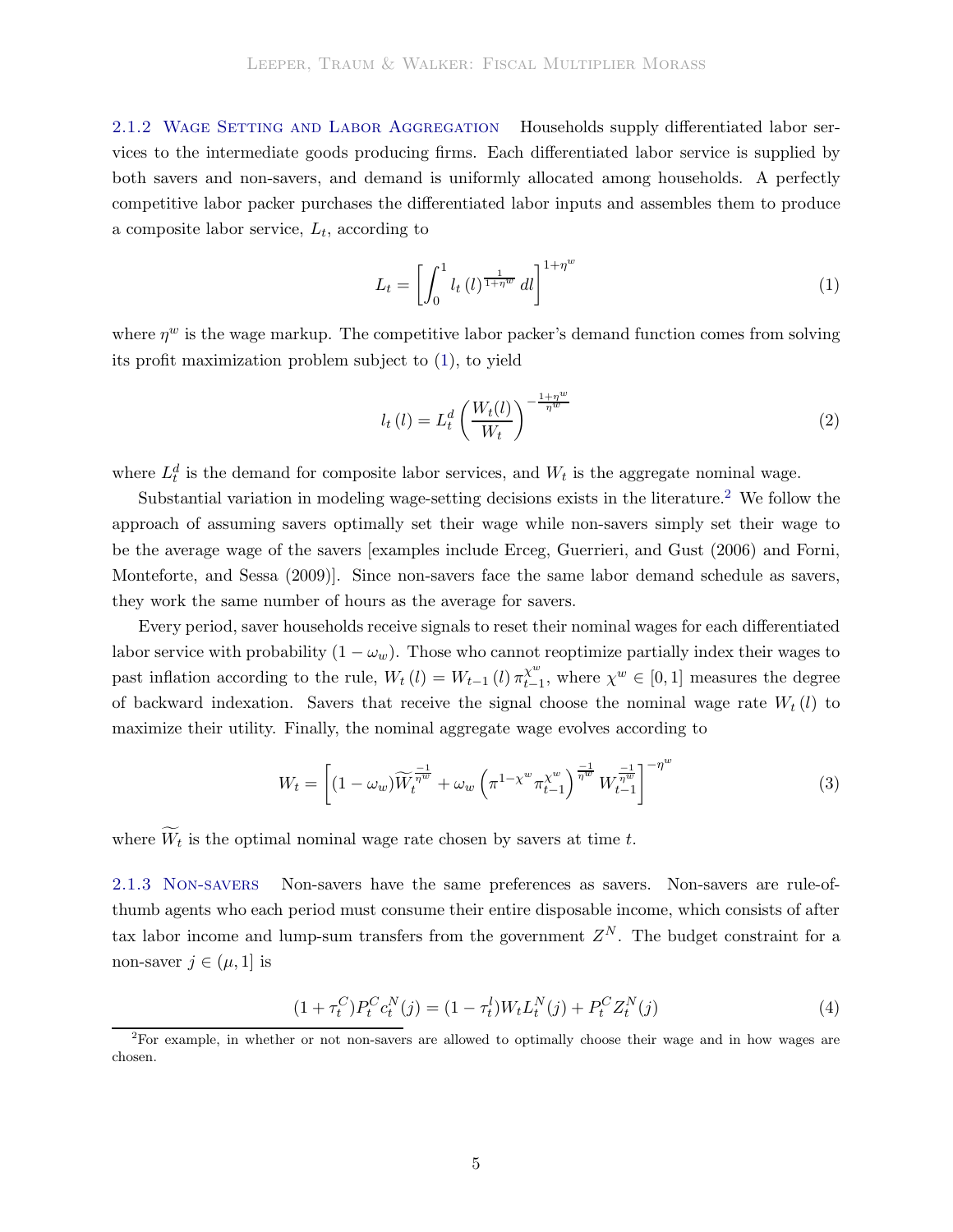Non-savers nominal consumption  $P^C C^N$  is subject to the same tax rate as savers,  $\tau^C$ . Non-savers nominal wage income,  $W_t L_t^N$  also is subject to the same tax rate as savers,  $\tau^l$ . Since non-savers work the same number of hours as the average for savers, and nominal wages are determined by savers, non-savers consumption is determined by the budget constraint [\(4\)](#page-6-1).

#### 2.2 Firms and Price Setting

2.2.1 INTERMEDIATE GOODS FIRMS Each country consists of a continuum of monopolistically competitive intermediate goods firms (indexed by  $i \in [0,1]$ ). These firms charge different prices at home and abroad, as in [Betts and Devereux](#page-28-6) [\(1996](#page-28-6)). In the home market, the demand for firm i's output  $y_t^H(i)$  is given by

<span id="page-7-0"></span>
$$
y_t^H(i) = Y_t^H \left(\frac{p_t^H(i)}{P_t^H}\right)^{-\frac{1+\eta_p}{\eta_p}}
$$
\n
$$
\tag{5}
$$

where  $\eta_p > 0$ ,  $p_t^H(i)$  is the output price in the home market charged by firm i,  $Y_t^H$  is aggregate domestic demand, and  $P_t^H$  is the aggregate domestic price index. Likewise, in the foreign market, the demand for firm i's output is

<span id="page-7-1"></span>
$$
m_t(i) = M_t^* \left(\frac{p_t^{H*}(i)}{P_t^{H*}}\right)^{-\frac{1+\eta_p}{\eta_p}}
$$
\n(6)

where  $m_t(i)$  denotes the foreign quantity demanded of home good i,  $p_t^{H*}(i)$  is the price that firm i charges in the foreign market,  $P_t^{H*}$  is the foreign import price index, and  $M_t^*$  denotes aggregate foreign imports.

Each individual firm i produces with a Cobb-Douglas technology,  $y_t(i) = A_t k_t(i)^{\alpha} l_t(i)^{1-\alpha}$ , where  $\alpha \in [0, 1]$ . There are no fixed costs of production, as in Del Negro, Schorfheide, Smets, and Wouters [\(2004](#page-29-11)). Firms face perfectly competitive factor markets for capital and labor. Cost minimization implies that the firms have identical nominal marginal costs per unit of output, given by  $MC_t = (1 - \alpha)^{\alpha - 1} \alpha^{-\alpha} (R_t^k)^{\alpha} W_t^{1 - \alpha} A_t^{-1}.$ 

Home and foreign prices evolve by a Calvo [\(1983](#page-28-7)) mechanism. An intermediate firm has a probability of  $(1 - \omega_p)$  each period to reoptimize its price at home and a probability of  $(1 - \omega_{p,x})$ each period to reoptimize its price abroad. Firms that cannot reoptimize partially index their prices to past inflation according to the rules

$$
p_t^H(i) = \left(\pi_{t-1}^H\right)^{\chi_p} \left(\pi^H\right)^{1-\chi_p} P_{t-1}^H(i), \quad p_t^{H*}(i) = \left(\pi_{t-1}^{H*}\right)^{\chi_{p,x}} \left(\pi^{H*}\right)^{1-\chi_{p,x}} P_{t-1}^{H*}(i) \tag{7}
$$

where  $\pi_{t-1}^H \equiv P_{t-1}^H / P_{t-2}^H$  and  $\pi_{t-1}^{H*} \equiv P_{t-1}^{H*} / P_{t-2}^{H*}$ .

Firms that are allowed to reoptimize their price in the domestic market in period  $t$  maximize expected discounted nominal profits

$$
E_t \sum_{s=0}^{\infty} (\beta \omega_p)^s \frac{\lambda_{t+s}}{\lambda_t} \left[ \left( \prod_{k=1}^s (\pi_{t+k-1}^H)^{\chi_p} (\pi^H)^{1-\chi_p} \right) p_t^H(i) y_{t+s}^H(i) - M C_{t+s} y_{t+s}^H(i) \right] \tag{8}
$$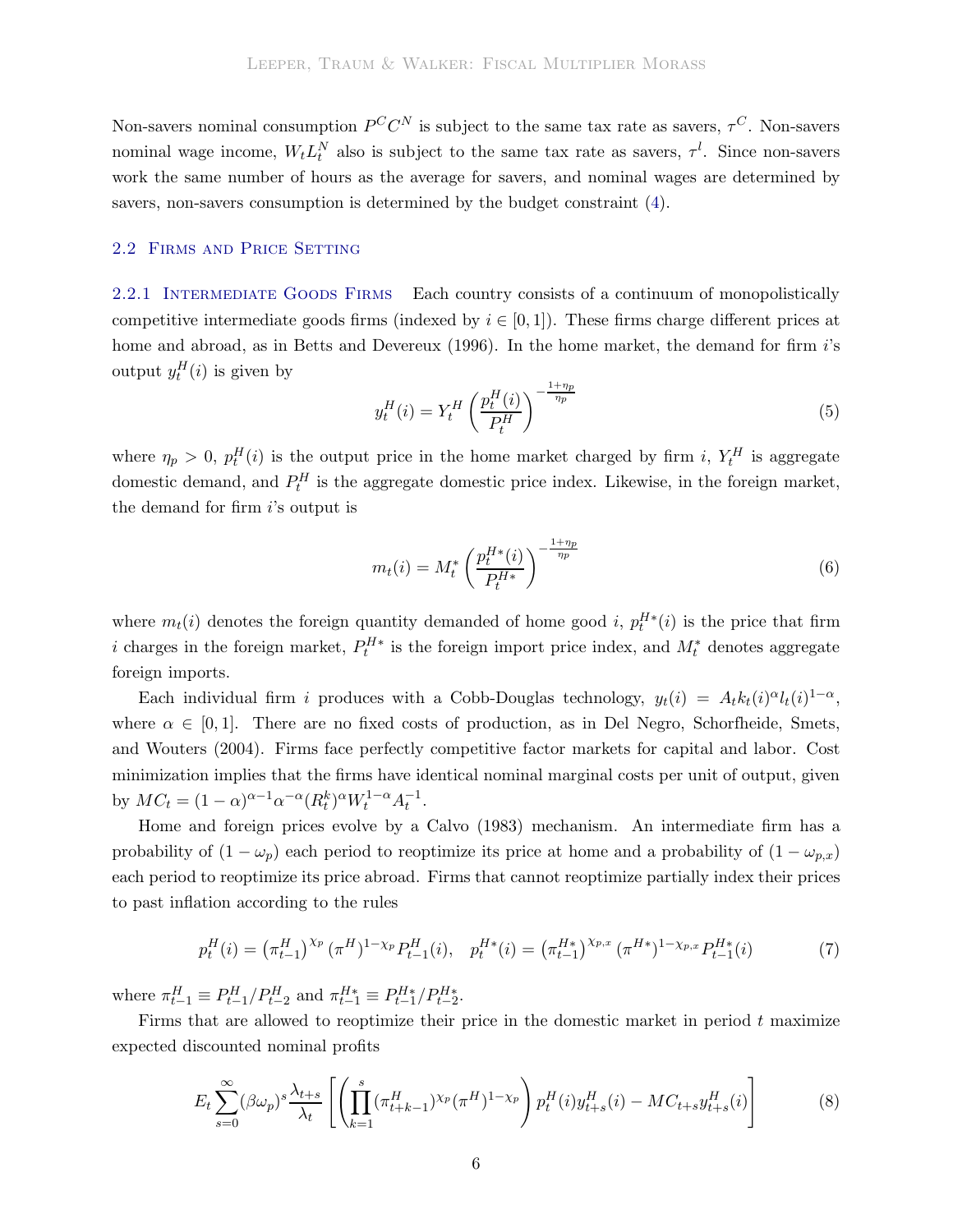subject to [\(5\)](#page-7-0). Analogously, firms that are allowed to reoptimize their price in the foreign market in period t maximize

$$
E_t \sum_{s=0}^{\infty} (\beta \omega_{p,x})^s \frac{\lambda_{t+s}}{\lambda_t} \left[ \left( \prod_{k=1}^s (\pi_{t+k-1}^{H*})^{\chi_{p,x}} (\pi^{H*})^{1-\chi_{p,x}} \right) p_t^{H*}(i) S_{t+s} m_{t+s}(i) - M C_{t+s} m_{t+s}(i) \right] \tag{9}
$$

subject to [\(6\)](#page-7-1).

2.2.2 FINAL GOODS FIRMS Three distinct types of final-good firms combine the domestically produced and imported intermediate goods to produce the three final non-tradable goods: a private consumption good, a private investment good, and a public consumption good.

The final private consumption good  $Q_t^C$  is produced by combining a bundle of domesticallyproduced intermediate goods  $C_t^H$  with a bundle of imported foreign intermediate goods,  $C_t^F$  via the technology

$$
Q_t^C = \left[ (1 - \nu_C)^{\frac{1}{\mu_C}} (C_t^H)^{\frac{\mu_C - 1}{\mu_C}} + \nu_C^{\frac{1}{\mu_C}} (C_t^F)^{\frac{\mu_C - 1}{\mu_C}} \right]^{\frac{\mu_C}{\mu_C - 1}}
$$

where  $\mu_C > 0$  is the elasticity of substitution between home and foreign goods,  $\nu_C \in [0, 1]$  determines the relative preference a country has for domestic and foreign goods. Home and foreign intermediate goods bundles combine differentiated output from each domestic firm  $i$  and foreign firm  $i^*$  via

$$
C_t^H = \left[ \int_0^1 C_t^H(i)^{\frac{1}{1+\eta_p}} di \right]^{1+\eta_p} C_t^F = \left[ \int_0^1 C_t^F(i^*)^{\frac{1}{1+\eta_{p,x}} } di \right]^{1+\eta_{p,x}}
$$

where  $\eta_p, \eta_{p,x} > 0$  are related to the intratemporal elasticities of substitution between the differentiated outputs supplied by the home and foreign intermediate firms. The consumption final good firm first chooses optimal amounts of each differentiated output from firms  $i$  and  $i^*$  via cost minimization, and then chooses the optimal bundles to maximize profits. Similarly, the final private investment good  $Q_t^I$  and the public consumption good  $Q_t^G$  are produced via the technologies

$$
Q_t^I = \left[ (1 - \nu_I)^{\frac{1}{\mu_I}} (I_t^H)^{\frac{\mu_I - 1}{\mu_I}} + \nu_I^{\frac{1}{\mu_I}} (I_t^F)^{\frac{\mu_I - 1}{\mu_I}} \right]^{\frac{\mu_I}{\mu_I - 1}} \qquad Q_t^G = \left[ (1 - \nu_G)^{\frac{1}{\mu_G}} (G_t^H)^{\frac{\mu_G - 1}{\mu_G}} + \nu_G^{\frac{1}{\mu_G}} (G_t^F)^{\frac{\mu_G - 1}{\mu_G}} \right]^{\frac{\mu_G}{\mu_G - 1}}
$$

where

$$
I_t^H = \left[ \int_0^1 I_t^H(i)^{\frac{1}{1+\eta p}} di \right]^{1+\eta p} I_t^F = \left[ \int_0^1 I_t^F(i^*)^{\frac{1}{1+\eta p,x}} di \right]^{1+\eta p,x}
$$
(10)

$$
G_t^H = \left[ \int_0^1 G_t^H(i)^{\frac{1}{1+\eta_p}} di \right]^{1+\eta_p} G_t^F = \left[ \int_0^1 G_t^F(i^*)^{\frac{1}{1+\eta_{p,x}}} di \right]^{1+\eta_{p,x}} \tag{11}
$$

2.3 MONETARY POLICY The monetary authority follows a Taylor-type rule, in which the domestic nominal interest rate  $R_t$  responds to its lagged value, the current consumption inflation rate, and current output. We denote a variable in percentage deviations from steady state by a hat. The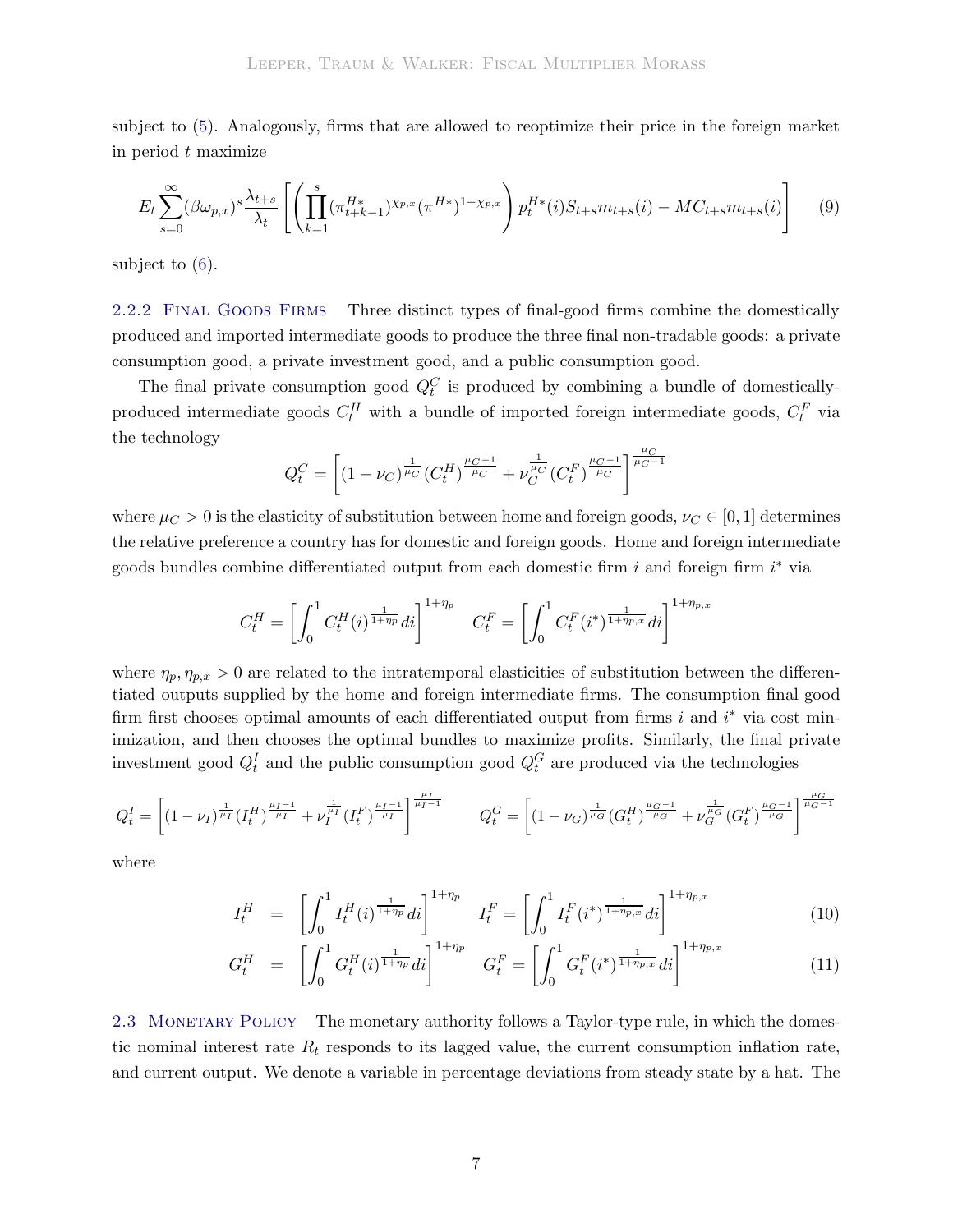interest rate is set according to

$$
\hat{R}_t = \rho_r \hat{R}_{t-1} + (1 - \rho_r) \left[ \phi_\pi \hat{\pi}_t^C + \phi_y \hat{Y}_t \right] + \epsilon_t^m, \quad \epsilon_t^m \sim N(0, 1). \tag{12}
$$

2.4 Fiscal Policy Each period the government collects tax revenues from capital, labor, and consumption taxes, and issues one-period nominal bonds,  $B_t$ , to finance its interest payments and expenditures,  $G_t, Z_t^S, Z_t^N$ . The nominal flow government budget constraint is

$$
B_t + \tau_t^K R_t^K v_t K_{t-1} + \tau_t^L W_t L_t + P_t^C \tau_t^C C_t = R_{t-1} B_{t-1} + P_t^G G_t + P_t^C (Z_t^S + Z_t^N) \tag{13}
$$

Fiscal rules are simple. They include a response of fiscal instruments to the debt-GDP ratio to ensure that policies are sustainable—and an autoregressive term to allow for serial correlation. Fiscal instruments evolve according to the following rules:

$$
\hat{\tau}_t^{\mathcal{J}} = \rho_{\mathcal{J}} \hat{\tau}_{t-1}^{\mathcal{J}} + (1 - \rho_{\mathcal{J}}) \gamma_{\mathcal{J}} \hat{s}_{t-1}^b + \epsilon_t^{\mathcal{J}}, \quad \hat{\tau}_t^C = \rho_C \hat{\tau}_{t-1}^C + \epsilon_t^C
$$
\n
$$
\hat{G}_t = \rho_G \hat{G}_{t-1} - (1 - \rho_G) \gamma_G \hat{s}_{t-1}^b + \epsilon_t^G, \quad \hat{Z}_t^Q = \rho_Z Q \hat{Z}_{t-1}^Q - (1 - \rho_Z Q) \gamma_Z Q \hat{s}_{t-1}^b + \epsilon_t^{ZQ}
$$
\n
$$
\text{where } \mathcal{J} = K, L, Q = S, N \text{ and } s_{t-1}^b \equiv \frac{B_{t-1}}{Y_{t-1}}, \text{ and } \epsilon_t^s \sim i.i.d. \ N(0, 1) \text{ for } s = \{K, L, C, G, ZS, ZN\}.
$$

2.5 RESOURCE CONSTRAINT AND NET FOREIGN ASSETS Let  $X_t$  denote the aggregate quantity of a variable  $x_t$ . Aggregate home consumption is defined as the sum of the two types of household consumption goods:  $C_t = \int_0^1 c_t(j)dj = \mu C_t^S + (1 - \mu)C_t^N$ . Market clearing in the final-good markets implies  $Q_t^C = C_t$ ,  $Q_t^I = I_t + \psi(v_t) \bar{K}_{t-1}$ ,  $Q_t^G = G_t$ . The home country's aggregate resource constraint is  $Y_t = C_t^H + I_t^H + G_t^H + M_t^*$  where foreign imports are defined as  $M_t^* \equiv C_t^{H*} + I_t^{H*} + G_t^{H*}$ . Net foreign assets evolve according to

$$
S_t F_t = R_{t-1}^* S_t [1 - \Gamma_f(\cdot)] F_{t-1} + S_t P_t^{H*} M_t^* - P_t^F M_t
$$

We define the domestic terms of trade,  $TOT_t$ , as the ratio between the import price and domestically produced price levels in domestic currency terms:  $TOT_t = \frac{P_t^F}{S_t P_t^{H*}}$ .

2.6 NESTED MODELS The open-economy model is sufficiently rich to nest a wide range of models that are commonly used to examine the size of the fiscal multiplier. Table [1](#page-10-0) lists the specific parameter restrictions that deliver each of the five nested models. Model 1 eliminates all real and nominal frictions to reduce to a standard RBC closed-economy model. Model 2 allows for real frictions (investment adjustment costs, habit formation, and capacity utilization) but eliminates the nominal frictions and the open economy aspects. Model 3 is a standard NK model with sticky prices and wages, which introduces a role for monetary-fiscal policy interactions. Model 4 adds non-savers to the standard NK model. And model 5 allows for an open-economy structure.<sup>[3](#page-9-0)</sup>

<span id="page-9-0"></span> $3W$ e restrict the open-economy model in the text so that the economy does not have access to international financial markets and government spending is completely home-biased. Ours is the open-economy version of the model that delivers the largest output multipliers. Results from alternative setups with fewer model restrictions appear in the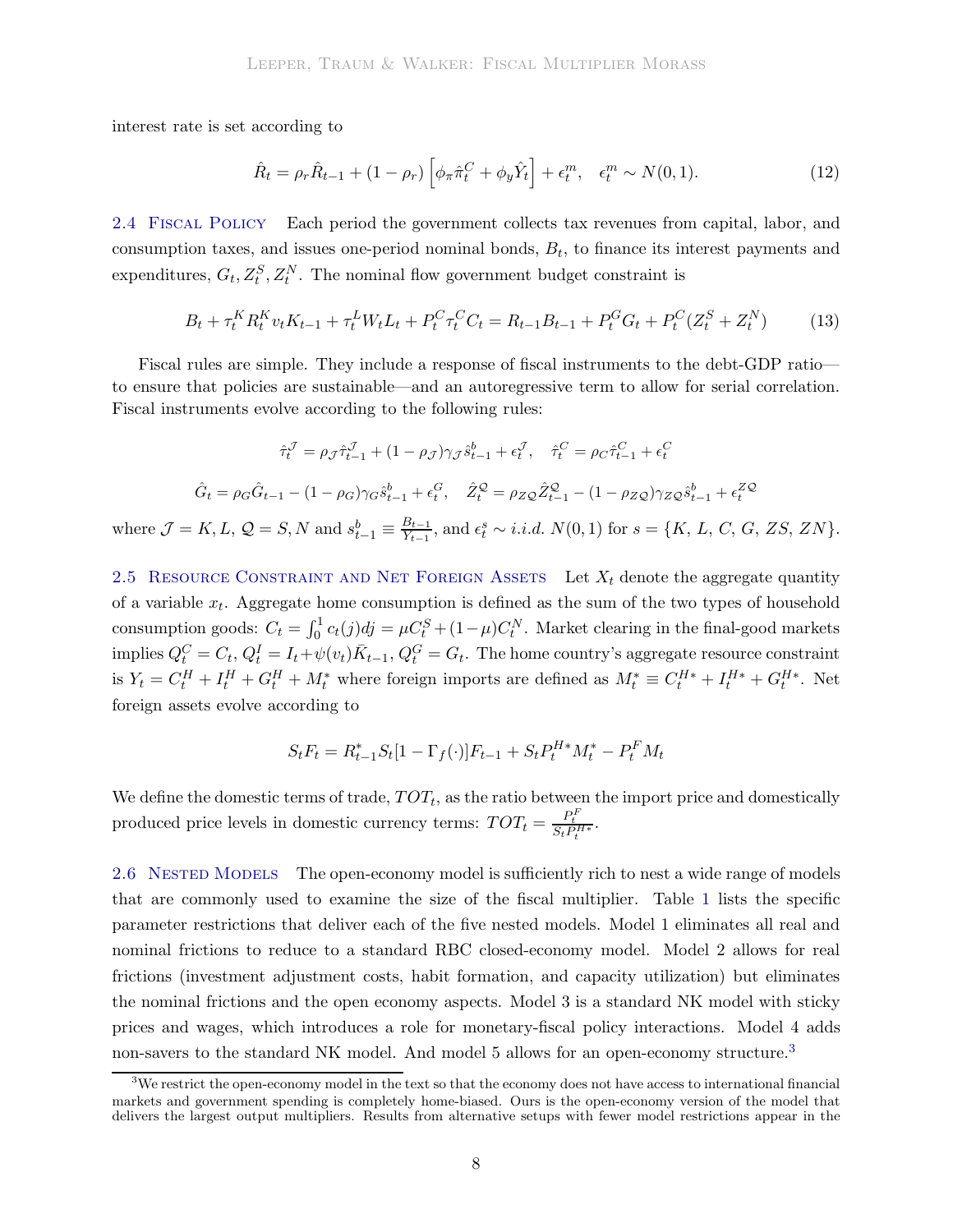|                                 | <b>Parameter Restrictions</b>                                                                 |
|---------------------------------|-----------------------------------------------------------------------------------------------|
| Model 1: Basic RBC              | $\psi = 1, \ \theta = s = \omega_w = \omega_p = \eta^w = \eta^p = \chi^w = \chi^p = 0$        |
|                                 | $\phi_{\pi} = \phi_{\nu} = \rho_r = \mu = \nu^C = \nu^I = \nu^G = 0$                          |
| Model 2: RBC Real Frictions     | $\omega_w = \omega_p = \eta^w = \eta^p = \chi^w = \chi^p = \phi_\pi = \phi_\eta = \rho_r = 0$ |
|                                 | $\mu = \nu^C = \nu^I = \nu^G = 0$                                                             |
| Model 3: NK Sticky Price & Wage | $\mu = \nu^C = \nu^I = \nu^G = 0$                                                             |
| Model 4: NK Nonsavers           | $\nu^C = \nu^I = \nu^G = 0$                                                                   |
| Model 5: NK Open Economy        | $\nu^G = 0, \gamma_f = \inf$                                                                  |

<span id="page-10-0"></span>Table 1: **Parameter restrictions on the main model that deliver nested models.**

# 3 Prior Predictive Analysis

While simple DSGE models that permit analytical calculations of the multiplier are important for building economic intuition (e.g., [Woodford](#page-30-7) [\(2011\)](#page-30-7), [Uhlig](#page-30-1) [\(2010](#page-30-1))), they cannot be taken to data in a serious way. Conversely, models that include real and nominal frictions have been shown to fit data well but are sufficiently complicated that clean analytics are not available. We echo [Geweke](#page-29-9) [\(2010\)](#page-29-9) and [Faust and Gupta](#page-29-12) [\(2010](#page-29-12)) in arguing for the use of prior predictive analysis to shed light on the black-box nature of empirically validated DSGE models. Prior predictive analysis pinpoints precisely which elements of the model are most important in determining the fiscal multiplier and it delivers the possible range of the multiplier conditional on a specific model. Most of the DSGE models that have played a role in the fiscal policy debate impose a tight range on the fiscal multiplier, as section [4](#page-12-0) shows.

Before describing the prior predictive methodology, we establish some notation. Using the notation and language of [Geweke](#page-29-9) [\(2010](#page-29-9)), a complete model contains four elements:

- i. A probability density of observables conditional on unobservables  $p(y_T | \theta_{A_j}, A_j)$  where  $j =$ 1, ..., *n* denotes the number of models under consideration,  $A_j$  denotes model j,  $y_T$  denotes the vector of random *ex ante* observable, and  $\theta_{A_i}$  are the unobservables. Evaluating this density at the *ex post* realized observables (i.e., data) yields the likelihood function  $L(\theta_{A_j}; y_T^o) =$  $p(y_T^o|\theta_{A_j}, A_j)$ . For our purposes, this density is given by the log-linearized DSGE model de-scribed in section [2](#page-4-0) and the nested models listed in table [1.](#page-10-0) The vector  $\theta_{A_i}$  denotes the parameters of the various DSGE models.
- ii. A prior density function  $p(\theta_{A,j}|A_j)$ , which specifies the range of values and the probabilities the unobserved parameters take those values. Calibration, which is well known in the macroeconomics literature, is an example of a degenerate or dogmatic prior density.
- iii. A vector of interest,  $\omega$ , and its corresponding distribution  $p(\omega_T | y_T, \theta_{A,j}, A_j)$ . Our vector of interest is the fiscal multiplier, which we define formally below. As the conditional distribution makes explicit, the fiscal multiplier will depend on the choice of model  $(A_i)$ , observables  $(y_T)$ , and unobservable parameters  $(\theta_{A,j})$ .

appendix.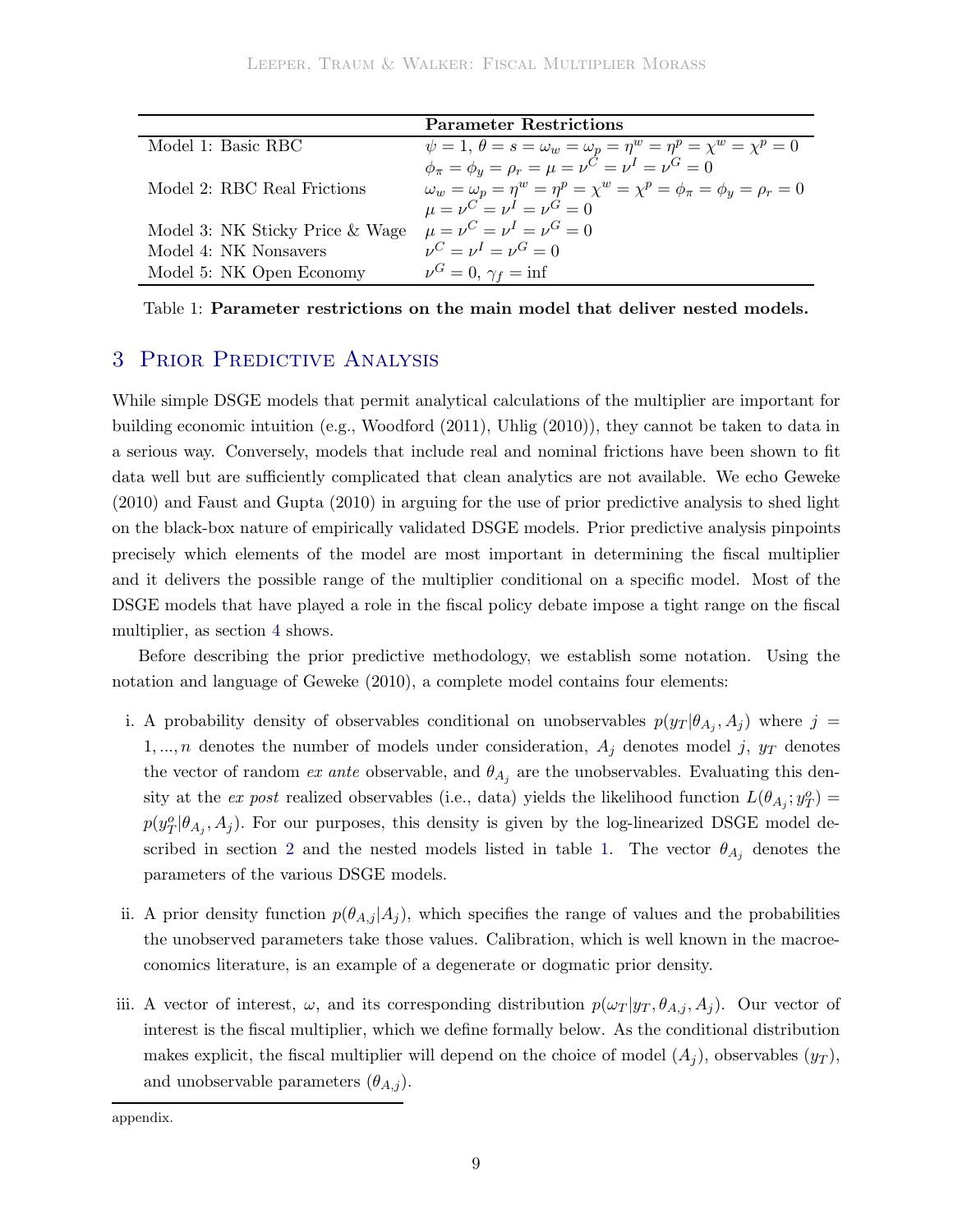iv. A Bayes action or decision,  $\hat{d}_T = \text{argmax}_{d_T} E[U(\omega_T, d_T | y_T^o, A_j)],$  which determines the optimal action and can be cast into the expected utility framework of von Neumann and Morgenstern.

The four model elements are straightforwardly related. The first two elements yield the posterior distribution  $p(\theta_{A,j}|y_i^o, A_j) = p(\theta_{A,j}|A_j)p(y_T^o|\theta_{A_j}, A_j)/p(y_T^o)$ , which is then used to obtain the posterior of the vector of interest according to  $p(\omega_T|y_T^o, A_j) = \int_{\Theta_{A,j}} p(\omega_T|y_T^o, \theta_{A,j}, A_j) p(\theta_{A,j}|y_T^o, A_j) d\theta_{A,j}$ . This distribution is then used to calculate the conditional expectation associated with the Bayes action,  $\hat{d}_T$ .

In the context of fiscal multipliers, a Bayes decision might be whether or not to implement expansionary fiscal policy. Debate surrounding the American Recovery and Reinvestment Act was couched in terms of fiscal multipliers. [Romer and Bernstein](#page-30-8) [\(2009](#page-30-8)) argued that sizeable multipliers favor a large stimulus. Conditioning on similar data, [Cogan, Cwik, Taylor, and Wieland](#page-29-6) [\(2010](#page-29-6)) took the opposite view, citing a much smaller multiplier. This paper takes a step back: we fix the vector of interest to focus exclusively on multipliers but we do not formulate/evaluate a decision rule. We focus on the importance of steps [i] and [ii] of the model building process, and advocate using a prior predictive analysis to illuminate how these initial steps may influence the vector of interest and, ultimately, the Bayes action that is being considered.

Elements [i] and [ii] of a complete model imply an *ex-ante* predictive distribution for the observables

<span id="page-11-0"></span>
$$
p(y_T|A_j) = \int_{\Theta_{A_j}} p(\theta_{A,j}|A_j) p(y_T|\theta_{A,j}A_j) d\theta_{A,j}
$$
\n(14)

This distribution gives the prior distribution of observables before data is collected. Computationally, it is straightforward and nearly costless to simulate from [\(14\)](#page-11-0). The algorithm draws from  $\theta_{A_j}^{(m)} \sim p(\theta_{A,j}|A_j)$ , and  $y_T^{(m)} \sim p(y_T|\theta_{A_j}^{(m)},A_j)$ . Drawing sequentially from these distributions deliv-ers [\(14\)](#page-11-0) and any function of  $y_T$  including the vector of interest,  $\omega^{(m)}$ . We use the model specification and a prior distribution to obtain the range of values of the fiscal multiplier that the DSGE models deliver. Because prior predictive analysis gives the entire range of possible multipliers produced by the model and prior, we can evaluate the model *before* taking it to data. In the limiting case of totally uninformative data, the prior predictive becomes the posterior distribution.

In all model specifications we fix a few parameters whose values are standard in the literature. The discount factor,  $\beta$ , is set to 0.99 to imply an annual steady-state real interest rate of 4 percent. The capital income share of total output,  $\alpha$ , is set to 0.36, implying a labor income share of 0.64. The quarterly depreciation rate for private capital,  $\delta$ , is set to 0.025 so that the annual depreciation rate is 10 percent. The steady-state inflation rate,  $\pi$ , is 1.

Steady-state fiscal variables are calibrated to the values in [Traum and Yang](#page-30-9) [\(2010\)](#page-30-9), which are mean values from U.S. data over the period 1983Q1-2008Q1.<sup>[4](#page-11-1)</sup> The federal government consumption

<span id="page-11-1"></span> $4$ We also adopted priors for these steady-state values and repeated the prior predictive analysis while allowing the fiscal steady-state values to vary. Results in the appendix show that short-run fiscal multipliers are largely insensitive to variations in steady-state fiscal parameters, but long-run multipliers are more sensitive.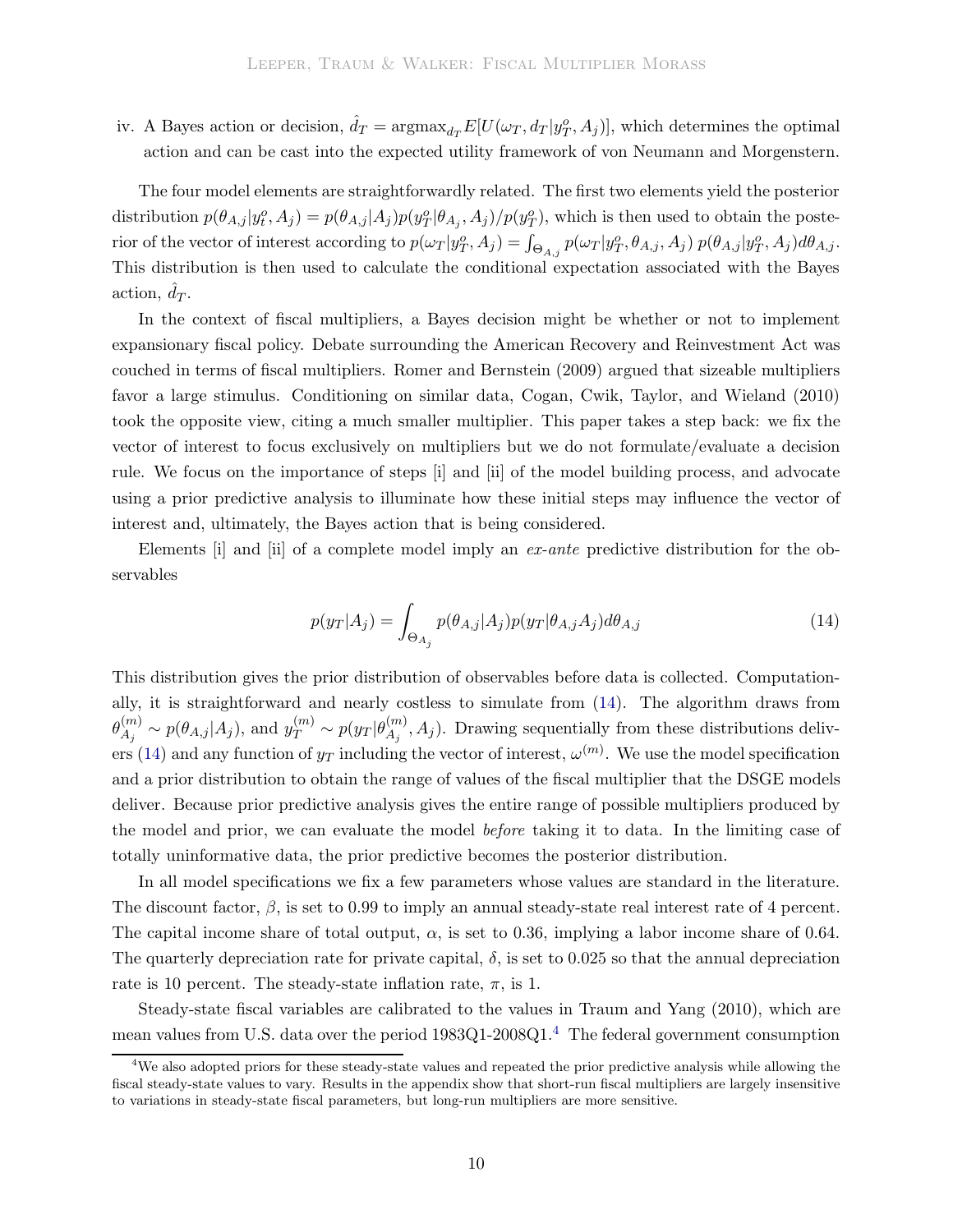to output share is 0.074, the federal debt to annualized output share is 0.386, the average marginal federal labor tax rate is 0.209, the capital tax rate is 0.196, and finally, the consumption tax rate is 0.015.

Table [2](#page-13-0) lists the priors used in our analysis and figure [1](#page-14-0) plots the prior distributions for each parameter. The priors were chosen to cover the range of parameter values considered in the calibrated exercises of IMF10/73 and [Cwik and Wieland](#page-29-7) [\(2011\)](#page-29-7). In addition, our priors are similar to those employed for Bayesian estimation of similar models [examples include [Coenen and Straub](#page-29-13) [\(2004\)](#page-29-13)[,](#page-30-3) [Forni, Monteforte, and Sessa](#page-29-3) [\(2009](#page-29-3)[\),](#page-30-3) [Lopez-Salido and Rabanal](#page-30-10) [\(2006\)](#page-30-10)[,](#page-30-3) Leeper, Plante, and Traum [\(2010](#page-30-3)), and [Traum and Yang](#page-30-9) [\(2010\)](#page-30-9)].

Parameters related to openness are less common in the literature. The prior means of the substitution elasticity between foreign and domestic private consumption, investment, and government spending goods are set to 1.5, as in [Chari, Kehoe, and McGrattan](#page-28-8) [\(2002\)](#page-28-8) and IMF10/73. The standard deviations are set so that the priors reflect a range of values from calibration and estimation exercises. The prior means for the share of imports in private consumption, investment, and government spending bundles are set to 0.25. Although the risk premium parameter  $\gamma_f$  is typically calibrated or *a priori* [considered to be very low, posterior estimates in](#page-28-4) Adolfson, Laseen, Lindé, and Villani [\(2007\)](#page-28-4) range from 0.1 to above 0.4. Given the uncertainty around this parameter, we adopt a uniform prior on the interval 0.0001 to 0.4.

In new Keynesian versions of our model that incorporate both monetary and fiscal policies, two distinct regions of the parameter subspace deliver unique bounded rational expectations equilibria an active monetary, passive fiscal policy (AM/PF) regime or a passive monetary, active fiscal  $(PM/AF)$  policy regime.<sup>[5](#page-12-1)</sup> Policy parameter priors in the benchmark specification are chosen to impose the AM/PF regime: the monetary authority raises the interest rate more than one-for-one with inflation to offset inflation deviations from target; the fiscal authority adjusts expenditures and tax rates to stabilize debt. The priors do assign a small, non-zero density outside the determinacy region of the parameter space. However, we restrict the parameter space to the subspace in which the log-linearized model has a unique bounded rational expectations solution by discarding draws from the indeterminacy region.

Section [5.2](#page-20-0) reports robustness checks in which the distributions of table [2](#page-13-0) are replaced with uniform distributions. Section [6](#page-23-0) studies how multipliers change when policies reside in the PM/AF regime. We take 5,000 draws from our priors and calculate the resulting government spending multipliers from the prior distributions.

<span id="page-12-1"></span><span id="page-12-0"></span><sup>&</sup>lt;sup>5</sup>An active authority is defined as an authority who is not constrained by current budgetary conditions and freely chooses the decision rule it wants. A passive authority is constrained by the consumers' and firms' optimizations and by the actions of the active authority. Thus, the passive authority must guarantee that current budgetary conditions are satisfied and, in particular, that the intertemporal government budget constraint holds. See [Leeper](#page-30-11) [\(1991\)](#page-30-11), [Sims](#page-30-12) [\(1994\)](#page-30-12), [Cochrane](#page-28-9) [\(1998](#page-28-9)), and [Woodford](#page-30-13) [\(2003](#page-30-13)) for more discussion.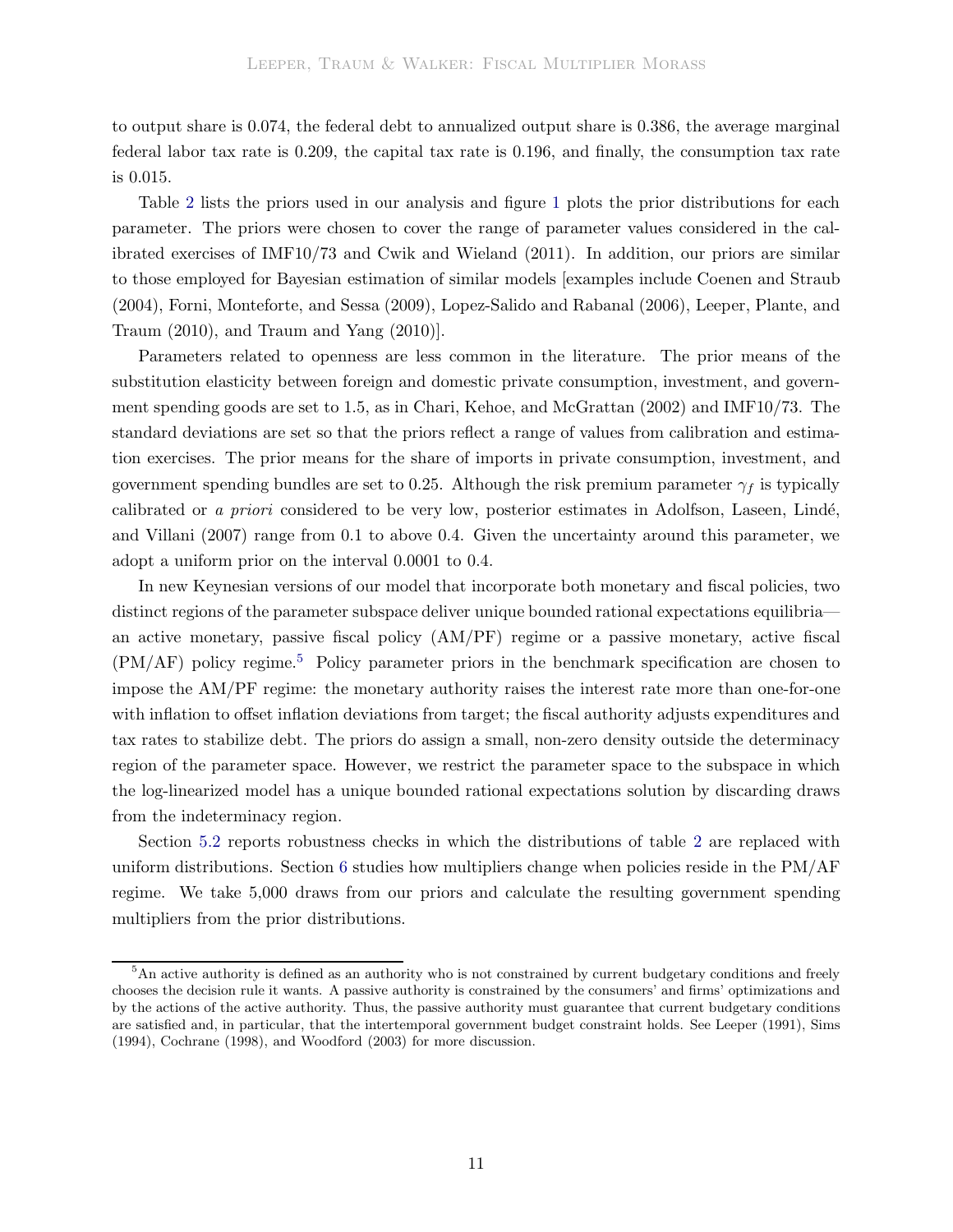# Leeper, Traum & Walker: Fiscal Multiplier Morass

| Parameter                                        |                  |                | Prior     |              |
|--------------------------------------------------|------------------|----------------|-----------|--------------|
|                                                  | func.            | mean           | std.      | 90% int.     |
| Preference and HHs                               |                  |                |           |              |
| $\gamma$ , risk aversion                         | $N^+$            | $\overline{2}$ | 0.6       | [1, 3]       |
| $\xi$ , inverse Frisch labor elast.              | $\mathrm{N}^{+}$ | $\overline{2}$ | 0.6       | [1, 3]       |
| $\theta$ , habit formation                       | Β                | 0.5            | $\rm 0.2$ | [0.17, 0.83] |
| $\mu$ , fraction of non-savers                   | B                | 0.3            | 0.1       | [0.14, 0.48] |
| Frictions                                        |                  |                |           |              |
| $\psi$ , capital utilization                     | Β                | 0.6            | 0.15      | [0.35, 0.85] |
| s, investment adj. cost                          | N                | 6              | 1.5       | [3.5, 8.5]   |
| $\omega_p$ , domestic price stickiness           | Β                | 0.5            | 0.1       | [0.34, 0.66] |
| $\omega_{px}$ , foreign price stickiness         | B                | 0.5            | 0.1       | [0.34, 0.66] |
| $\omega_w$ , wage stickiness                     | $\boldsymbol{B}$ | 0.5            | 0.1       | [0.34, 0.66] |
| $\eta_p$ , price mark-up                         | $\mathrm{N}^{+}$ | 0.15           | 0.02      | [0.12, 0.18] |
| $\eta_w$ , wage mark-up                          | $\mathrm{N}^{+}$ | 0.15           | 0.02      | [0.12, 0.18] |
| $\chi^p$ , domestic price partial indexation     | B                | 0.5            | 0.15      | [0.25, 0.75] |
| $\chi^{px}$ , foreign price partial indexation   | Β                | 0.5            | 0.15      | [0.25, 0.75] |
| $\chi^w$ , wage partial indexation               | Β                | 0.5            | 0.15      | [0.25, 0.75] |
| <b>Openness</b>                                  |                  |                |           |              |
| $\nu^C$ , consumption import share               | $\mathrm{N}^{+}$ | 0.25           | 0.07      | [0.13, 0.37] |
| $\nu^I$ , investment import share                | $N^+$            | 0.25           | 0.07      | [0.13, 0.37] |
| $\mu^C$ , cons. substitution among brands        | $\mathrm{N}^{+}$ | 1.5            | 0.25      | [1.1, 1.9]   |
| $\mu^I$ , invest. substitution among brands      | $N^+$            | 1.5            | 0.25      | [1.1, 1.9]   |
| $\gamma_f$ , risk premium                        | U                | 0.2            | 0.12      | [0.02, 0.38] |
| Monetary policy                                  |                  |                |           |              |
| $\phi_{\pi}$ , interest rate resp. to inflation  | N                | 1.5            | 0.25      | [1.1, 1.8]   |
| $\phi_y$ , interest rate resp. to output         | $\mathrm{N}^+$   | 0.15           | 0.05      | [0.07, 0.23] |
| $\rho_r$ , lagged interest rate resp.            | B                | 0.7            | 0.2       | [0.32, 0.96] |
| <b>Fiscal policy</b>                             |                  |                |           |              |
| $\gamma_G$ , govt consumption resp. to debt      | $\mathrm{N}^{+}$ | 0.2            | 0.05      | [0.12, 0.28] |
| $\gamma_K$ , capital tax resp. to debt           | $\mathrm{N}^{+}$ | 0.2            | 0.05      | [0.12, 0.28] |
| $\gamma_L$ , labor tax resp. to debt             | $\mathrm{N}^{+}$ | 0.2            | 0.05      | [0.12, 0.28] |
| $\gamma_{ZS}$ , saver transfers resp. to debt    | $\mathrm{N}^{+}$ | 0.2            | 0.05      | [0.12, 0.28] |
| $\gamma_{ZN}$ , nonsaver transfers resp. to debt | $N^+$            | $\rm 0.2$      | 0.05      | [0.12, 0.28] |
| $\rho_G$ , lagged govt cons resp.                | B                | 0.7            | 0.2       | [0.32, 0.96] |
| $\rho_K$ , lagged capital tax resp.              | B                | 0.7            | 0.2       | [0.32, 0.96] |
| $\rho_L$ , lagged labor tax resp.                | B                | 0.7            | $\rm 0.2$ | [0.32, 0.96] |
| $\rho_C$ , lagged cons tax resp.                 | Β                | 0.7            | 0.2       | [0.32, 0.96] |
| $\rho_{ZS}$ , lagged saver transfers resp.       | $\boldsymbol{B}$ | 0.7            | 0.2       | [0.32, 0.96] |
| $\rho_{ZN}$ , lagged nonsaver transfers resp.    | $\boldsymbol{B}$ | 0.7            | 0.2       | [0.32, 0.96] |
|                                                  |                  |                |           |              |

<span id="page-13-0"></span>

|  | Table 2: Prior distributions. |
|--|-------------------------------|
|  |                               |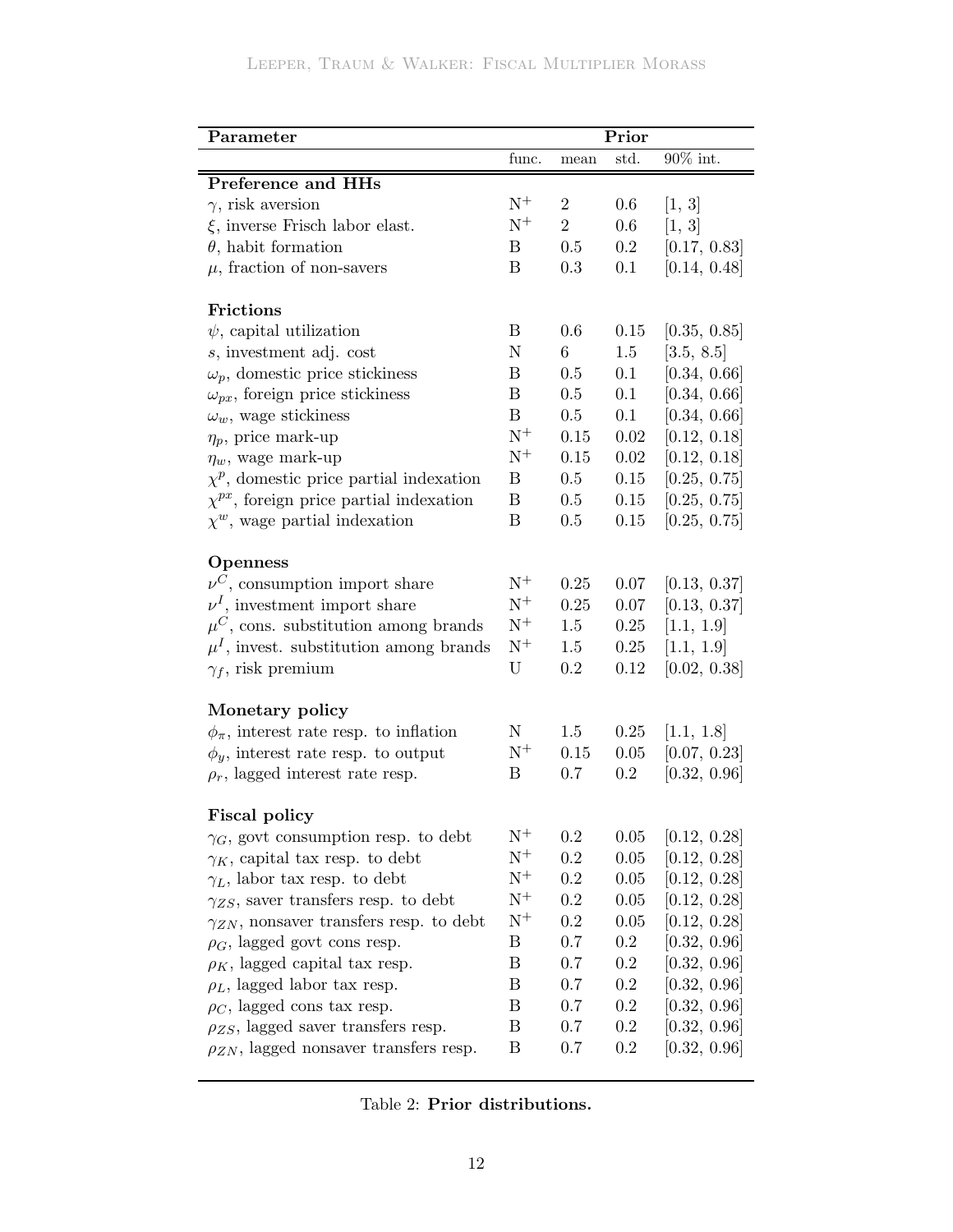

<span id="page-14-0"></span>Figure 1: Prior distributions for parameters.

# 4 Fiscal Policy Multipliers

Present-value multipliers, which embody the full dynamics associated with exogenous fiscal actions and properly discount future macroeconomic effects, constitute our vector of interest. The present value of additional output over a k-period horizon produced by an exogenous change in the present value of government spending is

Present Value Multiplier(k) = 
$$
\frac{E_t \sum_{t=0}^k \left(\prod_{i=0}^k R_{t+i}^{-1}\right) \Delta Y_{t+k}}{E_t \sum_{t=0}^k \left(\prod_{i=0}^k R_{t+i}^{-1}\right) \Delta G_{t+k}}
$$

At  $k = 0$  the present-value multiplier equals the impact multiplier. To compare multipliers across models, we focus on prior predictive p-values. P-values are the probability of observing a multiplier  $\omega(\theta)$  greater than a particular value in repeated sampling from the model and prior. Table [3](#page-17-0) compares multiplier  $p$ -values at various horizons across the five model specifications.<sup>[6](#page-14-1)</sup> The top panel of table [3](#page-17-0) reports the probability that present-value multipliers for output exceed unity at various horizons. Middle and lower panels report the probabilities that multipliers for consumption and investment, respectively, are positive at various horizons. These particular probabilities address the key issues in the multiplier debate.

Although p-values allow easy comparisons across models, they do not summarize the entire prior

<span id="page-14-1"></span>We approximate the infinite horizon by calculating the present value multipliers over 200 quarters.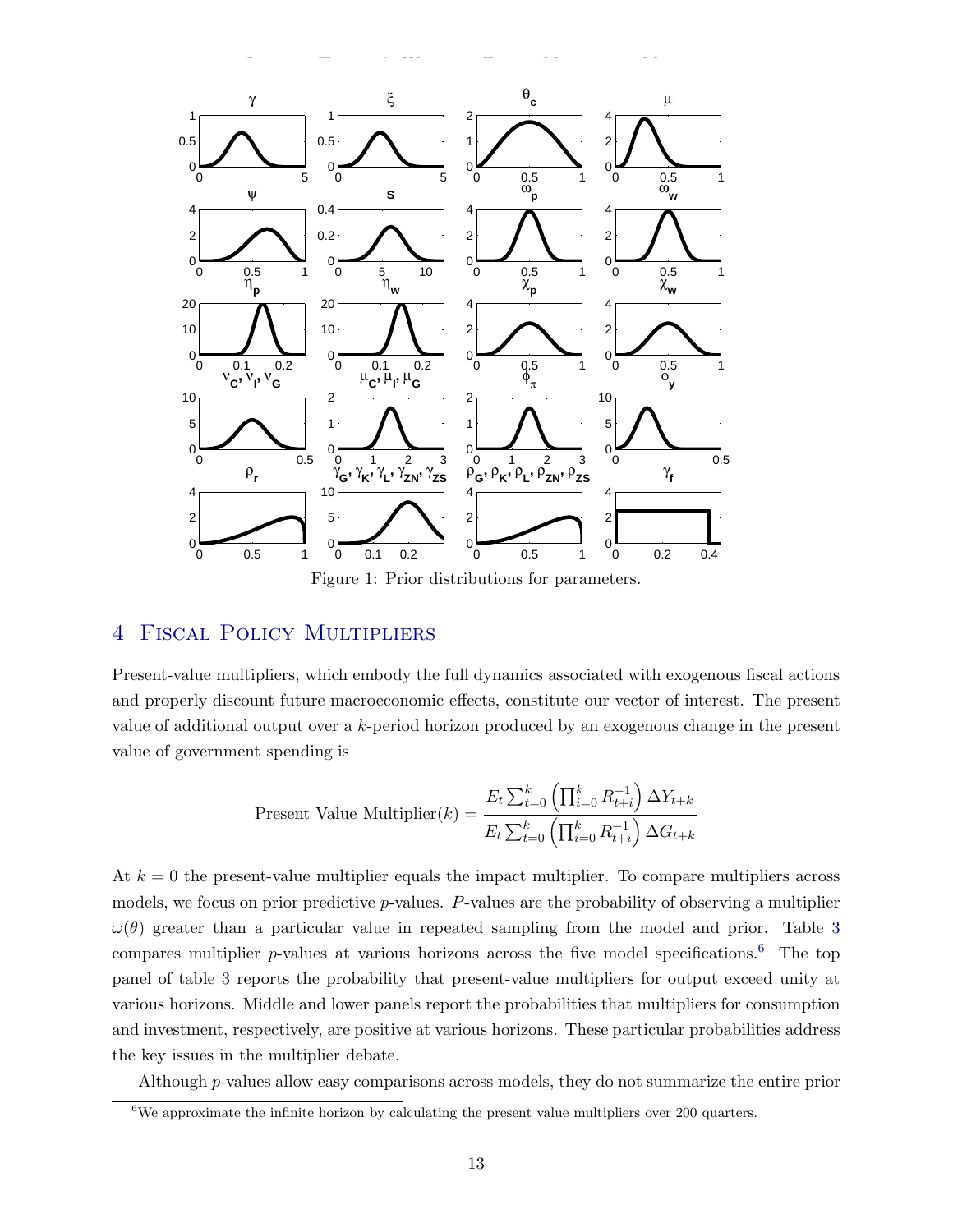distribution. Figure [2](#page-16-0) reveals the prior distribution through the median and 90-percent intervals for present-value government spending multipliers for output and consumption at various horizons for models 2, 3, and 4. Consumption multipliers are also decomposed into dynamic Hicksian wealth and substitution effects, following [King](#page-29-14) [\(1991\)](#page-29-14) and [Baxter](#page-28-10) [\(1995\)](#page-28-10).

4.1 Hicksian Decomposition To calculate the dynamic Hicksian wealth and substitution effects, we first calculate the discounted lifetime utility associated with the initial steady-state allocations (barred variables):[7](#page-15-0)

$$
\bar{U} = \frac{1}{1-\beta} \left[ \frac{(\bar{C} - \theta \bar{C})^{1-\gamma}}{1-\gamma} - \frac{\bar{L}^{1+\xi}}{1+\xi} \right]
$$

Let the paths of consumption and labor following a one-percent government spending increase be denoted by  $\{\hat{C}_t, \hat{L}_t\}_{t=0}^{\infty}$  with associated prices  $\{(1 - \tau_t^l)w_t, (1 - \tau_t^k)R_t^k, P_t^C(1 + \tau_t^c), P_t^I, R_t\}_{t=0}^{\infty}$  and define  $U^{total}$  as the present discounted utility associated with this path, approximated as

$$
U^{total} = \frac{1}{\bar{U}} \sum_{t=0}^{\infty} \beta^t \left[ \bar{C}^{1-\gamma} (1-\theta)^{-\gamma} \hat{C}_t - \theta \bar{C}^{1-\gamma} (1-\theta)^{-\gamma} \hat{C}_{t-1} - \bar{L}^{1+\xi} \hat{L}_t \right]
$$

We then compute the wealth effect as the constant values of consumption and labor such that, at the initial steady-state prices, present discounted utility equals  $U^{total}$ ; that is, the constant values of consumption and labor that satisfy  $8$ 

$$
U^{total} = \frac{1}{(1-\beta)\bar{U}} \left[ \bar{C}^{1-\gamma} (1-\theta)^{1-\gamma} \hat{C}^{weakth} - \bar{L}^{1+\xi} \hat{L}^{weakth} \right]
$$
  
\n
$$
0 = \xi \hat{L}^{weakth} - \gamma \hat{C}^{weakth}
$$
 (15)

The consumption substitution effect is then  $\hat{C}^{sub}_{t} = \hat{C}_{t} - \hat{C}^{wealth}$ . The substitution effect captures the total value of consumption associated with the prices  $\{(1 - \tau_t^l)w_t, (1 - \tau_t^k)R_t^k, P_t^C(1 +$  $\{\tau_t^c\}$ ,  $P_t^I$ ,  $R_t\}_{t=0}^{\infty}$  and the initial steady state lifetime utility  $\bar{U}$ .

Wealth and substitution consumption multipliers come from

Wealth Present Value Multiplier(k) = 
$$
\frac{E_t \sum_{t=0}^k \left(\prod_{i=0}^j \bar{R}^{-1}\right) \Delta C^{wealth}}{E_t \sum_{t=0}^k \left(\prod_{i=0}^j \bar{R}^{-1}\right) \Delta G_{t+j}}
$$
  
Substitution Present Value Multiplier(k) = 
$$
\frac{E_t \sum_{t=0}^k \left(\prod_{i=0}^j R_{t+i}^{-1}\right) \Delta C_{t+j}^{sub}}{E_t \sum_{t=0}^k \left(\prod_{i=0}^j R_{t+i}^{-1}\right) \Delta G_{t+j}}
$$

<span id="page-15-0"></span><sup>&</sup>lt;sup>7</sup>For models with two agents, we calculate the lifetime utility for each agent.

<span id="page-15-1"></span><sup>8</sup>For models with sticky wages, we solve a similar set of equations for savers. In this case, we find the constant levels of consumption and wages that satisfy the present value utility constraint, at steady-state labor, and the savers' first-order condition for real wages.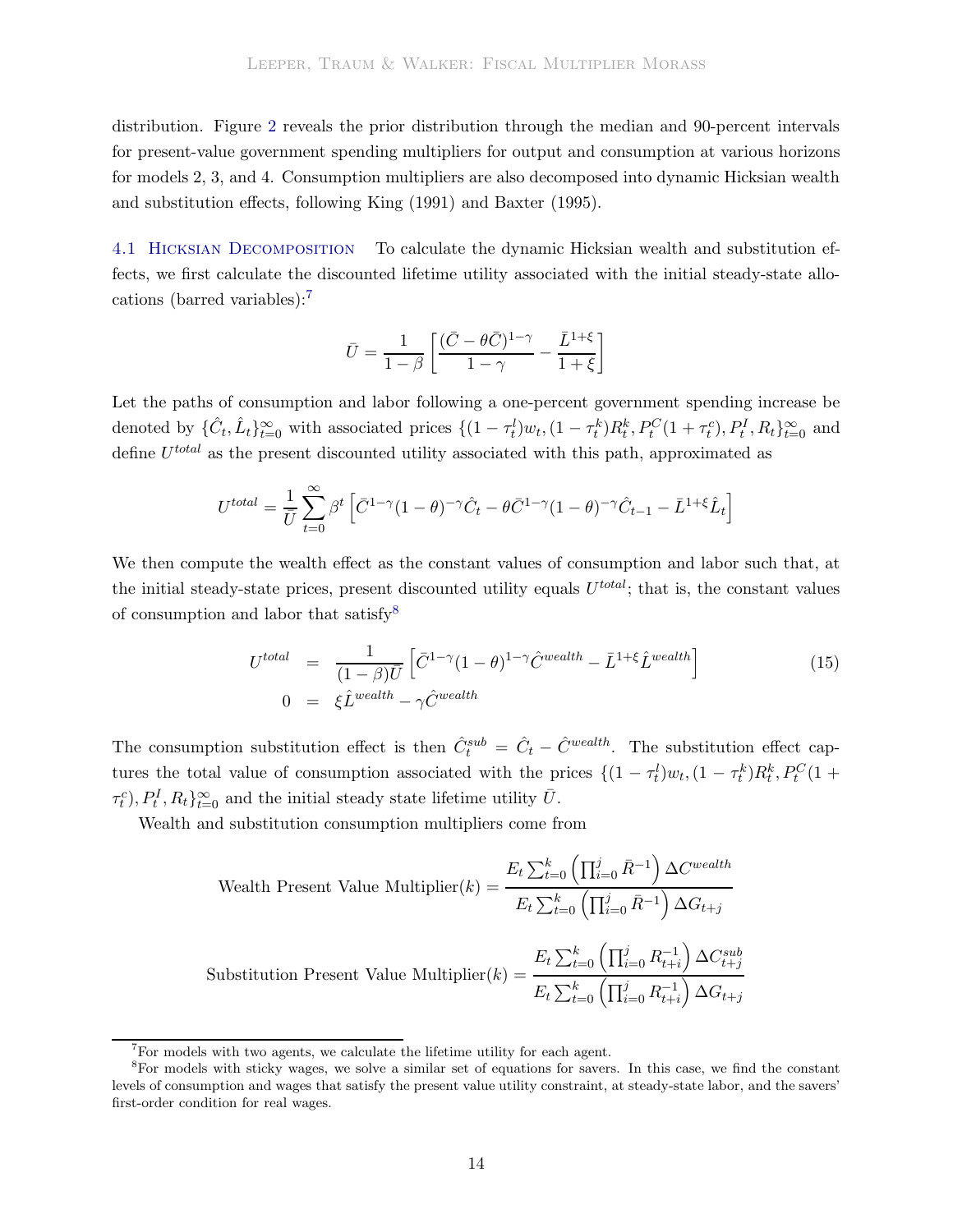4.2 Results We start by examining the basic real business cycle model with flexible prices and complete asset markets (model 1 in table [3\)](#page-17-0). This model is similar to [Baxter and King](#page-28-11) [\(1993](#page-28-11)) and [Monacelli and Perotti](#page-30-2)[\(2008](#page-30-2)[\), with the addition of distortionary fiscal financing, as in](#page-30-3) Leeper, Plante, and Traum [\(2010\)](#page-30-3). It is impossible for this model to generate output multipliers greater than one or to produce positive consumption multipliers at any horizon. An unexpected increase in government expenditures creates a negative wealth effect, as taxes are expected to increase in the future to finance the new spending. Agents decrease consumption and work more. These wealth effects are reinforced by negative substitution effects. Real wages decrease with the increase in work efforts and the rental cost of capital increases with the rising marginal product of capital. Consumption and investment are very likely to decrease. These declines in private demand offset most of the increased public demand, causing output to increase by less than the increase in government consumption.



<span id="page-16-0"></span>Figure 2: Models 2–4: Present-value government spending multipliers for output and consumption at various horizons, 90-percent probability bands. Consumption multipliers are decomposed into components due to wealth and substitution effects. Solid lines: Model 2, RBC model with real frictions. Dashed lines: Model 3, new Keynesian model with sticky prices and wages. Dotteddashed lines: Model 4, new Keynesian model with non-savers.

There is a small probability  $( $0.01$ ) that investment will increase at most horizons. This$ is the only result consistent across all model specifications. Any possibility of higher investment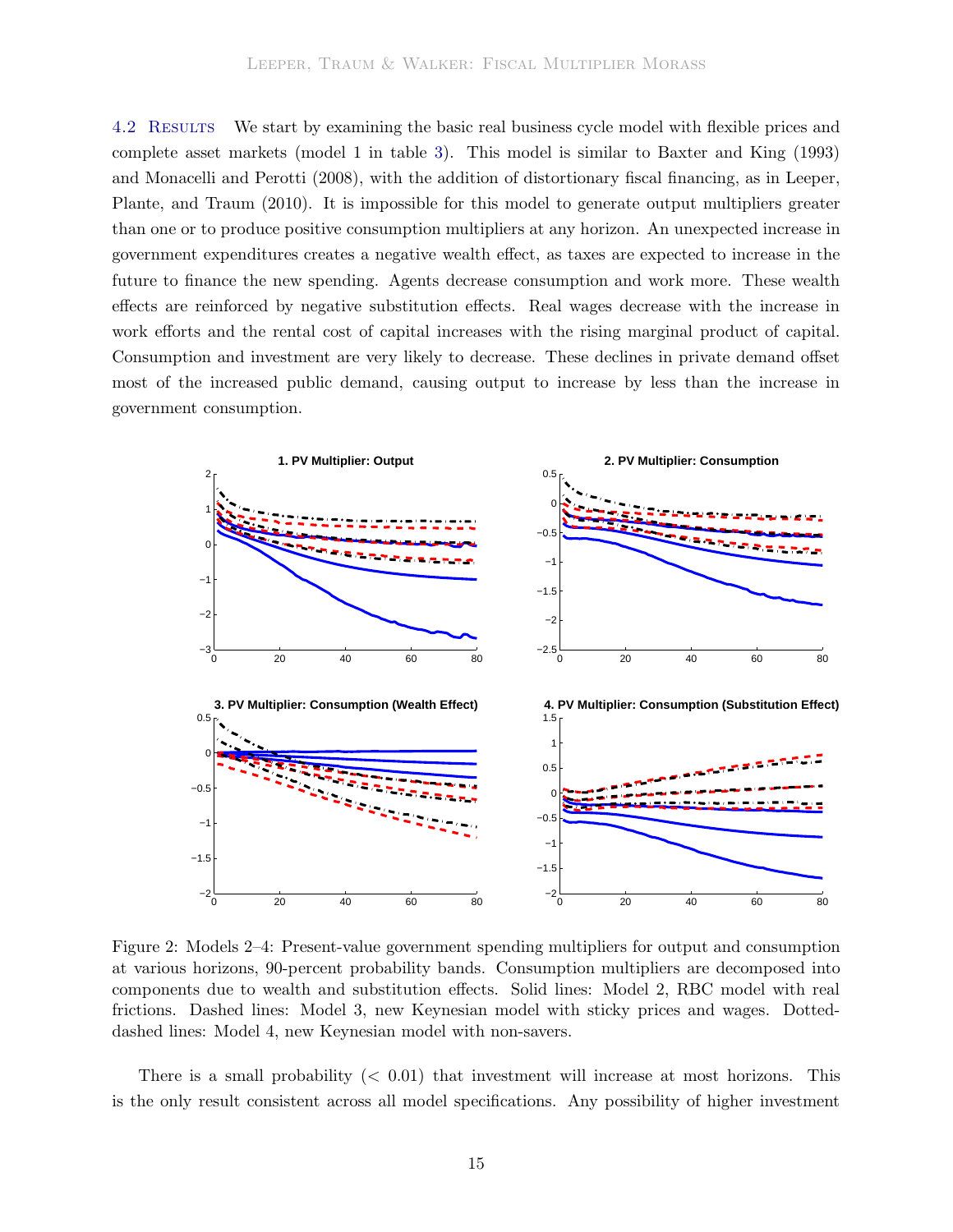|                                 | $\text{Prob}(PV \frac{\Delta Y}{\Delta G} > 1)$   |             |                        |             |          |
|---------------------------------|---------------------------------------------------|-------------|------------------------|-------------|----------|
|                                 | Impact                                            | 4 quart.    | $10$ quart.            | 25 quart.   | $\infty$ |
| Model 1: Basic RBC              | 0.00                                              | 0.00        | 0.00                   | 0.00        | 0.00     |
| Model 2: RBC Real Frictions     | 0.01                                              | 0.00        | 0.00                   | 0.00        | < 0.01   |
| Model 3: NK Sticky Price & Wage | $0.35\,$                                          | $0.01\,$    | < 0.01                 | 0.00        | 0.00     |
| Model 4: NK Nonsavers           | 0.88                                              | 0.32        | 0.07                   | 0.02        | 0.01     |
| Model 5: NK Open Economy        | 0.81                                              | 0.27        | 0.05                   | 0.01        | 0.01     |
|                                 | $\mathbf{Prob}(PV \frac{\Delta C}{\Delta G} > 0)$ |             |                        |             |          |
|                                 | Impact                                            | 4 quart.    | $10$ quart.            | 25 quart.   | $\infty$ |
| Model 1: Basic RBC              | 0.00                                              | 0.00        | 0.00                   | 0.00        | 0.00     |
| Model 2: RBC Real Frictions     | $0.00\,$                                          | 0.00        | 0.00                   | 0.00        | < 0.01   |
| Model 3: NK Sticky Price & Wage | $<\!\!0.01$                                       | 0.00        | 0.00                   | 0.00        | 0.00     |
| Model 4: NK Nonsavers           | 0.84                                              | 0.46        | 0.18                   | $\,0.02$    | 0.01     |
| Model 5: NK Open Economy        | 0.82                                              | 0.48        | 0.23                   | 0.02        | < 0.01   |
|                                 | $\text{Prob}(PV \frac{\Delta I}{\Delta G} > 0)$   |             |                        |             |          |
|                                 | Impact                                            | 4 quart.    | $\overline{10}$ quart. | 25 quart.   | $\infty$ |
| Model 1: Basic RBC              | < 0.01                                            | < 0.01      | < 0.01                 | < 0.01      | 0.00     |
| Model 2: RBC Real Frictions     | < 0.01                                            | < 0.01      | < 0.01                 | < 0.01      | < 0.01   |
| Model 3: NK Sticky Price & Wage | < 0.01                                            | < 0.01      | < 0.01                 | < 0.01      | 0.00     |
| Model 4: NK Nonsavers           | ${<}0.01$                                         | $<\!\!0.01$ | ${<}0.01$              | $<\!\!0.01$ | 0.01     |
| Model 5: NK Open Economy        | < 0.01                                            | < 0.01      | ${<}0.01$              | < 0.01      | 0.01     |

<span id="page-17-0"></span>Table 3: Government spending multiplier probabilities implied by prior predictive analysis with informative priors.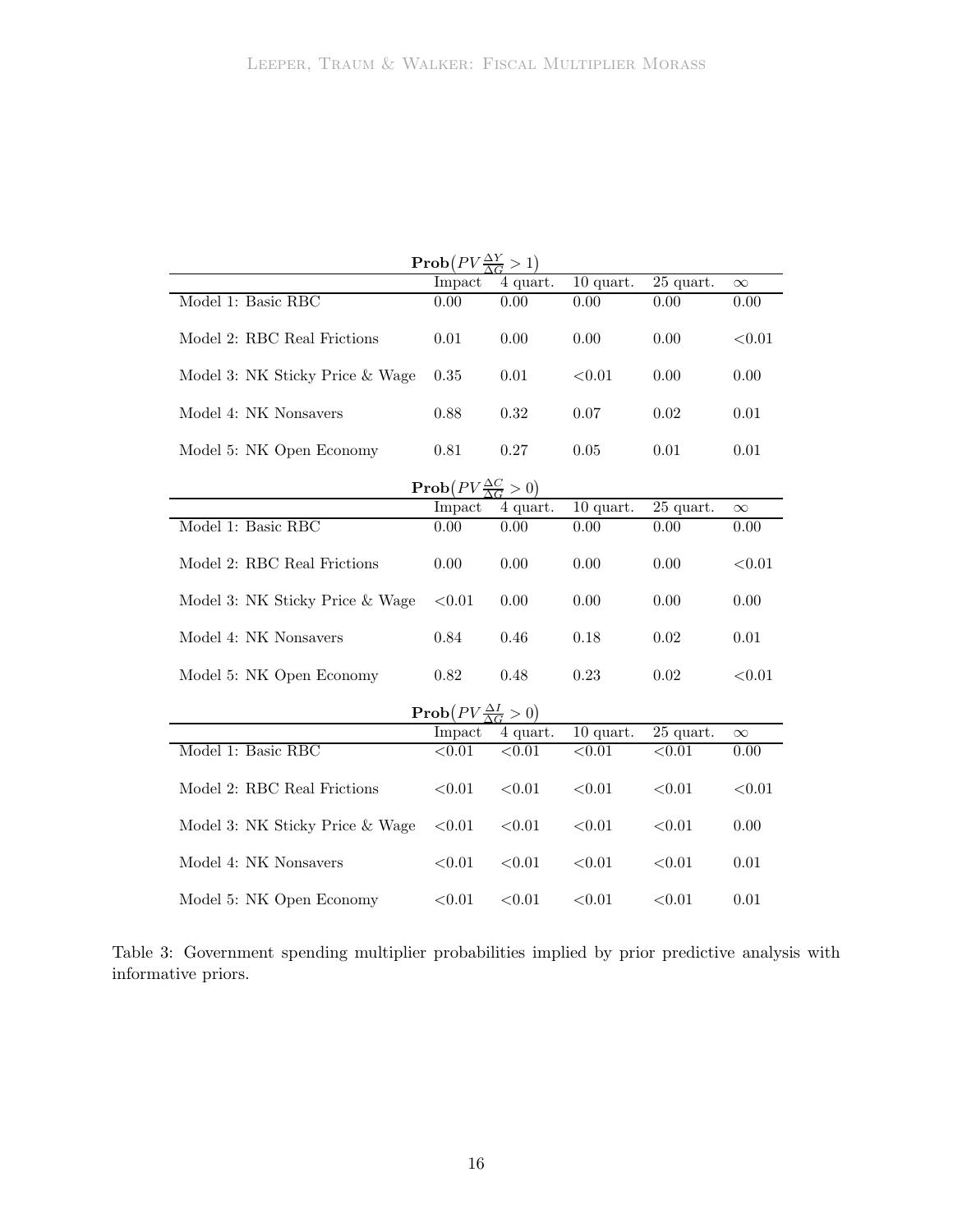stems from a subset of very high draws for  $\rho_G$ , the serial correlation of government spending. As  $\rho_G$  approaches one, agents view an exogenous change in government spending as approximately permanent. Permanent increases in government consumption encourage households to save more, raising investment, a pattern that is robust across model specifications. In the absence of large value of  $\rho_G$ , investment would never rise across models.

Model 2 introduces real frictions (habit formation, investment adjustment costs, and capacity utilization), which substantially affect the short- and long-run multipliers [solid lines in figure [2\]](#page-16-0). Now the possible range of multipliers is much larger, especially on the downside. Intuitively, after government spending rises temporarily, agents are less willing to decrease consumption quickly with habit formation because changes in consumption are costly and consumption must return to its steady-state value in the long-run. This implies a more negative consumption multiplier on impact.

Similarly, investment adjustment costs and capacity utilization costs deter large swings in in-vestment, decreasing the negative investment multipliers.<sup>[9](#page-18-0)</sup> Although the multipliers change quantitatively relative to model 1, the policy implications from the two models are virtually the same, as the probabilities reported in table [3](#page-17-0) are unaltered.

Model 3 introduces sticky prices and sticky wages, which increase multipliers at all horizons, as [Woodford](#page-30-7) [\(2011\)](#page-30-7) shows analytically. Greater price stickiness means that more firms respond to higher government spending by increasing production rather than prices, so markups respond more strongly. In the long run, the 90-percent interval for present value output multipliers includes positive values [dashed lines of panel 1 of figure [2\]](#page-16-0). RBC models cannot produce these positive longrun multipliers; nominal rigidities, as in new Keynesian-style models, are necessary for spending increases to persistently raise output.

Wage rigidities have a strong effect on consumption multipliers. Sticky wages can reverse the sign of the substitution effect on consumption [compare dashed to solid lines in figure [2\]](#page-16-0). Positive substitution effects can arise because real wages may increase to offset other price effects that generate negative substitution effects.

Non-savers (model 4) raise fiscal multipliers substantially. The fraction of non-savers is the most influential parameter for the output multiplier, as variations in this parameter are necessary to get median impact output multipliers greater than one (the dotted-dashed lines of panel 1 of figure [2\)](#page-16-0). Unlike savers, non-savers ignore the wealth effects of future taxes, so they increase their consumption when government consumption rises. Non-savers consume their entire income each period and do not take into account the negative wealth effects that savers consider, reducing the negative wealth effect on consumption [panel 3]. If wages are sticky, so that real wages increase on impact, then non-saver consumption increases as well. With enough non-savers in the economy, the increase in non-saver consumption can be large enough to cause total consumption to increase on impact (the dotted-dashed lines of panel 2 of figure [2\)](#page-16-0), leading to larger output multipliers as well.

<span id="page-18-0"></span><sup>&</sup>lt;sup>9</sup>See [Monacelli and Perotti](#page-30-2) [\(2008](#page-30-2)) for a more detailed examination of the effect of habit formation and investment adjustment costs on multipliers in a simple RBC model.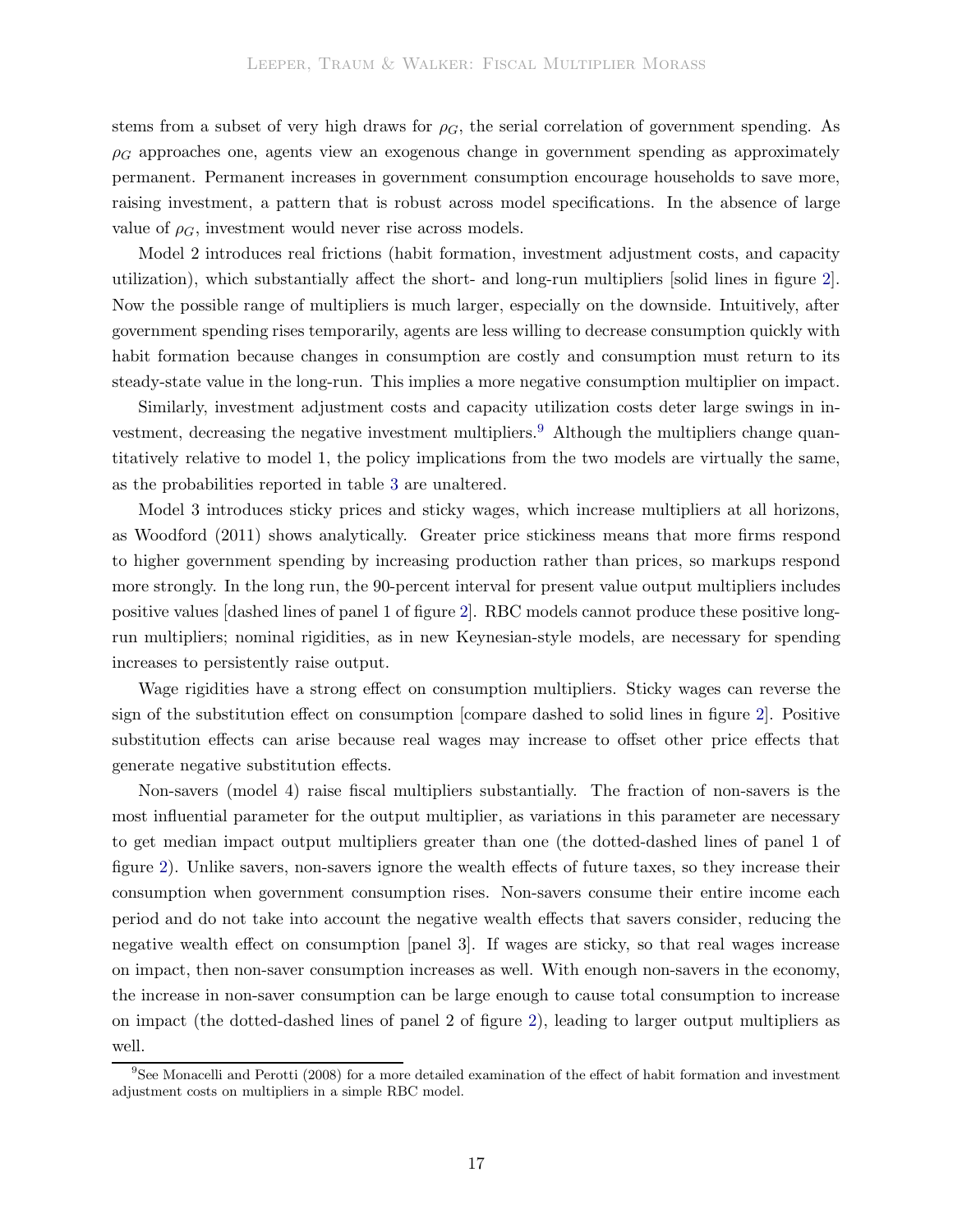The open-economy framework (model 5), reduces the probabilities both of output multipliers being greater than one and of positive consumption multipliers. In the open economy, increases in government expenditures induce substitution away from domestically-produced goods towards imported goods. Higher demand raises production costs, increasing prices of domestic goods and of domestic goods in the foreign market. Domestic households, in turn, reduce their demand for domestic production and increase demand for imports. Foreigners also reduce their demand for domestic exports. This import-substitution effect makes output multipliers smaller on average than they are in the closed economy.

Model 5 imposes financial autarky, which tends to raise short-run multipliers in an open economy. Because trade in goods must be balanced each period, the import substitution effect is smaller, with nominal imports constrained to equal exports. Multipliers are smaller with international financial integration. Financial integration allows the domestic economy to run trade deficits and consume more imports, causing output to decrease more in the short run. Multipliers also are smaller when government spending is a traded good, as part of the increase in government spending goes directly to the foreign country.[10](#page-19-0) Impact consumption multipliers decrease by half in an open economy with a traded government spending good, as compared to the closed-economy setting. These r[esults](#page-29-7) [help](#page-29-7) [explain](#page-29-7) [some](#page-29-7) [of](#page-29-7) [the](#page-29-7) [differences](#page-29-7) [in](#page-29-7) [multipliers](#page-29-7) [between](#page-29-7) [IMF10/73](#page-29-7) [and](#page-29-7) Cwik and Wieland [\(2011](#page-29-7)), as the open-economy models in those meta-studies make different assumptions about the nature of openness.

4.3 Summary Looking across the specifications, a few observations emerge. First, real and nominal frictions, non-savers, and open economy considerations quantitatively alter multipliers. Nominal rigidities and non-savers are critical to generate positive long-run output multipliers. Although the broadest model can produce output multipliers greater than one, it is difficult for that model to produce substantially large multipliers. A closed economy with non-savers produces the largest impact output multipliers, with a 90-percent interval from 0.84 to 1.75. This suggests that it is hard, even for this model, to generate multipliers greater than 2.

# 5 Digging Deeper

We now turn to more detailed analyses. This section isolates the contributions of individual parameters to multipliers and examines the influence of priors.

5.1 Individual Parameter Contributions So far the analysis has largely ignored the effect a particular parameter has on present-value multipliers. To determine how much individual parameters affect the multipliers, we calculate a measure of root mean square deviation (RMSD) for each parameter. For each draw of parameters,  $\tilde{\theta} = [\tilde{\theta}_1 \dots \tilde{\theta}_n]'$  from  $p(\theta)$ , we calculate multipliers  $\tilde{\omega}(\tilde{\theta})$ . Redefine the parameter vector when the  $i^{th}$  parameter is fixed at its prior mean,  $E[\theta_i]$ . Denote that vector by  $\tilde{\theta}^i = [\tilde{\theta}_1 \dots E[\theta_i] \dots \tilde{\theta}_n]'$  and calculate the multipliers,  $\tilde{\omega}^i(\tilde{\theta}^i)$ . Repeat this for each

<span id="page-19-0"></span> $10$ <sub>Results</sub> for these cases are reported in the appendix.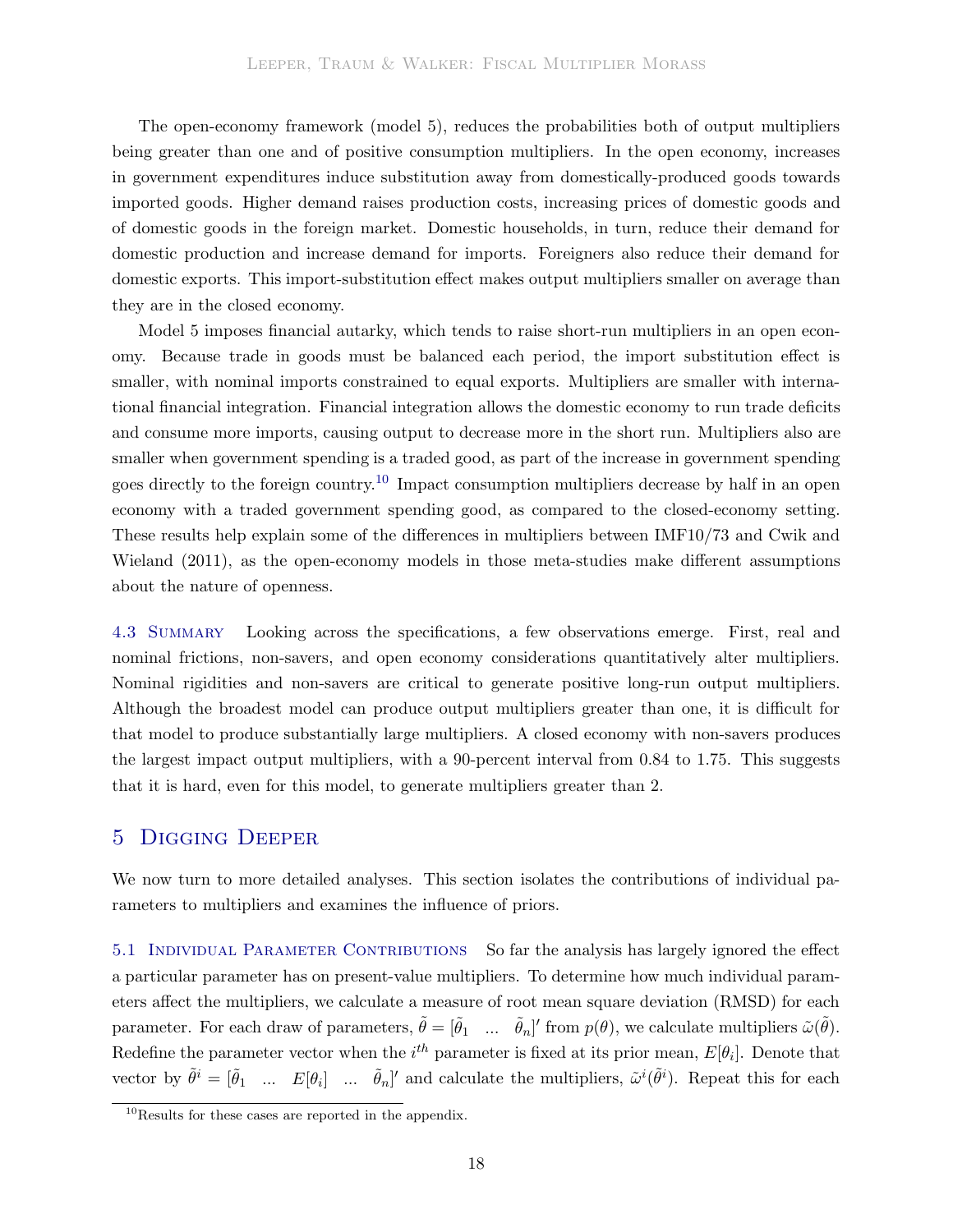$i = 1, 2, \ldots n$ . The RMSD is the root mean square deviation between the two multipliers  $\tilde{\omega}(\tilde{\theta})$  and  $\tilde{\omega}^{i}(\tilde{\theta}^{i})$ : it measures how much the multiplier varies on average due to parameter *i*. The RMSD is largest for the parameters that are most influential for the multiplier. Tables [4](#page-21-0) and [5](#page-22-0) report the fraction of total RMSDs of multipliers attributable to each parameter in the open economy new Keynesian model (model 5) at various horizons.

The fraction of non-savers, μ, is *the* most influential parameter on the output and consumption impact multipliers. Non-savers consume their entire income each period and do not take into account the negative wealth effects that savers consider. If real wages increase on impact, then non-saver consumption and, therefore, output increase as well.<sup>[11](#page-20-1)</sup> This fraction accounts for 19 percent of the output multiplier (table [4\)](#page-21-0) and 28 percent of the consumption multiplier (table [5\)](#page-22-0) on impact. The fraction of non-savers is not particularly important for long-run multipliers.

Persistence of the government spending process, governed by  $\rho_G$ , is the second most important parameter for impact multipliers. The greater the persistence, the larger are the negative wealth effects because larger increases in taxes are required to finance the increase in the government spending process. Persistence accounts for 19 and 16 percent of the output and consumption multipliers on impact. The influence of  $\rho_G$  grows over time to explain about 30 percent of multipliers in the long run.

Habit formation,  $\theta$ , and capacity utilization cost,  $\psi$ , parameters are also important for impact multipliers. As habit formation increases, households value consumption smoothing more, which dampens the variation in consumption (and thus output) over time. Capacity utilization costs matter for output multipliers, as our measure of output depends directly on the utilization rate.

Impact multipliers are increasing with risk aversion  $\gamma$ , as [Monacelli and Perotti](#page-30-2) [\(2008](#page-30-2)) note. Higher risk aversion (or smaller intertemporal elasticity of substitution), makes households less willing to postpone consumption into the future. This decreases the variation of consumption and output following government spending changes. Consumption multipliers are substantially influenced by the risk aversion parameter in the short and long runs [table [5\]](#page-22-0).

Monetary policy also influences multipliers. As [Woodford](#page-30-7) [\(2011\)](#page-30-7) and IMF10/73 note, the more accommodative monetary policy is, the larger the multipliers are. Multipliers are decreasing in  $\phi_{\pi}$  and  $\phi_{y}$  and increasing in  $\rho_{r}$ . Variation in  $\rho_{r}$  is particularly important, accounting for about 10 percent of impact multipliers. Changes in  $\rho_r$  directly affect the persistence of real interest rates following a government spending expansion. Real rates, in turn, have important impacts on present-value calculations.

<span id="page-20-0"></span>5.2 Influence of Priors Our priors are informative and influence the distribution of multipliers implied by the model specifications. To show the sensitivity of multipliers to the priors, we calculate multipliers conditional on diffuse, uniform priors [table [6\]](#page-24-0). Table [7](#page-25-0) reports multiplier p-values at various horizons for the model specifications when the uniform priors are employed.

<span id="page-20-1"></span> $11$ As noted in Galí, López-Salido, and Vallés [\(2007\)](#page-29-2), non-savers are vital for multipliers when coupled with nominal wage rigidities. The appendix details how non-savers have no substantial impact on multipliers when the labor market is perfectly competitive.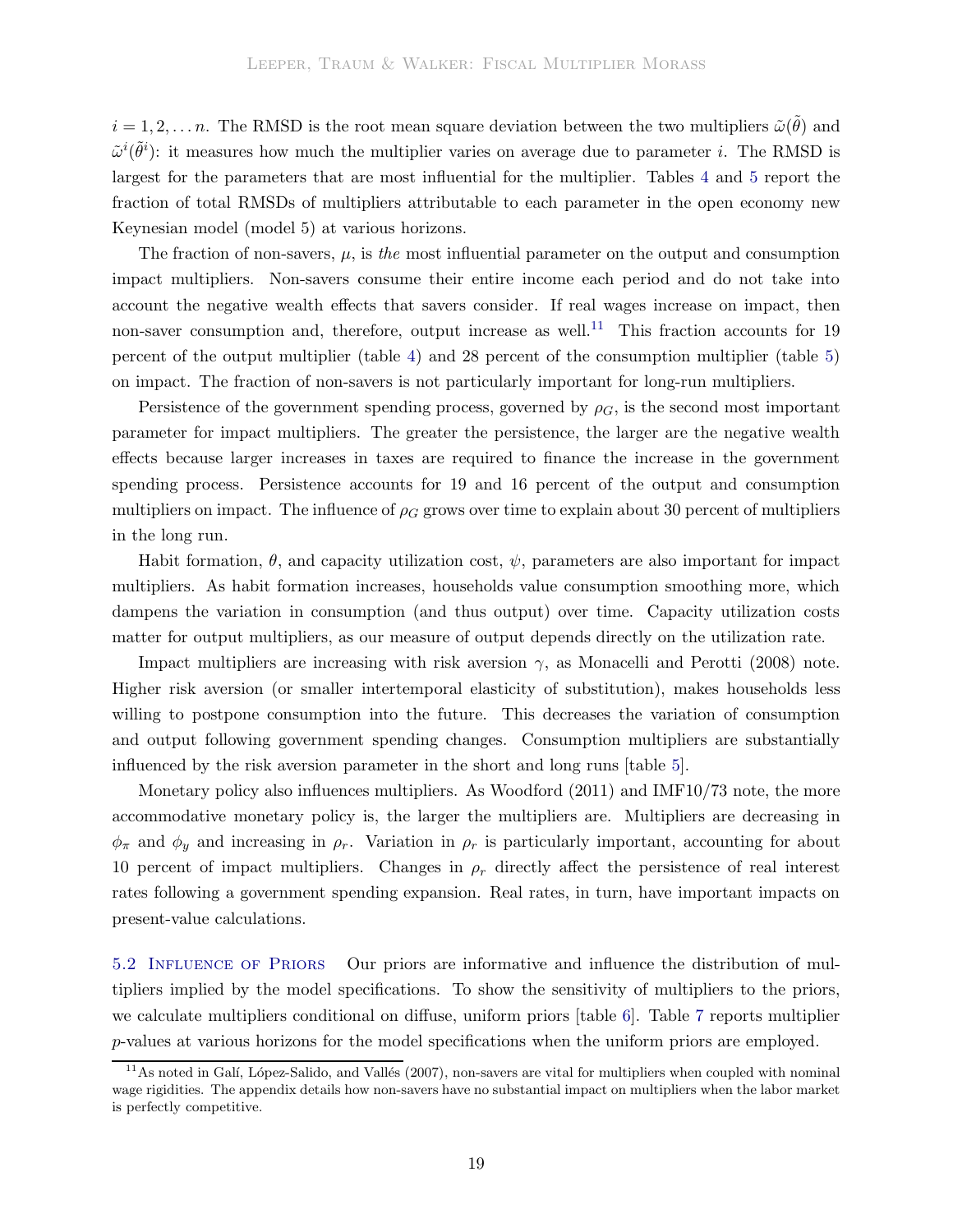| Parameter                                       |        |         | <b>RMSD</b> $PV \frac{\Delta Y}{\Delta G}$ |          |          |
|-------------------------------------------------|--------|---------|--------------------------------------------|----------|----------|
|                                                 | Impact | 4 qtrs. | $10$ qtrs.                                 | 25 qtrs. | $\infty$ |
| Preference and HHs                              |        |         |                                            |          |          |
| $\gamma$ , risk aversion                        | 0.05   | 0.07    | 0.05                                       | 0.04     | 0.04     |
| $\xi$ , inverse Frisch labor elast.             | 0.02   | 0.04    | 0.04                                       | 0.05     | 0.06     |
| $\theta$ , habit formation                      | 0.08   | 0.07    | 0.03                                       | 0.03     | 0.02     |
| $\mu$ , fraction of non-savers                  | 0.19   | 0.13    | 0.08                                       | 0.05     | 0.04     |
| <b>Frictions and Production</b>                 |        |         |                                            |          |          |
| $\psi$ , capital utilization                    | 0.15   | 0.12    | 0.08                                       | 0.05     | 0.04     |
| $s$ , investment adjust. $cost$                 | 0.03   | 0.05    | 0.05                                       | 0.03     | 0.03     |
| $\omega_p$ , domestic price stickiness          | 0.02   | 0.01    | 0.01                                       | 0.01     | 0.00     |
| $\omega_{px}$ , foreign price stickiness        | 0.01   | 0.00    | 0.00                                       | 0.00     | 0.00     |
| $\omega_w$ , wage stickiness                    | 0.02   | 0.05    | 0.06                                       | 0.06     | 0.06     |
| $\eta_p$ , price mark-up                        | 0.02   | 0.01    | 0.01                                       | 0.01     | 0.01     |
| $\eta_w$ , wage mark-up                         | 0.00   | 0.01    | 0.01                                       | 0.01     | 0.01     |
| $\chi^p$ , domestic price partial indexation    | 0.01   | 0.00    | 0.00                                       | 0.00     | 0.00     |
| $\chi^{px}$ , foreign price partial indexation  | 0.00   | 0.00    | 0.00                                       | 0.00     | 0.00     |
| $\chi^w$ , wage partial indexation              | 0.01   | 0.03    | 0.04                                       | 0.03     | 0.03     |
| <b>Openness</b>                                 |        |         |                                            |          |          |
| $\nu^C$ , cons. import share                    | 0.02   | 0.01    | 0.01                                       | 0.00     | 0.01     |
| $\nu^I$ , inv. import share                     | 0.01   | 0.00    | 0.01                                       | 0.01     | 0.01     |
| $\mu^C$ , cons. substitution among brands       | 0.00   | 0.00    | 0.01                                       | 0.01     | 0.01     |
| $\mu^I$ , inv. substitution among brands        | 0.00   | 0.00    | 0.00                                       | 0.00     | 0.00     |
| <b>Monetary Policy</b>                          |        |         |                                            |          |          |
| $\phi_{\pi}$ , interest rate resp. to inflation | 0.04   | 0.04    | 0.04                                       | 0.04     | $0.05\,$ |
| $\phi_y$ , interest rate resp. to output        | 0.02   | 0.03    | 0.04                                       | 0.03     | 0.02     |
| $\rho_r$ , lagged interest rate resp.           | 0.10   | 0.07    | 0.09                                       | 0.08     | 0.07     |
| <b>Fiscal Policy</b>                            |        |         |                                            |          |          |
| $\gamma_G$ , govt consumption resp. to debt     | 0.00   | 0.00    | 0.01                                       | 0.01     | 0.02     |
| $\gamma_K$ , capital tax resp. to debt          | 0.00   | 0.00    | 0.01                                       | 0.03     | 0.02     |
| $\gamma_L$ , labor tax resp. to debt            | 0.00   | 0.00    | 0.01                                       | 0.02     | 0.01     |
| $\gamma_{ZS}$ , saver transfer resp. to debt    | 0.00   | 0.00    | 0.00                                       | 0.01     | 0.04     |
| $\gamma_{ZN}$ , nonsaver transfer resp. to debt | 0.00   | 0.00    | 0.00                                       | 0.00     | 0.01     |
| $\rho_G$ , lagged govt cons resp.               | 0.19   | 0.22    | 0.28                                       | 0.29     | 0.30     |
| $\rho_K$ , lagged capital tax resp.             | 0.00   | 0.00    | 0.02                                       | 0.03     | 0.01     |
| $\rho_L$ , lagged labor tax resp.               | 0.00   | 0.01    | 0.02                                       | 0.03     | 0.01     |
| $\rho_C$ , lagged cons tax resp.                | 0.00   | 0.00    | 0.00                                       | 0.00     | 0.00     |
| $\rho_{ZS}$ , lagged saver transfer resp.       | 0.00   | 0.00    | 0.00                                       | 0.01     | 0.02     |
| $\rho_{ZN}$ , lagged nonsaver transfer resp.    | 0.00   | 0.01    | 0.00                                       | 0.01     | 0.01     |

<span id="page-21-0"></span>Table 4: RMSDs for model 5, New Keynesian open economy model. Columns may not sum to 1.0 due to rounding.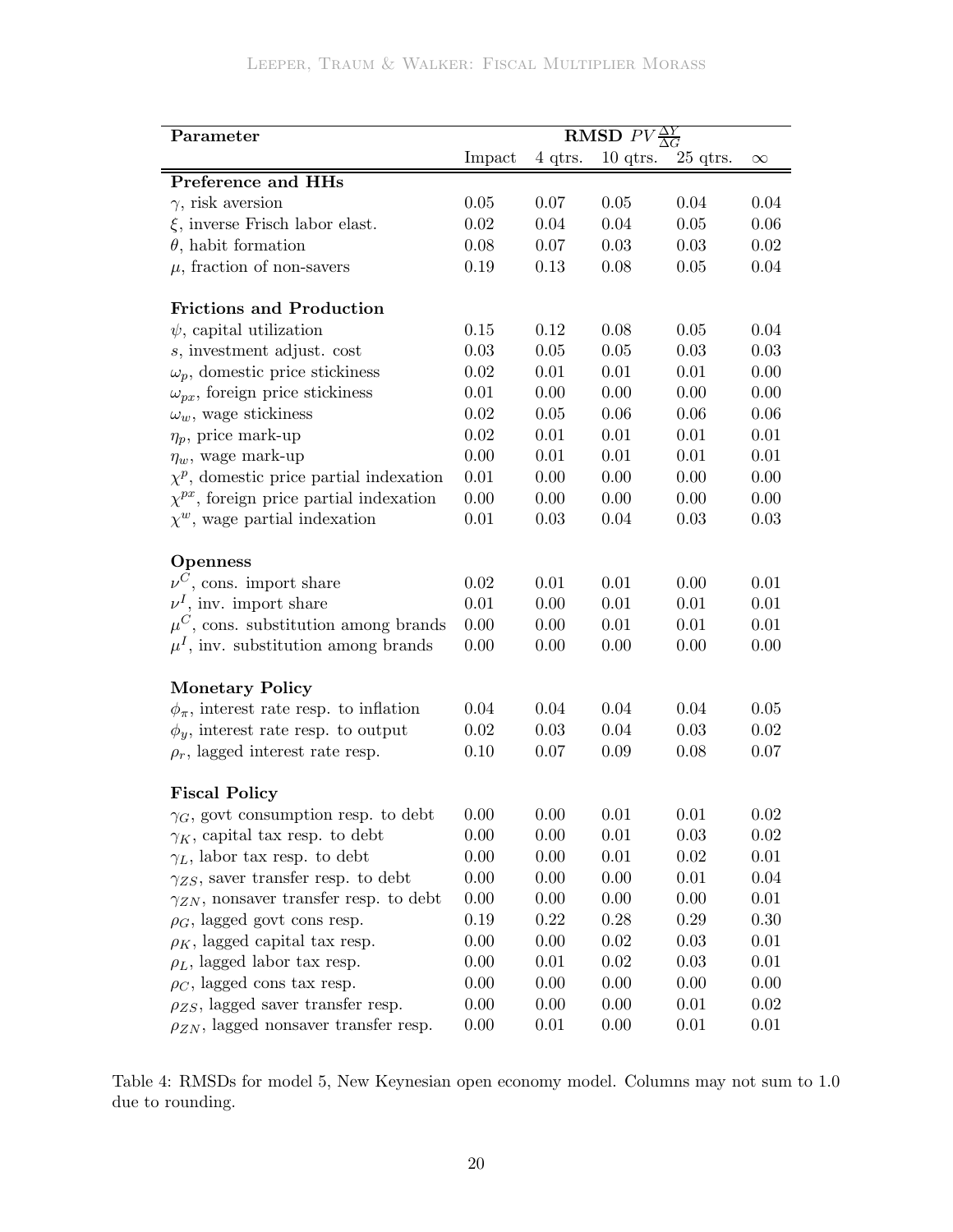| Parameter                                       |        |         | <b>RMSD</b> $PV\frac{\Delta C}{\Delta G}$ |            |          |
|-------------------------------------------------|--------|---------|-------------------------------------------|------------|----------|
|                                                 | Impact | 4 qtrs. | $10$ qtrs.                                | $25$ qtrs. | $\infty$ |
| Preference and HHs                              |        |         |                                           |            |          |
| $\gamma,$ risk aversion                         | 0.09   | 0.13    | 0.12                                      | 0.09       | 0.08     |
| $\xi$ , inverse Frisch labor elast.             | 0.01   | 0.02    | 0.03                                      | 0.04       | 0.06     |
| $\theta$ , habit formation                      | 0.12   | 0.11    | 0.05                                      | 0.02       | 0.02     |
| $\mu$ , fraction of non-savers                  | 0.28   | 0.23    | 0.18                                      | 0.07       | 0.04     |
| <b>Frictions and Production</b>                 |        |         |                                           |            |          |
| $\psi$ , capital utilization                    | 0.03   | 0.04    | 0.03                                      | 0.02       | 0.01     |
| s, investment adjust. cost                      | 0.01   | 0.02    | 0.02                                      | 0.01       | 0.02     |
| $\omega_p$ , domestic price stickiness          | 0.02   | 0.01    | 0.01                                      | 0.01       | 0.01     |
| $\omega_{px}$ , foreign price stickiness        | 0.00   | 0.00    | 0.00                                      | 0.00       | 0.00     |
| $\omega_w$ , wage stickiness                    | 0.01   | 0.04    | 0.05                                      | 0.06       | 0.06     |
| $\eta_p$ , price mark-up                        | 0.02   | 0.02    | 0.01                                      | 0.01       | 0.02     |
| $\eta_w$ , wage mark-up                         | 0.00   | 0.01    | 0.01                                      | 0.01       | 0.01     |
| $\chi^p$ , domestic price partial indexation    | 0.01   | 0.00    | 0.00                                      | 0.00       | 0.00     |
| $\chi^{px}$ , foreign price partial indexation  | 0.00   | 0.00    | 0.00                                      | 0.00       | 0.00     |
| $\chi^w$ , wage partial indexation              | 0.01   | 0.02    | 0.03                                      | 0.03       | 0.03     |
| <b>Openness</b>                                 |        |         |                                           |            |          |
| $\nu^C$ , cons. import share                    | 0.01   | 0.02    | 0.02                                      | 0.03       | 0.04     |
| $\nu^I$ , inv. import share                     | 0.00   | 0.00    | 0.01                                      | 0.01       | 0.01     |
| $\mu^C$ , cons. substitution among brands       | 0.00   | 0.01    | 0.01                                      | 0.02       | 0.03     |
| $\mu^I$ , inv. substitution among brands        | 0.00   | 0.00    | 0.00                                      | 0.01       | 0.01     |
| <b>Monetary Policy</b>                          |        |         |                                           |            |          |
| $\phi_{\pi}$ , interest rate resp. to inflation | 0.04   | 0.04    | 0.04                                      | 0.05       | $0.05\,$ |
| $\phi_y$ , interest rate resp. to output        | 0.02   | 0.03    | 0.03                                      | 0.04       | 0.03     |
| $\rho_r$ , lagged interest rate resp.           | 0.12   | 0.07    | 0.06                                      | 0.06       | 0.06     |
| <b>Fiscal Policy</b>                            |        |         |                                           |            |          |
| $\gamma_G$ , govt consumption resp. to debt     | 0.00   | 0.00    | 0.01                                      | 0.01       | 0.02     |
| $\gamma_K$ , capital tax resp. to debt          | 0.01   | 0.01    | 0.01                                      | 0.01       | 0.01     |
| $\gamma_L$ , labor tax resp. to debt            | 0.00   | 0.00    | 0.02                                      | 0.05       | 0.03     |
| $\gamma_{ZS}$ , saver transfer resp. to debt    | 0.01   | 0.01    | 0.01                                      | 0.01       | 0.03     |
| $\gamma_{ZN}$ , nonsaver transfer resp. to debt | 0.00   | 0.00    | 0.01                                      | 0.03       | 0.01     |
| $\rho_G$ , lagged govt cons resp.               | 0.16   | 0.15    | 0.18                                      | 0.19       | 0.28     |
| $\rho_K$ , lagged capital tax resp.             | 0.00   | 0.00    | 0.01                                      | 0.01       | 0.01     |
| $\rho_L$ , lagged labor tax resp.               | 0.00   | 0.01    | 0.04                                      | 0.06       | 0.02     |
| $\rho_C$ , lagged cons tax resp.                | 0.00   | 0.00    | 0.00                                      | 0.00       | 0.00     |
| $\rho_{ZS}$ , lagged saver transfer resp.       | 0.00   | 0.00    | 0.01                                      | 0.01       | 0.01     |
| $\rho_{ZN}$ , lagged nonsaver transfer resp.    | 0.00   | 0.01    | 0.02                                      | 0.04       | 0.00     |

<span id="page-22-0"></span>Table 5: RMSDs for model 5, new Keynesian open economy model. Columns may not sum to 1.0 due to rounding.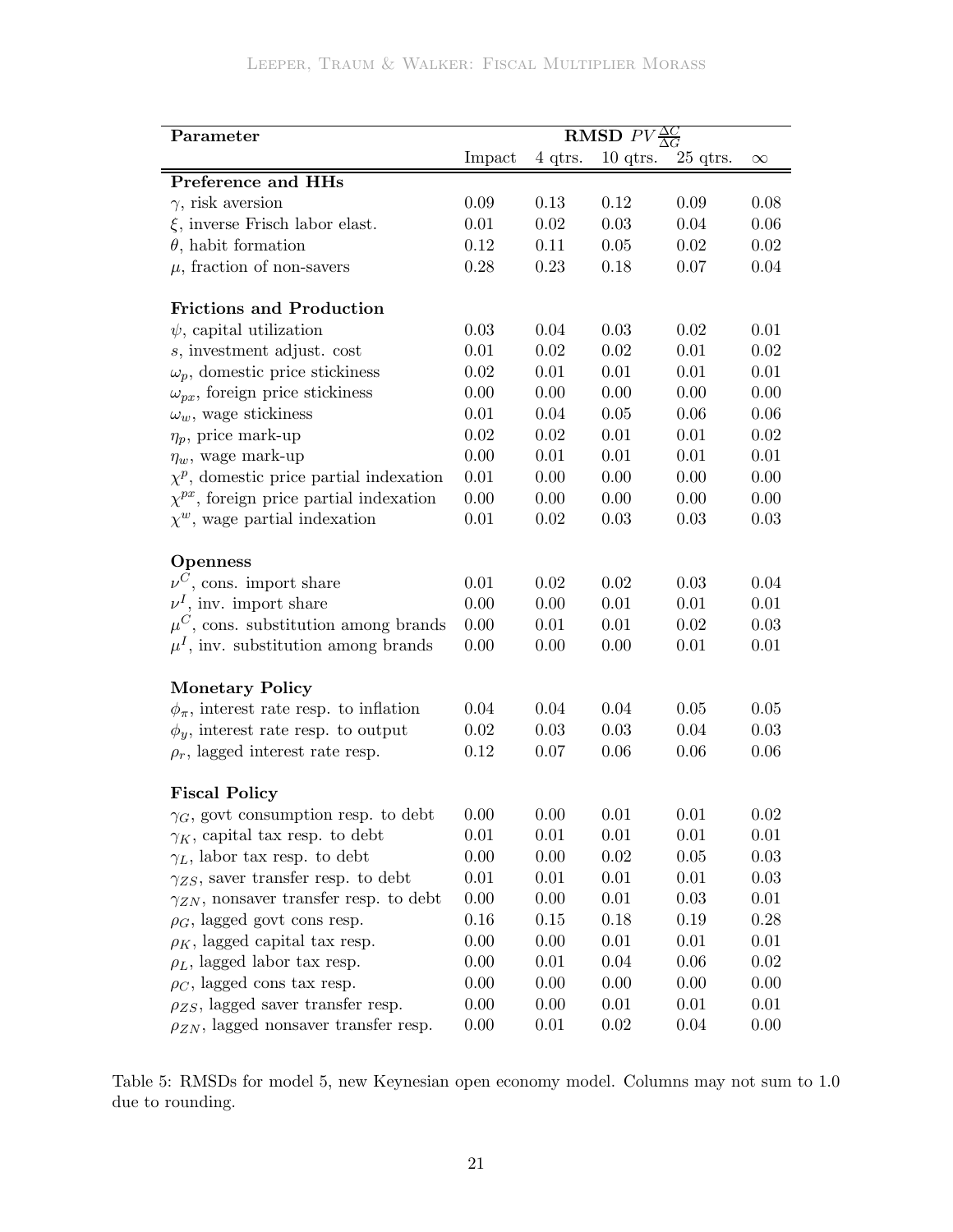Uniform priors increase the probability of parameter draws from a larger region of the parameter space. This, in turn, allows a larger range of multipliers and increases the probabilities of output multipliers greater than one and of positive consumption and investment multipliers. Comparing the probabilities under the two sets of prior distributions reveals that the prior specification is most informative about multipliers over longer horizons. However, model specifications often still imply tight multiplier ranges, and the general conclusions reported above still hold. It remains difficult to generate positive investment multipliers over any horizon. In addition, nominal rigidities and non-savers remain critical to achieving positive long-run output multipliers.

## <span id="page-23-0"></span>6 Alternative Fiscal-Monetary Regimes

All the work reported above maintains the assumption that monetary policy actively targets inflation. Prior distributions place either minuscule (table [2\)](#page-13-0) or zero (table [6\)](#page-24-0) probability on monetary policy responding less than one-for-one to inflation ( $\phi_{\pi}$  < 1). With central banks operating at or near the zero lower bound for nominal interest rates in recent years, it is useful to compute fiscal multipliers in a re[gime](#page-28-2) [with](#page-28-2) [passive](#page-28-2) [monetary](#page-28-2) [policy](#page-28-2) [and](#page-28-2) [active](#page-28-2) [fiscal](#page-28-2) [policy.](#page-28-2) Christiano, Eichenbaum, and Rebelo [\(2011\)](#page-28-2) and [Davig and Leeper](#page-29-0) [\(2011\)](#page-29-0) both find that this alternative policy regime can produce substantially larger government spending multipliers.

To explore how the multipliers depend on the fiscal-monetary specification, we calculate multipliers conditional on model 5 (the open economy new Keynesian model) in a passive monetary and active fiscal (PM/AF) policy regime. In this specification, the monetary authority raises the interest rate less than one-for-one with inflation deviations from target, and the fiscal authority does not adjust fiscal instruments sufficiently to stabilize debt. To ensure this, we modify our priors by assuming  $\phi_{\pi}$  has a uniform distribution on the unit interval, and  $\gamma_g$ ,  $\gamma_k$ ,  $\gamma_l$ ,  $\gamma_{zs}$ , and  $\gamma_{zn}$  have normal distributions with zero means and standard deviations of 0.03. As above, we ensure that each parameter draw delivers a unique bounded rational expectations equilibrium.

Table [8](#page-26-0) reports multiplier p-values at various horizons conditional on the PM/AF regime. The multiplier probabilities change drastically: it is impossible in the short run for output multipliers to be less than one and for consumption multipliers to be negative [non-uniform prior lines in the table]. In addition, the probability of positive investment multipliers is substantial at all horizons. Figure [3](#page-27-0) compares multipliers in the open economy model for the benchmark active monetary/passive fiscal, AM/PF, (dotted lines) and the alternative PM/AF (solid lines) regimes.

A persistent increase in government consumption raises current and future demand, as well as current and expected inflation. Under passive monetary policy, the monetary authority responds to the increase in inflation less than one-for-one, which allows the real interest rate to fall. Declining real interest rates lower the return to saving, encouraging households to increase consumption and leading to positive substitution effects. Higher private demand, coupled with a lower rental cost of capital, encourages firms to demand more capital and investment rises on impact in most cases.

A uniform prior on all the parameters somewhat attenuates these large government spending impacts. Although output multipliers are still likely to exceed unity and consumption multipliers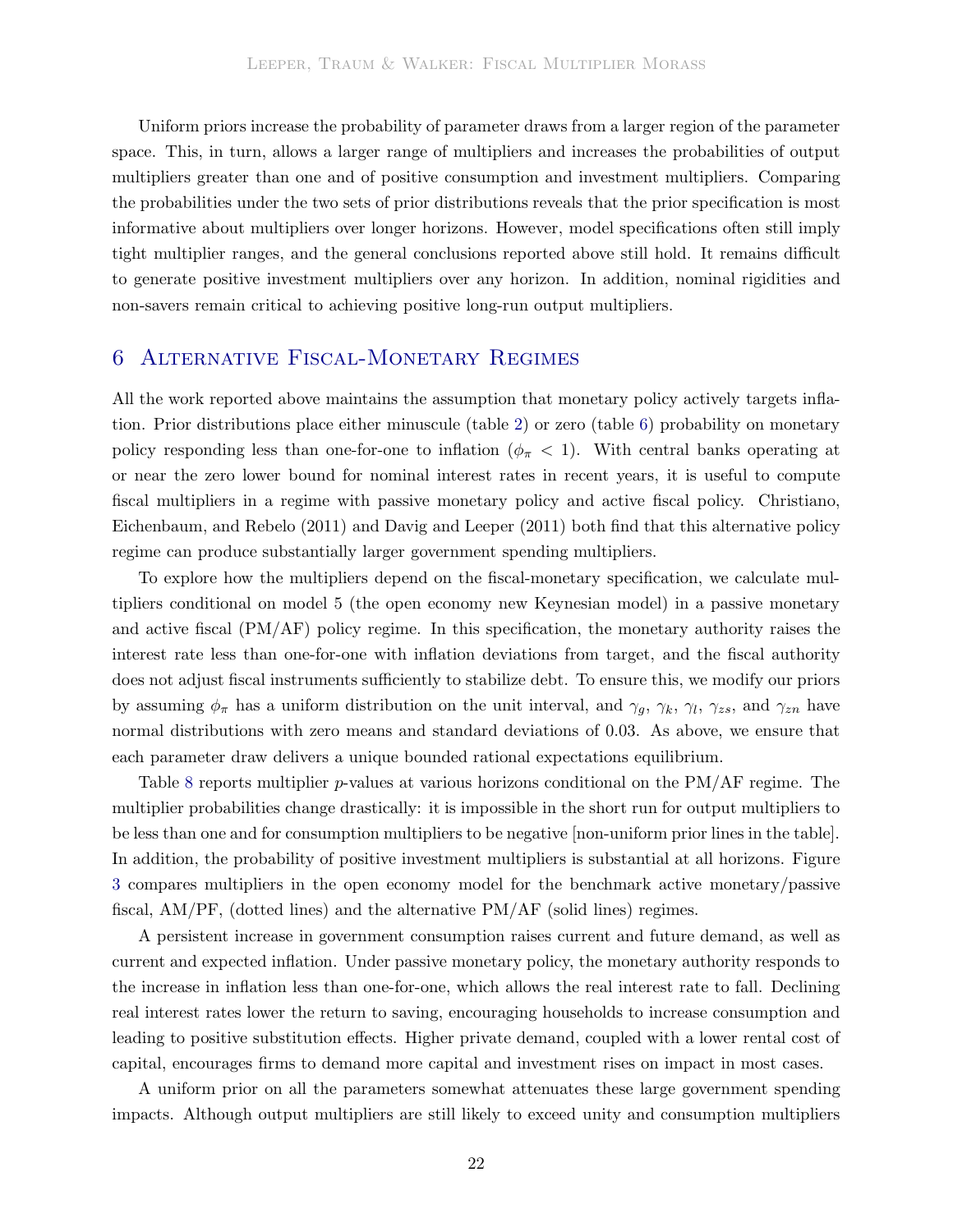# Leeper, Traum & Walker: Fiscal Multiplier Morass

| func.<br>interval<br>Preference and HHs<br>U<br>$\gamma$ , risk aversion<br>[0, 6]<br>$\xi$ , inverse Frisch labor elast.<br>U<br>[0, 6]<br>$\theta$ , habit formation<br>[0, 1]<br>U<br>$\mu$ , fraction of non-savers<br>U<br>[0, 0.6]<br><b>Frictions</b><br>[0, 1]<br>$\psi$ , capital utilization<br>U<br>U<br>[0, 10]<br>s, investment adj. cost<br>$\omega_p$ , domestic price stickiness<br>U<br>[0, 1]<br>$\omega_{px}$ , foreign price stickiness<br>U<br>[0, 1]<br>$\omega_w$ , wage stickiness<br>U<br>[0, 1]<br>$\eta_p$ , price mark-up<br>U<br>[0, 0.5]<br>U<br>[0, 0.5]<br>$\eta_w$ , wage mark-up<br>U<br>[0, 1]<br>$\chi^p$ , domestic price partial indexation<br>$\chi^{px}$ , foreign price partial indexation<br>U<br>[0, 1]<br>$\chi^w$ , wage partial indexation<br>U<br>[0, 1]<br><b>Openness</b><br>$\nu^C$ , consumption import share<br>U<br>[0, 1]<br>$\nu^I$ , investment import share<br>U<br>[0, 1]<br>$\mu^C$ , cons. substitution among brands<br>U<br>[1, 4]<br>$\mu^I$ , invest. substitution among brands<br>U<br>[1, 4]<br>U<br>[0.0001, 0.4]<br>$\gamma_f$ , risk premium<br>Monetary policy<br>$\phi_{\pi}$ , interest rate resp. to inflation<br>U<br>[1, 4]<br>[0, 0.5]<br>$\phi_y$ , interest rate resp. to output<br>U<br>$\rho_r$ , lagged interest rate resp.<br>U<br>[0, 1]<br><b>Fiscal policy</b><br>U<br>[0, 0.5]<br>$\gamma_G$ , govt consumption resp. to debt<br>$\gamma_K$ , capital tax resp. to debt<br>U<br>[0, 0.5]<br>U<br>$\gamma_L$ , labor tax resp. to debt<br>[0, 0.5]<br>$\gamma_{ZS}$ , saver transfers resp. to debt<br>U<br>[0, 0.5]<br>U<br>$\gamma_{ZN}$ , nonsaver transfers resp. to debt<br>[0, 0.5]<br>U<br>$\rho_G$ , lagged govt cons resp.<br>[0, 1]<br>U<br>$\rho_K$ , lagged capital tax resp.<br>[0, 1]<br>$\rho_L$ , lagged labor tax resp.<br>U<br>[0, 1]<br>$\rho_C$ , lagged cons tax resp.<br>U<br>[0, 1]<br>$\rho_{ZS}$ , lagged saver transfers resp.<br>U<br> 0, 1 <br>U | Parameter                                     | Prior  |
|------------------------------------------------------------------------------------------------------------------------------------------------------------------------------------------------------------------------------------------------------------------------------------------------------------------------------------------------------------------------------------------------------------------------------------------------------------------------------------------------------------------------------------------------------------------------------------------------------------------------------------------------------------------------------------------------------------------------------------------------------------------------------------------------------------------------------------------------------------------------------------------------------------------------------------------------------------------------------------------------------------------------------------------------------------------------------------------------------------------------------------------------------------------------------------------------------------------------------------------------------------------------------------------------------------------------------------------------------------------------------------------------------------------------------------------------------------------------------------------------------------------------------------------------------------------------------------------------------------------------------------------------------------------------------------------------------------------------------------------------------------------------------------------------------------------------------------------------------------------------------------------------------------------------------------------------------------------|-----------------------------------------------|--------|
|                                                                                                                                                                                                                                                                                                                                                                                                                                                                                                                                                                                                                                                                                                                                                                                                                                                                                                                                                                                                                                                                                                                                                                                                                                                                                                                                                                                                                                                                                                                                                                                                                                                                                                                                                                                                                                                                                                                                                                  |                                               |        |
|                                                                                                                                                                                                                                                                                                                                                                                                                                                                                                                                                                                                                                                                                                                                                                                                                                                                                                                                                                                                                                                                                                                                                                                                                                                                                                                                                                                                                                                                                                                                                                                                                                                                                                                                                                                                                                                                                                                                                                  |                                               |        |
|                                                                                                                                                                                                                                                                                                                                                                                                                                                                                                                                                                                                                                                                                                                                                                                                                                                                                                                                                                                                                                                                                                                                                                                                                                                                                                                                                                                                                                                                                                                                                                                                                                                                                                                                                                                                                                                                                                                                                                  |                                               |        |
|                                                                                                                                                                                                                                                                                                                                                                                                                                                                                                                                                                                                                                                                                                                                                                                                                                                                                                                                                                                                                                                                                                                                                                                                                                                                                                                                                                                                                                                                                                                                                                                                                                                                                                                                                                                                                                                                                                                                                                  |                                               |        |
|                                                                                                                                                                                                                                                                                                                                                                                                                                                                                                                                                                                                                                                                                                                                                                                                                                                                                                                                                                                                                                                                                                                                                                                                                                                                                                                                                                                                                                                                                                                                                                                                                                                                                                                                                                                                                                                                                                                                                                  |                                               |        |
|                                                                                                                                                                                                                                                                                                                                                                                                                                                                                                                                                                                                                                                                                                                                                                                                                                                                                                                                                                                                                                                                                                                                                                                                                                                                                                                                                                                                                                                                                                                                                                                                                                                                                                                                                                                                                                                                                                                                                                  |                                               |        |
|                                                                                                                                                                                                                                                                                                                                                                                                                                                                                                                                                                                                                                                                                                                                                                                                                                                                                                                                                                                                                                                                                                                                                                                                                                                                                                                                                                                                                                                                                                                                                                                                                                                                                                                                                                                                                                                                                                                                                                  |                                               |        |
|                                                                                                                                                                                                                                                                                                                                                                                                                                                                                                                                                                                                                                                                                                                                                                                                                                                                                                                                                                                                                                                                                                                                                                                                                                                                                                                                                                                                                                                                                                                                                                                                                                                                                                                                                                                                                                                                                                                                                                  |                                               |        |
|                                                                                                                                                                                                                                                                                                                                                                                                                                                                                                                                                                                                                                                                                                                                                                                                                                                                                                                                                                                                                                                                                                                                                                                                                                                                                                                                                                                                                                                                                                                                                                                                                                                                                                                                                                                                                                                                                                                                                                  |                                               |        |
|                                                                                                                                                                                                                                                                                                                                                                                                                                                                                                                                                                                                                                                                                                                                                                                                                                                                                                                                                                                                                                                                                                                                                                                                                                                                                                                                                                                                                                                                                                                                                                                                                                                                                                                                                                                                                                                                                                                                                                  |                                               |        |
|                                                                                                                                                                                                                                                                                                                                                                                                                                                                                                                                                                                                                                                                                                                                                                                                                                                                                                                                                                                                                                                                                                                                                                                                                                                                                                                                                                                                                                                                                                                                                                                                                                                                                                                                                                                                                                                                                                                                                                  |                                               |        |
|                                                                                                                                                                                                                                                                                                                                                                                                                                                                                                                                                                                                                                                                                                                                                                                                                                                                                                                                                                                                                                                                                                                                                                                                                                                                                                                                                                                                                                                                                                                                                                                                                                                                                                                                                                                                                                                                                                                                                                  |                                               |        |
|                                                                                                                                                                                                                                                                                                                                                                                                                                                                                                                                                                                                                                                                                                                                                                                                                                                                                                                                                                                                                                                                                                                                                                                                                                                                                                                                                                                                                                                                                                                                                                                                                                                                                                                                                                                                                                                                                                                                                                  |                                               |        |
|                                                                                                                                                                                                                                                                                                                                                                                                                                                                                                                                                                                                                                                                                                                                                                                                                                                                                                                                                                                                                                                                                                                                                                                                                                                                                                                                                                                                                                                                                                                                                                                                                                                                                                                                                                                                                                                                                                                                                                  |                                               |        |
|                                                                                                                                                                                                                                                                                                                                                                                                                                                                                                                                                                                                                                                                                                                                                                                                                                                                                                                                                                                                                                                                                                                                                                                                                                                                                                                                                                                                                                                                                                                                                                                                                                                                                                                                                                                                                                                                                                                                                                  |                                               |        |
|                                                                                                                                                                                                                                                                                                                                                                                                                                                                                                                                                                                                                                                                                                                                                                                                                                                                                                                                                                                                                                                                                                                                                                                                                                                                                                                                                                                                                                                                                                                                                                                                                                                                                                                                                                                                                                                                                                                                                                  |                                               |        |
|                                                                                                                                                                                                                                                                                                                                                                                                                                                                                                                                                                                                                                                                                                                                                                                                                                                                                                                                                                                                                                                                                                                                                                                                                                                                                                                                                                                                                                                                                                                                                                                                                                                                                                                                                                                                                                                                                                                                                                  |                                               |        |
|                                                                                                                                                                                                                                                                                                                                                                                                                                                                                                                                                                                                                                                                                                                                                                                                                                                                                                                                                                                                                                                                                                                                                                                                                                                                                                                                                                                                                                                                                                                                                                                                                                                                                                                                                                                                                                                                                                                                                                  |                                               |        |
|                                                                                                                                                                                                                                                                                                                                                                                                                                                                                                                                                                                                                                                                                                                                                                                                                                                                                                                                                                                                                                                                                                                                                                                                                                                                                                                                                                                                                                                                                                                                                                                                                                                                                                                                                                                                                                                                                                                                                                  |                                               |        |
|                                                                                                                                                                                                                                                                                                                                                                                                                                                                                                                                                                                                                                                                                                                                                                                                                                                                                                                                                                                                                                                                                                                                                                                                                                                                                                                                                                                                                                                                                                                                                                                                                                                                                                                                                                                                                                                                                                                                                                  |                                               |        |
|                                                                                                                                                                                                                                                                                                                                                                                                                                                                                                                                                                                                                                                                                                                                                                                                                                                                                                                                                                                                                                                                                                                                                                                                                                                                                                                                                                                                                                                                                                                                                                                                                                                                                                                                                                                                                                                                                                                                                                  |                                               |        |
|                                                                                                                                                                                                                                                                                                                                                                                                                                                                                                                                                                                                                                                                                                                                                                                                                                                                                                                                                                                                                                                                                                                                                                                                                                                                                                                                                                                                                                                                                                                                                                                                                                                                                                                                                                                                                                                                                                                                                                  |                                               |        |
|                                                                                                                                                                                                                                                                                                                                                                                                                                                                                                                                                                                                                                                                                                                                                                                                                                                                                                                                                                                                                                                                                                                                                                                                                                                                                                                                                                                                                                                                                                                                                                                                                                                                                                                                                                                                                                                                                                                                                                  |                                               |        |
|                                                                                                                                                                                                                                                                                                                                                                                                                                                                                                                                                                                                                                                                                                                                                                                                                                                                                                                                                                                                                                                                                                                                                                                                                                                                                                                                                                                                                                                                                                                                                                                                                                                                                                                                                                                                                                                                                                                                                                  |                                               |        |
|                                                                                                                                                                                                                                                                                                                                                                                                                                                                                                                                                                                                                                                                                                                                                                                                                                                                                                                                                                                                                                                                                                                                                                                                                                                                                                                                                                                                                                                                                                                                                                                                                                                                                                                                                                                                                                                                                                                                                                  |                                               |        |
|                                                                                                                                                                                                                                                                                                                                                                                                                                                                                                                                                                                                                                                                                                                                                                                                                                                                                                                                                                                                                                                                                                                                                                                                                                                                                                                                                                                                                                                                                                                                                                                                                                                                                                                                                                                                                                                                                                                                                                  |                                               |        |
|                                                                                                                                                                                                                                                                                                                                                                                                                                                                                                                                                                                                                                                                                                                                                                                                                                                                                                                                                                                                                                                                                                                                                                                                                                                                                                                                                                                                                                                                                                                                                                                                                                                                                                                                                                                                                                                                                                                                                                  |                                               |        |
|                                                                                                                                                                                                                                                                                                                                                                                                                                                                                                                                                                                                                                                                                                                                                                                                                                                                                                                                                                                                                                                                                                                                                                                                                                                                                                                                                                                                                                                                                                                                                                                                                                                                                                                                                                                                                                                                                                                                                                  |                                               |        |
|                                                                                                                                                                                                                                                                                                                                                                                                                                                                                                                                                                                                                                                                                                                                                                                                                                                                                                                                                                                                                                                                                                                                                                                                                                                                                                                                                                                                                                                                                                                                                                                                                                                                                                                                                                                                                                                                                                                                                                  |                                               |        |
|                                                                                                                                                                                                                                                                                                                                                                                                                                                                                                                                                                                                                                                                                                                                                                                                                                                                                                                                                                                                                                                                                                                                                                                                                                                                                                                                                                                                                                                                                                                                                                                                                                                                                                                                                                                                                                                                                                                                                                  |                                               |        |
|                                                                                                                                                                                                                                                                                                                                                                                                                                                                                                                                                                                                                                                                                                                                                                                                                                                                                                                                                                                                                                                                                                                                                                                                                                                                                                                                                                                                                                                                                                                                                                                                                                                                                                                                                                                                                                                                                                                                                                  |                                               |        |
|                                                                                                                                                                                                                                                                                                                                                                                                                                                                                                                                                                                                                                                                                                                                                                                                                                                                                                                                                                                                                                                                                                                                                                                                                                                                                                                                                                                                                                                                                                                                                                                                                                                                                                                                                                                                                                                                                                                                                                  |                                               |        |
|                                                                                                                                                                                                                                                                                                                                                                                                                                                                                                                                                                                                                                                                                                                                                                                                                                                                                                                                                                                                                                                                                                                                                                                                                                                                                                                                                                                                                                                                                                                                                                                                                                                                                                                                                                                                                                                                                                                                                                  |                                               |        |
|                                                                                                                                                                                                                                                                                                                                                                                                                                                                                                                                                                                                                                                                                                                                                                                                                                                                                                                                                                                                                                                                                                                                                                                                                                                                                                                                                                                                                                                                                                                                                                                                                                                                                                                                                                                                                                                                                                                                                                  |                                               |        |
|                                                                                                                                                                                                                                                                                                                                                                                                                                                                                                                                                                                                                                                                                                                                                                                                                                                                                                                                                                                                                                                                                                                                                                                                                                                                                                                                                                                                                                                                                                                                                                                                                                                                                                                                                                                                                                                                                                                                                                  |                                               |        |
|                                                                                                                                                                                                                                                                                                                                                                                                                                                                                                                                                                                                                                                                                                                                                                                                                                                                                                                                                                                                                                                                                                                                                                                                                                                                                                                                                                                                                                                                                                                                                                                                                                                                                                                                                                                                                                                                                                                                                                  |                                               |        |
|                                                                                                                                                                                                                                                                                                                                                                                                                                                                                                                                                                                                                                                                                                                                                                                                                                                                                                                                                                                                                                                                                                                                                                                                                                                                                                                                                                                                                                                                                                                                                                                                                                                                                                                                                                                                                                                                                                                                                                  |                                               |        |
|                                                                                                                                                                                                                                                                                                                                                                                                                                                                                                                                                                                                                                                                                                                                                                                                                                                                                                                                                                                                                                                                                                                                                                                                                                                                                                                                                                                                                                                                                                                                                                                                                                                                                                                                                                                                                                                                                                                                                                  |                                               |        |
|                                                                                                                                                                                                                                                                                                                                                                                                                                                                                                                                                                                                                                                                                                                                                                                                                                                                                                                                                                                                                                                                                                                                                                                                                                                                                                                                                                                                                                                                                                                                                                                                                                                                                                                                                                                                                                                                                                                                                                  | $\rho_{ZN}$ , lagged nonsaver transfers resp. | [0, 1] |

<span id="page-24-0"></span>Table 6: **Uniform Prior distributions.**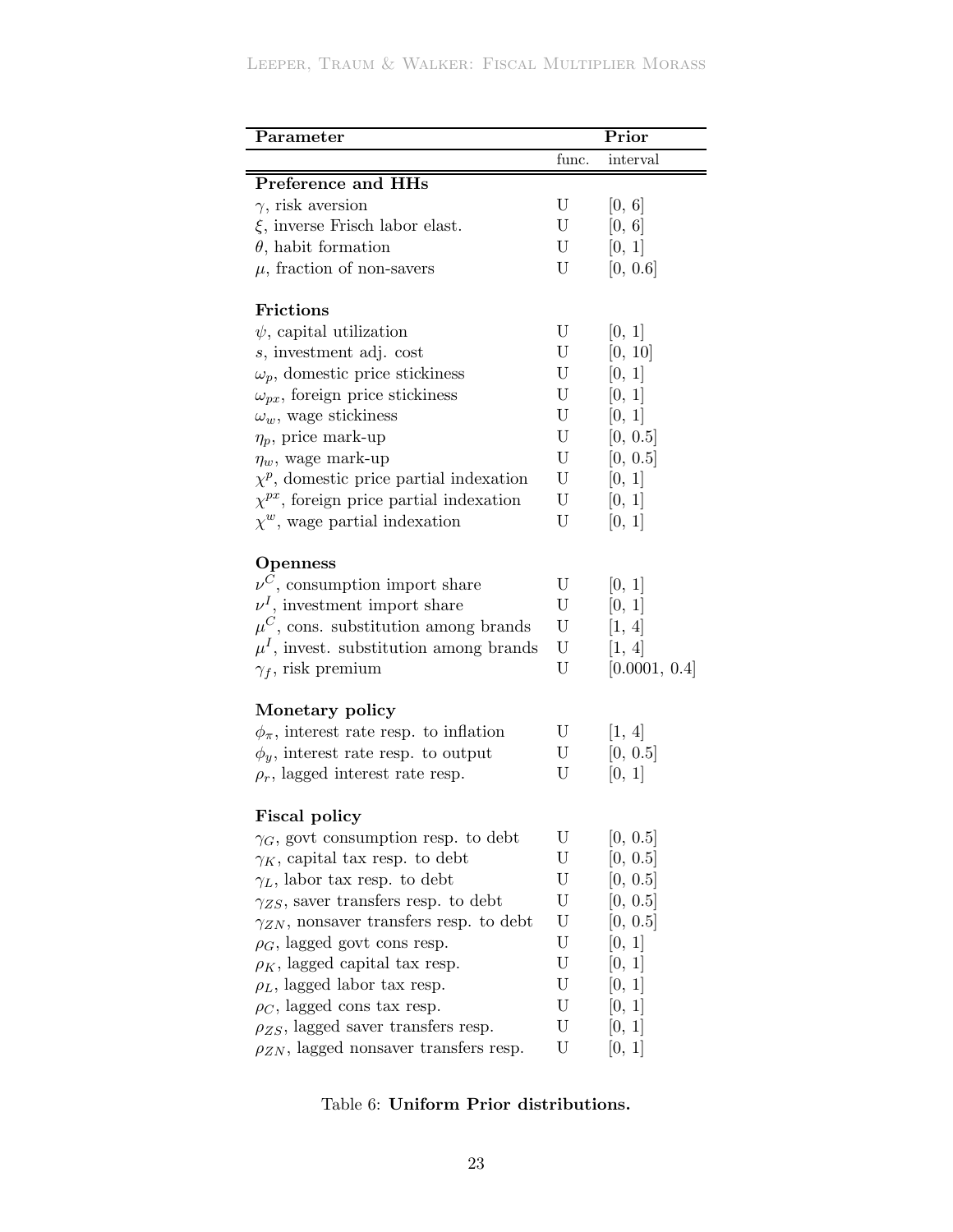|                                 | $\mathbf{Prob}(PV\frac{\Delta Y}{\Delta G}>1)$    |            |             |                        |          |
|---------------------------------|---------------------------------------------------|------------|-------------|------------------------|----------|
|                                 | Impact                                            | 4 quart.   | $10$ quart. | 25 quart.              | $\infty$ |
| Model 1: Basic RBC              | 0.00                                              | 0.00       | 0.00        | 0.00                   | 0.00     |
| Model 2: RBC Real Frictions     | 0.11                                              | $\,0.03\,$ | 0.01        | 0.07                   | 0.13     |
| Model 3: NK Sticky Price & Wage | 0.43                                              | 0.17       | 0.09        | 0.08                   | 0.10     |
| Model 4: NK Nonsavers           | 0.76                                              | 0.46       | 0.26        | 0.20                   | 0.20     |
| Model 5: NK Open Economy        | 0.69                                              | 0.42       | 0.24        | 0.19                   | 0.19     |
|                                 | $\text{Prob}(PV \frac{\Delta C}{\Delta G} > 0)$   |            |             |                        |          |
|                                 | Impact                                            | 4 quart.   | $10$ quart. | $\overline{25}$ quart. | $\infty$ |
| Model 1: Basic RBC              | 0.00                                              | 0.00       | 0.00        | 0.00                   | 0.00     |
| Model 2: RBC Real Frictions     | 0.00                                              | 0.00       | $0.01\,$    | 0.07                   | 0.11     |
| Model 3: NK Sticky Price & Wage | 0.00                                              | 0.00       | $0.02\,$    | $0.04\,$               | 0.07     |
| Model 4: NK Nonsavers           | 0.73                                              | 0.57       | $\rm 0.32$  | 0.15                   | $0.15\,$ |
| Model 5: NK Open Economy        | 0.73                                              | 0.60       | 0.37        | 0.16                   | 0.16     |
|                                 | $\mathbf{Prob}(PV \frac{\Delta I}{\Delta C} > 0)$ |            |             |                        |          |
|                                 | Impact                                            | 4 quart.   | $10$ quart. | 25 quart.              | $\infty$ |
| Model 1: Basic RBC              | 0.01                                              | 0.01       | 0.01        | 0.00                   | 0.00     |
| Model 2: RBC Real Frictions     | 0.01                                              | 0.01       | 0.03        | 0.06                   | 0.11     |
| Model 3: NK Sticky Price & Wage | 0.00                                              | $0.02\,$   | $0.05\,$    | 0.07                   | 0.09     |
| Model 4: NK Nonsavers           | 0.00                                              | $\,0.03\,$ | 0.10        | 0.22                   | 0.27     |
| Model 5: NK Open Economy        | 0.00                                              | 0.03       | 0.13        | 0.27                   | 0.33     |

<span id="page-25-0"></span>Table 7: Government spending multiplier probabilities implied by prior predictive analysis with uniform priors.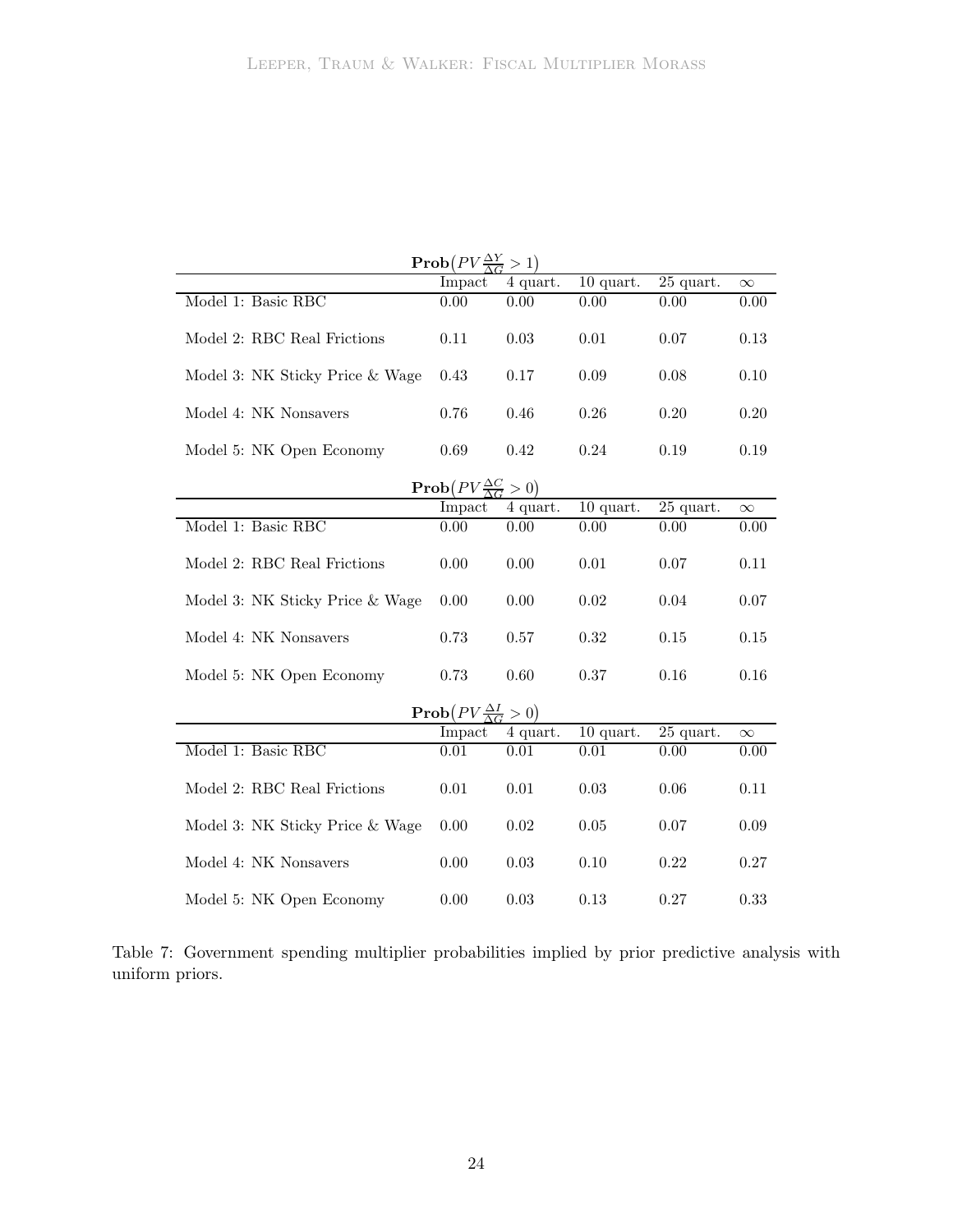|                   |        | $\text{Prob}(PV \frac{\Delta Y}{\Delta G} > 1)$ |                      |             |          |
|-------------------|--------|-------------------------------------------------|----------------------|-------------|----------|
|                   | Impact | 4 quart.                                        | $10$ quart.          | $25$ quart. | $\infty$ |
| Non-uniform prior | 1.00   | 1.00                                            | 0.97                 | 0.93        | 0.91     |
| Uniform prior     | 0.94   | 0.85                                            | 0.79                 | 0.77        | 0.77     |
|                   |        | $\text{Prob}(PV \frac{\Delta C}{\Delta G} > 0)$ |                      |             |          |
|                   | Impact |                                                 | $4$ quart. 10 quart. | $25$ quart. | $\infty$ |
| Non-uniform prior | 1.00   | 1.00                                            | 1.00                 | 0.99        | 0.93     |
| Uniform prior     | 0.96   | 0.90                                            | 0.88                 | 0.84        | 0.79     |
|                   |        | $\text{Prob}(PV \frac{\Delta I}{\Delta G} > 0)$ |                      |             |          |
|                   | Impact | 4 quart.                                        | $10$ quart.          | $25$ quart. | $\infty$ |
| Non-uniform prior | 0.73   | 0.53                                            | 0.45                 | 0.44        | 0.47     |
| Uniform prior     | 0.31   | 0.30                                            | 0.35                 | 0.41        | 0.45     |

<span id="page-26-0"></span>Table 8: Government spending multiplier probabilities implied by prior predictive analysis for Model 5 (open economy model) with passive monetary-active fiscal policies.

remain likely to be positive, there is now substantial probability mass on negative investment multipliers [uniform prior lines in table].

The results highlight the importance of fiscal-monetary interactions for policy conclusions. Although the results differ substantially from the benchmark policy regime specification, it is important to note that the PM/AF specification also imposes a tight multiplier range. But in this case, it is a tight range of large multipliers.

## 7 Conclusion

This paper has shown, through prior predictive analysis, that many model specifications impose a very tight range for the multiplier *even before the models are taken to data*. Although multipliers vary substantially across various monetary-fiscal policy specifications, conditional on a particular policy regime, a model still imposes a tight range for multipliers. The results raise a warning flag for policymakers who base decisions on the fiscal multipliers from particular calibrated or estimated models. The tight multiplier ranges that models and priors impose before conditioning on data biases results and may shed little light on the size of multipliers in time series data.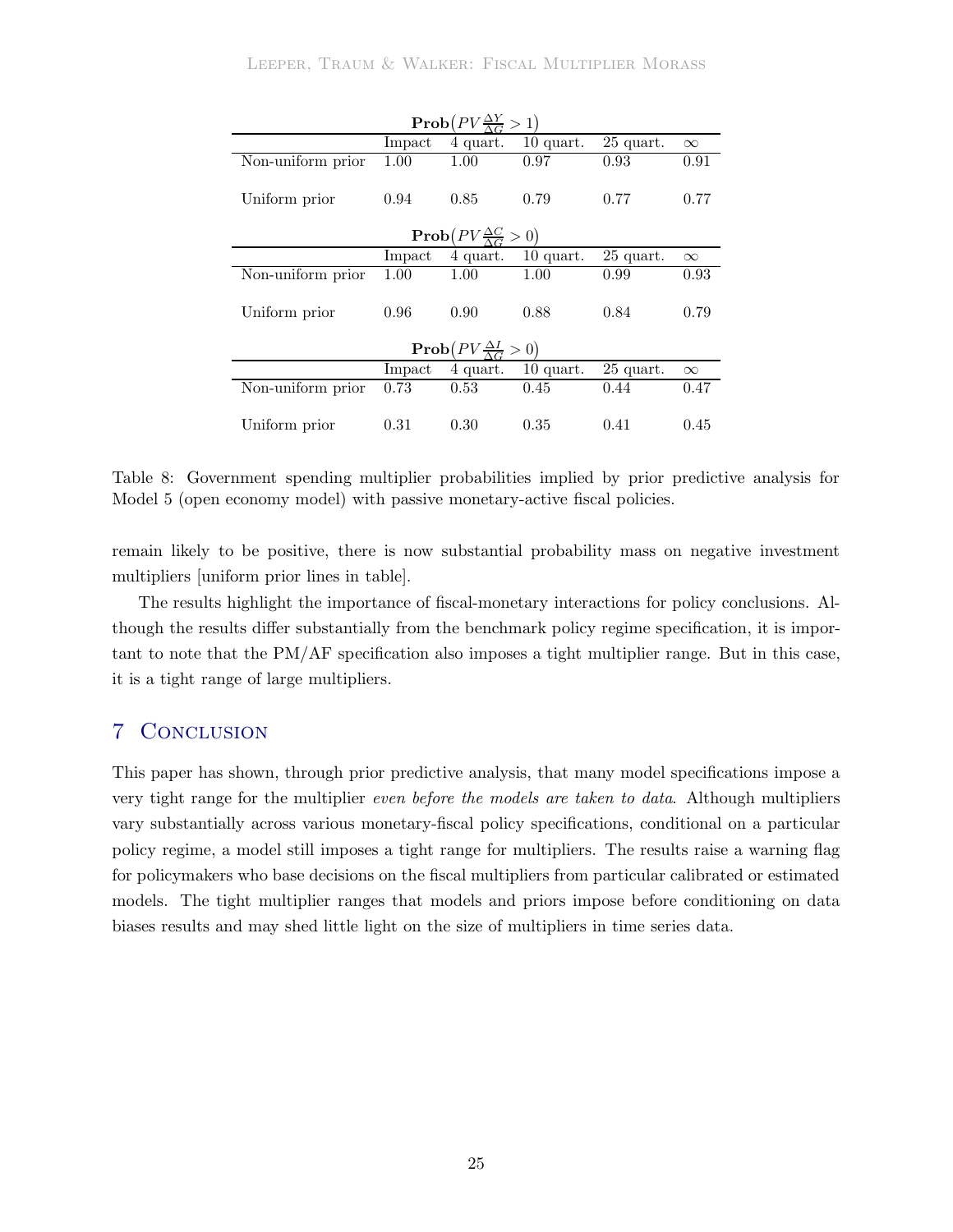

<span id="page-27-0"></span>Figure 3: Present-value government spending multipliers for output and consumption at various horizons, 90-percent probability bands. Consumption multipliers are decomposed into components due to wealth and substitution effects. Solid lines: Open economy model under the passive monetary-active fiscal policy regime. Dashed lines: Open economy model under the active monetary-passive fiscal policy regime.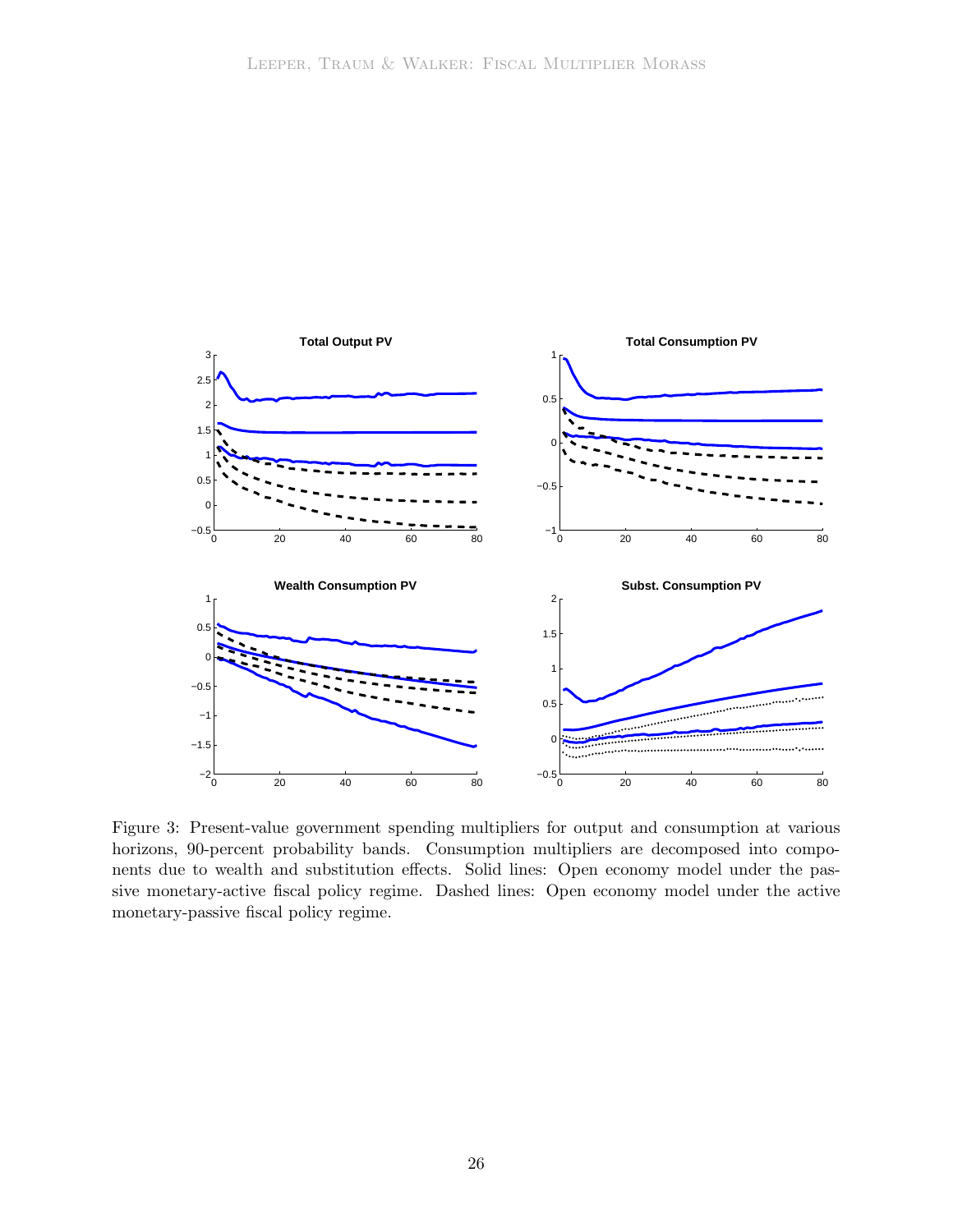### **REFERENCES**

- <span id="page-28-4"></span>ADOLFSON, M., S. LASEEN, J. LINDÉ, AND M. VILLANI (2007): "Bayesian Estimation of an Open Economy DSGE Model with Incomplete Pass-Through," *Journal of International Economics*, 72(2), 481–511.
- <span id="page-28-10"></span>Baxter, M. (1995): "International Trade and Business Cycles," in *Handbook of International Economics*, ed. by G. Grossman, and K. Rogoff, vol. 3, pp. 1801–1864. Elsevier Science B.V., Amsterdam.
- <span id="page-28-11"></span>Baxter, M., and R. King (1993): "Fiscal Policy in General Equilibrium," *American Economic Review*, 83(3), 315–34.
- <span id="page-28-6"></span>BETTS, C., AND M. B. DEVEREUX (1996): "The Exchange Rate in a Model of Pricing-to-Market," *European Economic Review*, 40(3-5), 1007–1021.
- <span id="page-28-0"></span>BILBIIE, F. (2011): "Nonseparable Preferences, Frisch Labor Supply, and the Consumption Multiplier of Government Spending: One Solution to a Fiscal Policy Puzzle," *Journal of Money, Credit and Banking*, 43(1), 221–251.
- <span id="page-28-1"></span>BILBIIE, F., A. MEIER, AND G. J. MÜLLER (2008): "What Accounts for the Changes in U.S. Fiscal Policy Transmission?," *Journal of Money, Credit and Banking*, 40(7), 1439–1470.
- <span id="page-28-12"></span>Caldara, D. (2011): "The Analytics of SVARs: A Unified Framework to Measure Fiscal Multipliers," Manuscript, Stockholm University, January.
- <span id="page-28-7"></span>Calvo, G. A. (1983): "Staggered Prices in a Utility Maxmimizing Model," *Journal of Monetary Economics*, 12(3), 383–398.
- <span id="page-28-8"></span>Chari, V. V., P. J. Kehoe, and E. R. McGrattan (2002): "Can Sticky Price Models Generate Volatile and Persistent Real Exchange Rates?," *Review of Economic Studies*, 69(3), 533–563.
- <span id="page-28-2"></span>Christiano, L., M. Eichenbaum, and S. Rebelo (2011): "When Is the Government Spending Multiplier Large?," *Journal of Political Economy*, 119(1), 78–121.
- <span id="page-28-5"></span>Christiano, L. J., M. Eichenbaum, and C. L. Evans (2005): "Nominal Rigidities and the Dynamic Effects of a Shock to Monetary Policy," *Journal of Political Economy*, 113(1), 1–45.
- <span id="page-28-9"></span>Cochrane, J. H. (1998): "A Frictionless View of U.S. Inflation," in *NBER Macroeconomics Annual 1998*, ed. by B. S. Bernanke, and J. J. Rotemberg, vol. 14, pp. 323–384. MIT Press, Cambridge, MA.
- <span id="page-28-3"></span>Coenen, G., C. Erceg, C. Freedman, D. Furceri, M. Kumhof, R. Lalonde, D. Laxton, J. Lindé, A. Mourougane, D. Muir, S. Mursula, C. de Resende, J. Roberts, W. ROEGER, S. SNUDDEN, M. TRABANDT, AND J. IN'T VELD (2010): "Effects of Fiscal Stimulus in Structural Models," *International Monetary Fund WP/10/73*, March.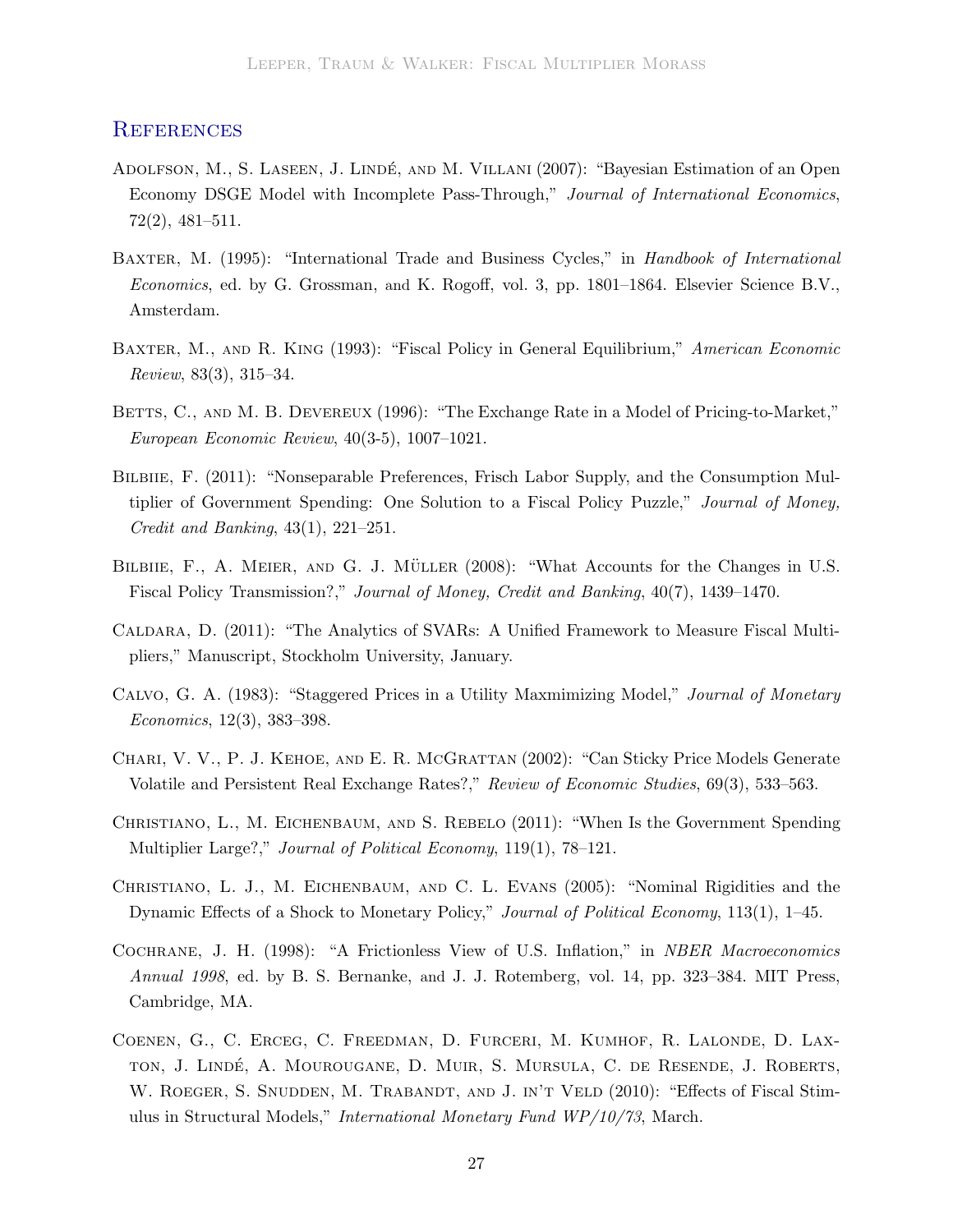- <span id="page-29-13"></span>Coenen, G., and R. Straub (2004): "Non-Ricardian Households and Fiscal Policy in an Estimated DSGE Model of the Euro Area," Manuscript, European Central Bank.
- <span id="page-29-6"></span>Cogan, J. F., T. Cwik, J. B. Taylor, and V. Wieland (2010): "New Keynesian Versus Old Keynesian Government Spending Multipliers," *Journal of Economic Dynamics and Control*, 34(3), 281–295.
- <span id="page-29-7"></span>Cwik, T., and V. Wieland (2011): "Keynesian Government Spending Multipliers and Spillovers in the Euro Area," *Economic Policy*, 26(67), 493–549.
- <span id="page-29-0"></span>DAVIG, T., AND E. M. LEEPER (2011): "Monetary-Fiscal Policy Interactions and Fiscal Stimulus," *European Economic Review*, 55(2), 211–227.
- <span id="page-29-11"></span>DEL NEGRO, M., F. SCHORFHEIDE, F. SMETS, AND R. WOUTERS (2004): "On the Fit and Forecasting Performance of New Keynesian Models," *Federal Reserve Bank of Atlanta Working Paper 2004-37*, December.
- <span id="page-29-1"></span>Drautzburg, T., and H. Uhlig (2011): "Fiscal Stimulus and Distortionary Taxation," *ZEW - Centre for European Economic Research Discussion Paper No. 11-037*, May.
- <span id="page-29-5"></span>Eggertsson, G. B. (2009): "What Fiscal Policy is Effective at Zero Interest Rates?," *Federal Reserve Bank of New York Staff Report No. 402*.
- <span id="page-29-10"></span>Erceg, C. J., L. Guerrieri, and C. J. Gust (2006): "SIGMA: A New Open Economy Model for Policy Analysis," *International Journal of Central Banking*, 2(1).
- <span id="page-29-12"></span>Faust, J., and A. Gupta (2010): "Posterior Predictive Analysis for Evaluating DSGE Models," Working Paper, Johns Hopkins University.
- <span id="page-29-3"></span>FORNI, L., L. MONTEFORTE, AND L. SESSA (2009): "The General Equilibrium Effects of Fiscal Policy: Estimates for the Euro Area," *Journal of Public Economics*, 93(3-4), 559–585.
- <span id="page-29-2"></span>GALÍ, J., J. D. LÓPEZ-SALIDO, AND J. VALLÉS (2007): "Understanding the Effects of Government Spending on Consumption," *Journal of the European Economic Association*, 5(1), 227–270.
- <span id="page-29-8"></span>Geweke, J. (2005): *Contemporary Bayesian Econometrics and Statistics*. Wiley-Interscience, Malden, MA.

<span id="page-29-9"></span>(2010): *Complete and Incomplete Econometric Models*. Princeton University Press, Princeton, NJ.

- <span id="page-29-4"></span>Kim, S. (2003): "Structural Shocks and the Fiscal Theory of the Price Level in the Sticky Price Model," *Macroeconomic Dynamics*, 7(5), 759–782.
- <span id="page-29-14"></span>King, R. G. (1991): "Value and Capital in the Equilibrium Business Cycle Program," in *Value and Capital Fifty Years Later*, ed. by L. W. McKenzie, and S. Zamagni. MacMillan, London.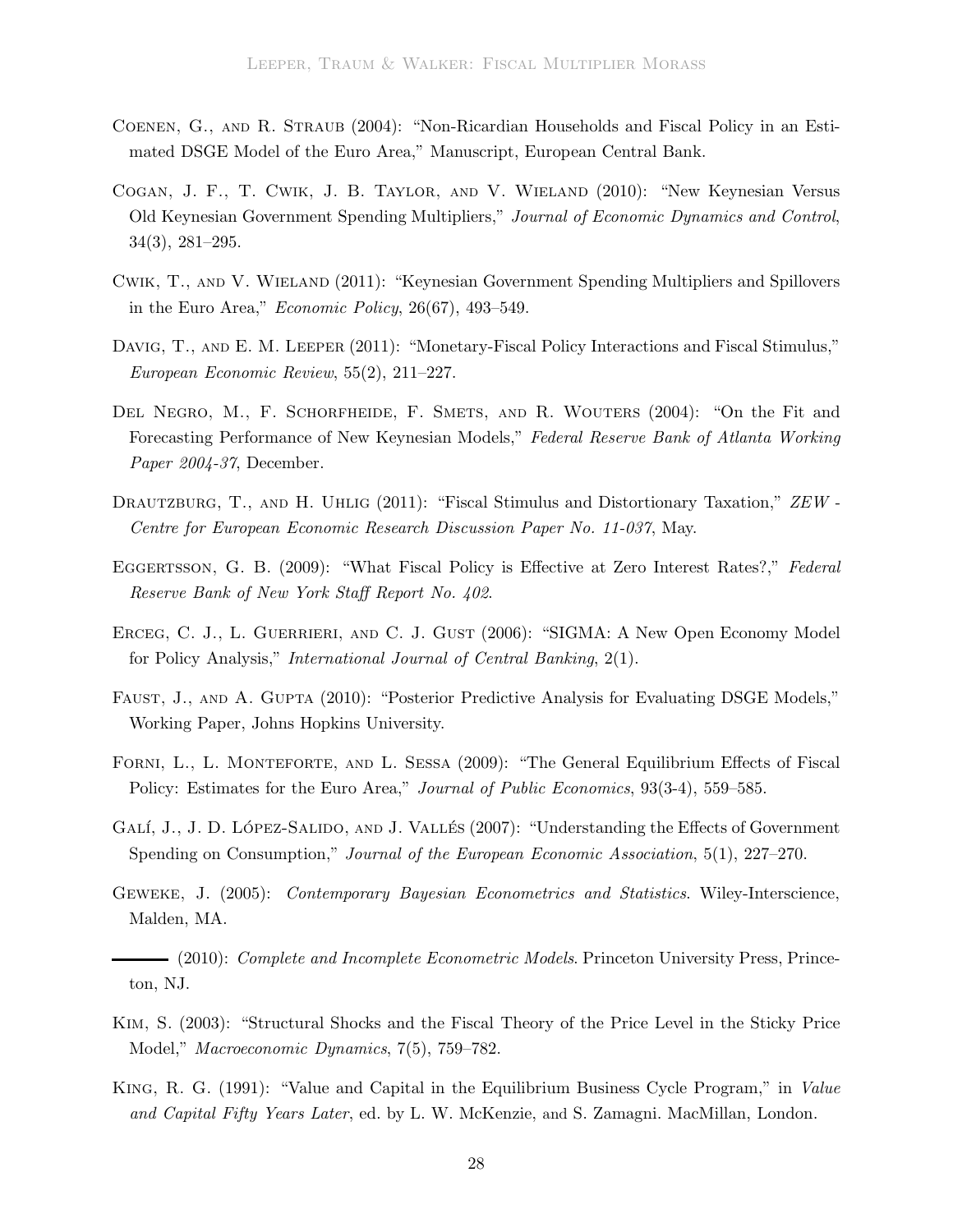<span id="page-30-5"></span>Lancaster, T. (2004): *An Introduction to Modern Bayesian Econometrics*. Blackwell publishing.

- <span id="page-30-11"></span>Leeper, E. M. (1991): "Equilibria Under 'Active' and 'Passive' Monetary and Fiscal Policies," *Journal of Monetary Economics*, 27(1), 129–147.
- <span id="page-30-3"></span>Leeper, E. M., M. Plante, and N. Traum (2010): "Dynamics of Fiscal Financing in the United States," *Journal of Econometrics*, 156(2), 304–321.
- <span id="page-30-10"></span>Lopez-Salido, J. D., and P. Rabanal (2006): "Government Spending and Consumption-Hours Preferences," *La Caixa Working Paper Series No. 02/2006, November*.
- <span id="page-30-2"></span>MONACELLI, T., AND R. PEROTTI (2008): "Fiscal Policy, Wealth Effects, and Markups," *National Bureau of Economic Research Working Paper No. 14584, December*.
- <span id="page-30-8"></span>Romer, C., and J. Bernstein (2009): *The Job Impact of the American Recovery and Reinvestment Plan*. Obama Transition Team, Washington, D.C., January 9.
- <span id="page-30-12"></span>Sims, C. A. (1994): "A Simple Model for Study of the Determination of the Price Level and the Interaction of Monetary and Fiscal Policy," *Economic Theory*, 4(3), 381–399.
- <span id="page-30-6"></span>Smets, F., and R. Wouters (2003): "An Estimated Dynamic Stochastic General Equilibrium Model of the Euro Area," *Journal of the European Economic Association*, 1(5), 1123–1175.
- <span id="page-30-9"></span>Traum, N., and S.-C. S. Yang (2010): "When Does Government Debt Crowd Out Investment?," *Center for Applied Economics and Policy Reserch Working Paper No. 2010-006*, May.
- <span id="page-30-0"></span>Uhlig, H. (2009): "Some Fiscal Calculus," Manuscript, University of Chicago, May.
- <span id="page-30-1"></span>(2010): "Some Fiscal Calculus," *American Economic Review*, 100(2), 30–34.
- <span id="page-30-13"></span>WOODFORD, M. (2003): *Interest and Prices: Foundations of a Theory of Monetary Policy*. Princeton University Press, Princeton, N.J.
- <span id="page-30-7"></span>(2011): "Simple Analytics of the Government Expenditure Multiplier," *American Economic Journal: Macroeconomics*, 3(1), 1–35.
- <span id="page-30-4"></span>Zubairy, S. (2010): "On Fiscal Multipliers: Estimates from a Medium-Scale DSGE Model," *Bank of Canada Working Paper 2010-30*, November.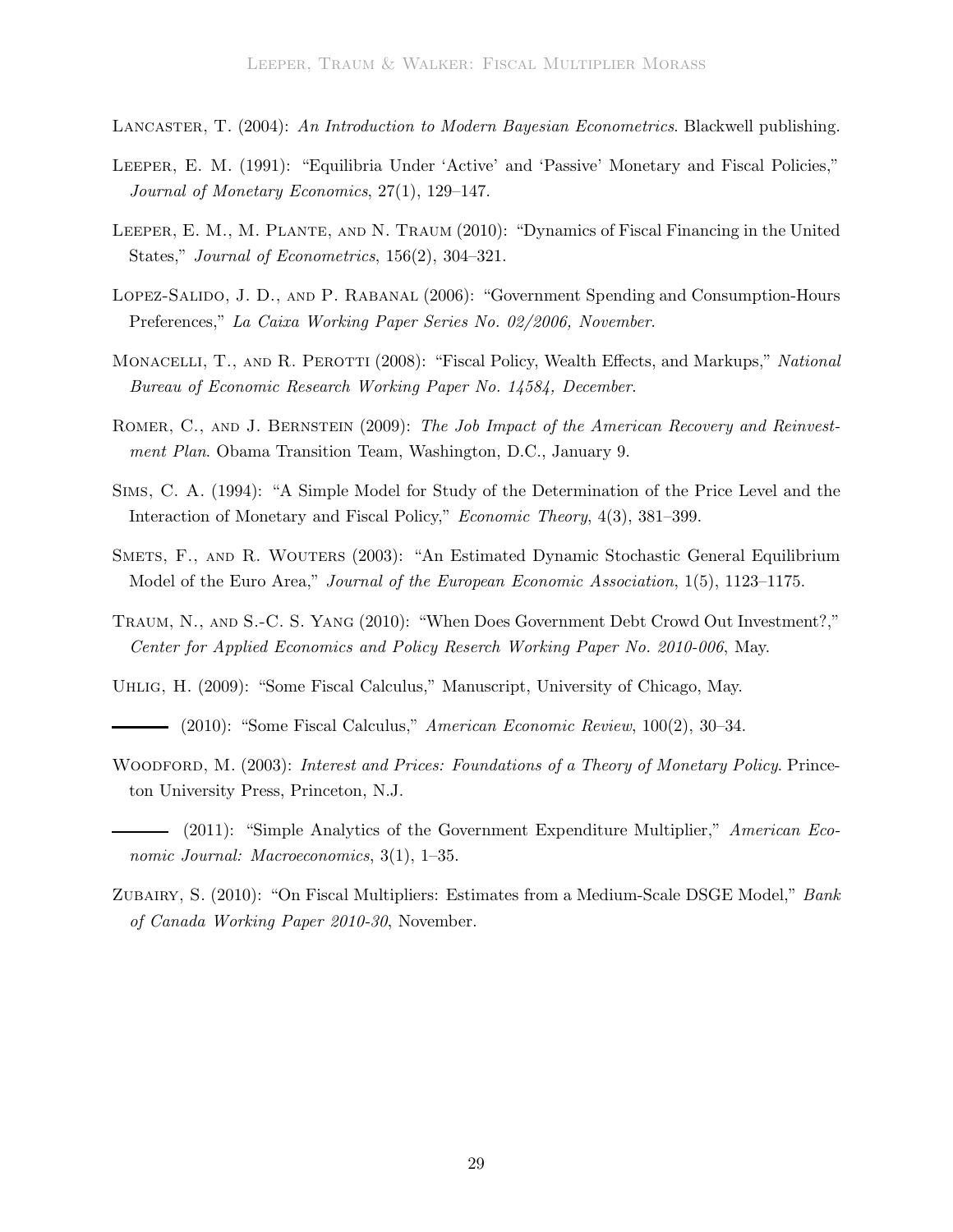# **Appendix for On-Line Publication**

This appendix gives details on the log-linear approximation of the model, additional details on the calculations of the Hicksian decompositions, and some additional results not included in the main text. In particular, the additional results include: 1) ranges of present value multipliers from the non-uniform prior analysis under various model specifications, 2) ranges of present value multipliers from the uniform prior analysis under various model specifications, 3) ranges of present value multipliers from additional model specifications under the passive monetary, active fiscal policy regime, 4) model comparison analysis, and 5) ranges of present value multipliers based on an alternative ordering of the models presented in the main text. This appendix is not self-contained and assumes the reader is familiar with the contents of the main text.

### A Derivation of the Log-Linearized Model

#### A.1 THE EQUILIBRIUM SYSTEM.

A.1.1 HOUSEHOLDS We define  $\Lambda_t^S$  as the Lagrange multiplier associated with the savers' budget constraint and  $\lambda_t^S \equiv \Lambda_t^S/P_t^C$ . In addition, we define  $\lambda_t^S q_t$  as the Lagrange multiplier associated with the capital accumulation equation, and  $w_t \equiv W_t/P_t^C$ , and  $r_t^k \equiv R_t^k/P_t^C$ .

Savers' FOC for consumption:

$$
\lambda_t^S (1 + \tau_t^c) = (C_t^S - \theta C_{t-1}^S)^{-\gamma}
$$
\n(16)

Euler equation for domestic bonds:

$$
\lambda_t^S = \beta R_t E_t \frac{\lambda_{t+1}^S}{\pi_{t+1}^C} \tag{17}
$$

Euler equation for foreign bonds:

$$
1 = \beta R_t^* \left[ 1 - \Gamma \left( \frac{s_t F_t}{Y_t} \right) \right] E_t \left[ \frac{\lambda_{t+1}^S s_{t+1}}{\lambda_t^S s_t \pi_{t+1}^{C*}} \right] \tag{18}
$$

where  $s_t$  is the real exchange rate. Savers' FOC for capacity utilization:

$$
(1 - \tau_t^k)r_t^k = \psi'(v_t)\frac{P_t^I}{P_t^C}
$$
\n(19)

Savers' FOC for capital:

$$
q_t = \beta E_t \frac{\lambda_{t+1}^S}{\lambda_t^S} \left[ (1 - \tau_{t+1}^k) r_{t+1}^k v_{t+1} - \psi(v_{t+1}) \frac{P_{t+1}^I}{P_{t+1}^C} + (1 - \delta) q_{t+1} \right]
$$
(20)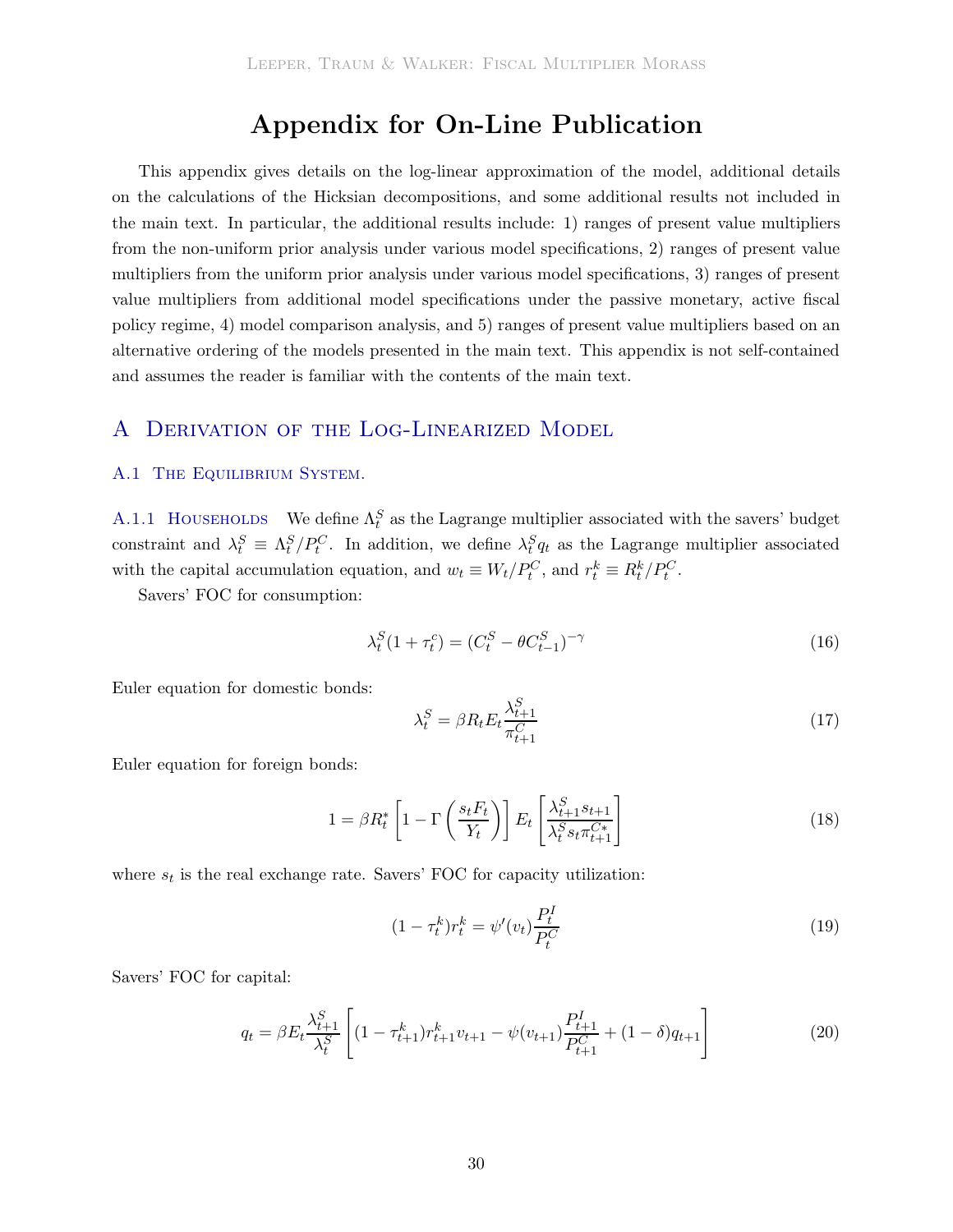where  $q_t$  is Tobin's Q. Savers' FOC for investment:

$$
\frac{P_t^I}{P_t^C} = q_t \left[ 1 - \Gamma_i \left( \frac{I_t}{I_{t-1}} \right) - \Gamma'_i \left( \frac{I_t}{I_{t-1}} \right) \frac{I_t}{I_{t-1}} \right] + \beta E_t \left[ q_{t+1} \frac{\lambda_{t+1}^S}{\lambda_t^S} \Gamma'_i \left( \frac{I_{t+1}}{I_t} \right) \left( \frac{I_{t+1}}{I_t} \right)^2 \right] \tag{21}
$$

Effective capital:

$$
K_t = v_t \bar{K}_{t-1} \tag{22}
$$

Law of motion for capital:

$$
\bar{K}_t = (1 - \delta)\bar{K}_{t-1} + \left[1 - \Gamma_i \left(\frac{I_t}{I_{t-1}}\right)\right] I_t \tag{23}
$$

Nonsavers' real budget constraint:

$$
(1 + \tau_t^c)C_t^N = (1 - \tau_t^L)w_t L_t + Z_t^N
$$
\n(24)

A.1.2 WAGE DETERMINATION. FOC for optimal wage  $(\tilde{w}_t \equiv W_t/P_t^c)$ :

<span id="page-32-0"></span>
$$
0 = E_t \left\{ \sum_{t=0}^{\infty} (\beta \omega_w)^s \lambda_{t+s}^S \bar{L}_{t+s} \left[ \tilde{w}_t \prod_{k=1}^s \left\{ \left( \frac{\pi_{t+k}^C}{\pi^C} \right)^{\chi^w} \left( \frac{\pi^C}{\pi_{t+k}^C} \right) \right\} - \frac{(1+\eta^w)\psi \bar{L}_{t+s}^{\xi}}{(1-\tau_{t+s}^L)\lambda_{t+s}^S} \right] \right\}
$$
(25)

where

<span id="page-32-1"></span>
$$
\bar{L}_{t+s} = \left(\tilde{w}_t \prod_{k=1}^s \left\{ \left(\frac{\pi_{t+k}^C}{\pi^C}\right)^{\chi^w} \left(\frac{\pi^C}{\pi_{t+k}^C}\right) \right\} \right)^{-\frac{1+\eta^w}{\eta^w}} L_{t+s}
$$
(26)

Aggregate wage evolution:

<span id="page-32-2"></span>
$$
w_t^{\frac{1}{\eta^w}} = (1 - \omega_w)\tilde{w}_t^{\frac{1}{\eta^w}} + \omega_w \left[ \left( \frac{\pi_{t-1}^C}{\pi^C} \right)^{\chi^w} \left( \frac{\pi^C}{\pi_t^C} \right) w_{t-1} \right]^{\frac{1}{\eta^w}}
$$
(27)

A.1.3 INTERMEDIATE GOODS FIRMS. Production function:

$$
Y_t = A_t K_t^{\alpha} L_t^{1-\alpha} \tag{28}
$$

Capital-labor ration:

$$
\frac{K_t}{L_t} = \frac{w_t}{r_t^k} \frac{\alpha}{1 - \alpha} \tag{29}
$$

Real marginal cost  $(\equiv MC_t/P_t^C)$ :

$$
mc_t = (1 - \alpha)^{\alpha - 1} \alpha^{-\alpha} (r_t^k)^{\alpha} w_t^{1 - \alpha} A_t^{-1}
$$
\n(30)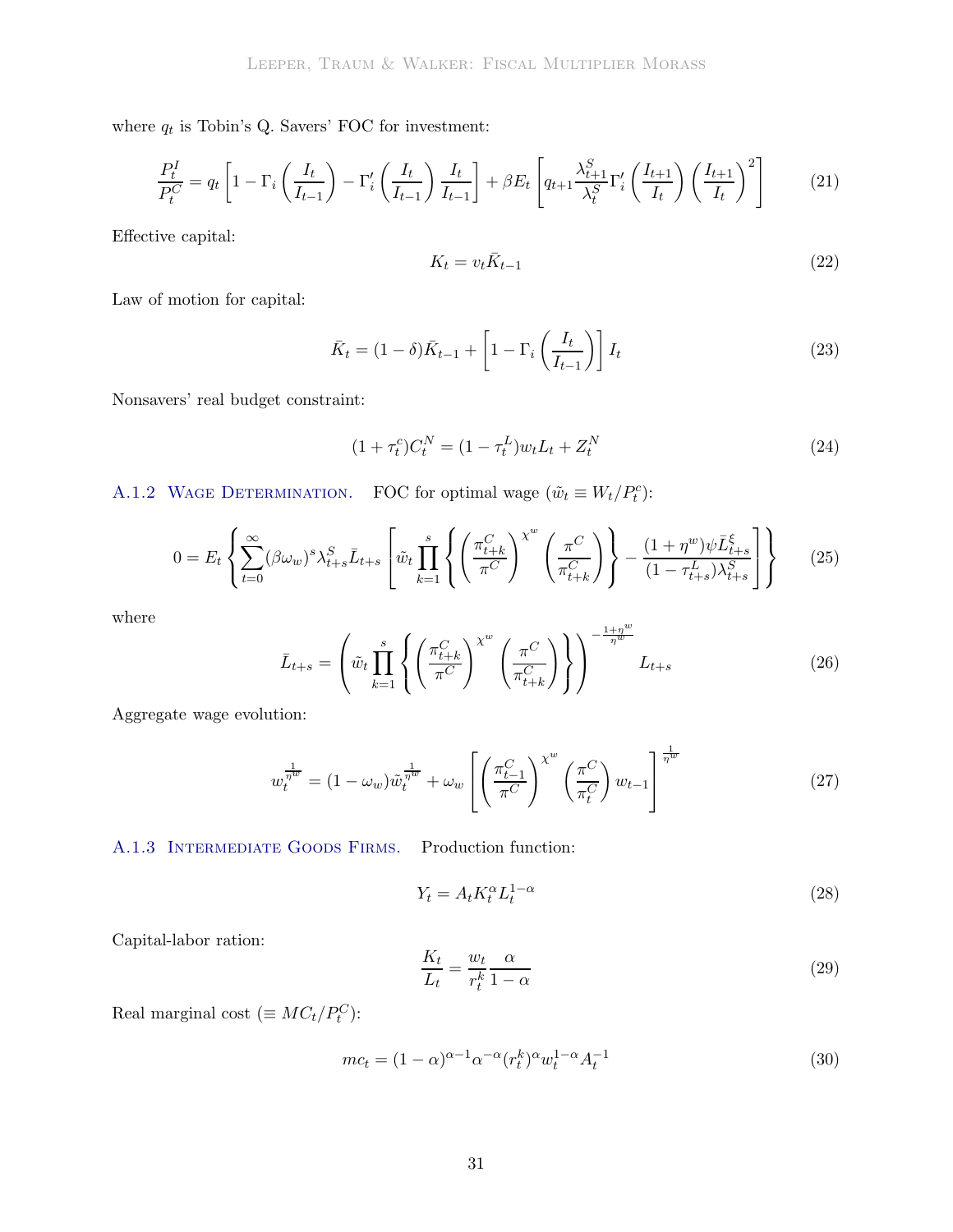Intermediate firm's FOC for domestic price:

<span id="page-33-0"></span>
$$
0 = E_t \left\{ \sum_{s=0}^{\infty} (\beta \omega_p)^s \lambda_{t+s}^S \bar{y}_{t+s}^H \left[ \frac{\tilde{p}_t^H}{P_t^H} \prod_{k=1}^s \left[ \left( \frac{\pi_{t+k-1}^H}{\pi^H} \right)^{\chi^p} \left( \frac{\pi^H}{\pi_{t+k}^H} \right) \right] - (1+\eta^p) \frac{P_{t+s}^C mc_{t+s}}{P_{t+s}^H} \right] \right\}
$$
(31)

where

$$
\bar{y}^H_{t+s} = \left(\frac{\tilde{p}^H_t}{P^H_t} \prod_{k=1}^s \left[ \left(\frac{\pi^H_{t+k-1}}{\pi^H}\right)^{\chi^p} \left(\frac{\pi^H}{\pi^H_{t+k}}\right) \right] \right)^{-\frac{1+\eta^p}{\eta^p}} Y^H_{t+s}
$$

Aggregate domestic price index:

<span id="page-33-1"></span>
$$
1 = \left\{ (1 - \omega_p) \left( \frac{\tilde{p}_t^H}{P_t^H} \right)^{\frac{1}{\eta^p}} + \omega_p \left[ \left( \frac{\pi_{t-1}^H}{\pi^H} \right)^{\chi^p} \left( \frac{\pi^H}{\pi_t^H} \right) \right]^{\frac{1}{\eta^p}} \right\}^{\eta^p}
$$
(32)

Intermediate firm's FOC for foreign import price:

<span id="page-33-2"></span>
$$
0 = E_t \left\{ \sum_{s=0}^{\infty} (\beta \omega_{p,x})^s \lambda_{t+s}^S \bar{m}_{t+s} \left[ \frac{\tilde{p}_t^{H*}}{P_t^{H*}} \prod_{k=1}^s \left[ \left( \frac{\pi_{t+k-1}^{H*}}{\pi^{H*}} \right)^{\chi^{p,x}} \left( \frac{\pi^H \ast}{\pi_{t+k}^{H*}} \right) \right] - (1+\eta^p) \frac{P_{t+s}^C m c_{t+s}}{P_{t+s}^{H*} S_{t+s}} \right] \right\} \tag{33}
$$

where

$$
\bar{m}_{t+s} = \left(\frac{\tilde{p}_{t}^{H*}}{P_{t}^{H*}}\prod_{k=1}^{s}\left[\left(\frac{\pi_{t+k-1}^{H*}}{\pi^{H*}}\right)^{\chi^{p}}\left(\frac{\pi^{H*}}{\pi_{t+k}^{H*}}\right)\right]\right)^{-\frac{1+\eta^{p}}{\eta^{p}}}M_{t+s}^{*}
$$

Aggregate foreign import price index:

<span id="page-33-3"></span>
$$
1 = \left\{ (1 - \omega_{p,x}) \left( \frac{\tilde{p}_t^{H*}}{P_t^{H*}} \right)^{\frac{1}{\eta^p}} + \omega_{p,x} \left[ \left( \frac{\pi_{t-1}^{H*}}{\pi^{H*}} \right)^{\chi^{p,x}} \left( \frac{\pi^{H*}}{\pi_t^{H*}} \right) \right]^{\frac{1}{\eta^p}} \right\}^{\eta^p}
$$
(34)

A.1.4 FINAL GOODS FIRMS Final consumption good technology:

<span id="page-33-4"></span>
$$
Q_t^C = \left[ (1 - \nu_C)^{\frac{1}{\mu_C}} (C_t^H)^{\frac{\mu_C - 1}{\mu_C}} + \nu_C^1 \mu_C (C_t^F)^{\frac{\mu_C - 1}{\mu_C}} \right]^{\frac{\mu_C}{\mu_C - 1}}
$$
(35)

Demand for the domestically produced and imported intermediate goods  $i$  and  $i^*$  by the final private consumption good firm:

$$
C_t^H(i) = \left(\frac{p_t^H(i)}{P_t^H}\right)^{-\frac{1+\eta^p}{\eta^p}} C_t^H, \ C_t^F(i^*) = \left(\frac{p_t^F(i^*)}{P_t^F}\right)^{-\frac{1+\eta^p}{\eta^p}} C_t^F
$$
(36)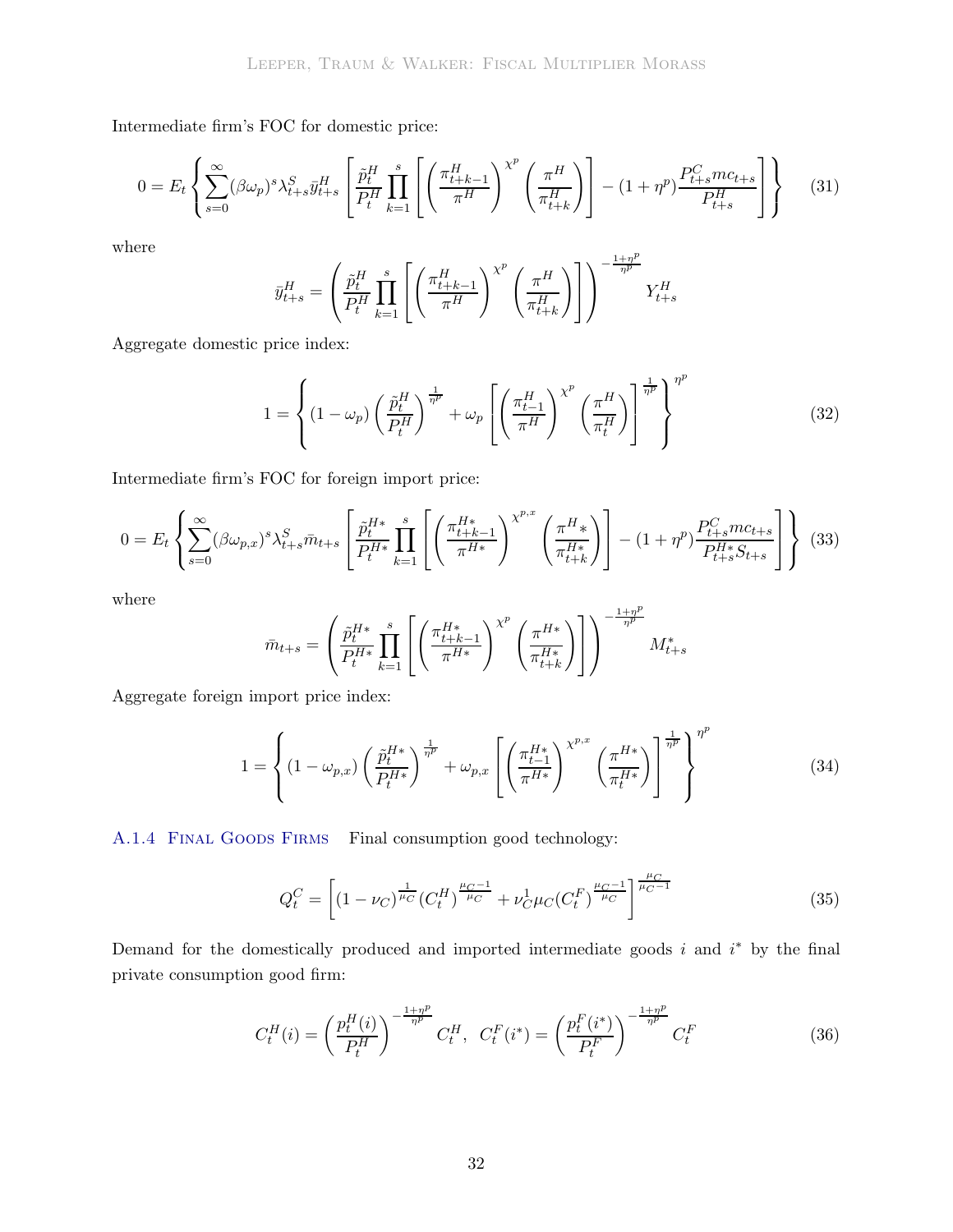Demand for the domestically produced and imported intermediate good bundles by the final private consumption good firm:

<span id="page-34-1"></span>
$$
C_t^H = (1 - \nu_C) \left(\frac{P_t^H}{P_t^C}\right)^{-\mu_C} Q_t^C, \ \ C_t^F = \nu_C \left(\frac{P_t^F}{P_t^C}\right)^{-\mu_C} Q_t^C \tag{37}
$$

where

<span id="page-34-0"></span>
$$
P_t^C = [(1 - \nu_C)(P_t^H)^{1 - \mu_C} + \nu_C (P_t^F)^{1 - \mu_C}]^{\frac{1}{1 - \mu_C}}
$$
\n(38)

Final investment technology:

<span id="page-34-2"></span>
$$
Q_t^I = \left[ (1 - \nu_I)^{\frac{1}{\mu_I}} (I_t^H)^{\frac{\mu_I - 1}{\mu_I}} + \nu_I^1 \mu_I (I_t^F)^{\frac{\mu_I - 1}{\mu_I}} \right]^{\frac{\mu_I}{\mu_I - 1}}
$$
(39)

Demand for the domestically produced and imported intermediate goods  $i$  and  $i^*$  by the private investment good firm:

$$
I_t^H(i) = \left(\frac{p_t^H(i)}{P_t^H}\right)^{-\frac{1+\eta^p}{\eta^p}} I_t^H, \quad I_t^F(i^*) = \left(\frac{p_t^F(i^*)}{P_t^F}\right)^{-\frac{1+\eta^p}{\eta^p}} I_t^F
$$
(40)

Demand for the domestically produced and imported intermediate good bundles by the final private investment good firm:

<span id="page-34-4"></span>
$$
I_t^H = (1 - \nu_I) \left(\frac{P_t^H}{P_t^I}\right)^{-\mu_I} Q_t^I, \quad I_t^F = \nu_I \left(\frac{P_t^F}{P_t^I}\right)^{-\mu_I} Q_t^I \tag{41}
$$

where

<span id="page-34-3"></span>
$$
P_t^I = [(1 - \nu_I)(P_t^H)^{1 - \mu_I} + \nu_I (P_t^F)^{1 - \mu_I}]^{\frac{1}{1 - \mu_I}}
$$
\n(42)

Final government spending technology:

<span id="page-34-5"></span>
$$
Q_t^G = \left[ (1 - \nu_G)^{\frac{1}{\mu_G}} (G_t^H)^{\frac{\mu_G - 1}{\mu_G}} + \nu_G^{\frac{1}{\mu_G}} (G_t^F)^{\frac{\mu_G - 1}{\mu_G}} \right]^{\frac{\mu_G}{\mu_G - 1}}
$$
(43)

Demand for the domestically produced and imported intermediate goods  $i$  and  $i^*$  by the final public consumption good firm:

$$
G_t^H(i) = \left(\frac{p_t^H(i)}{P_t^H}\right)^{-\frac{1+\eta^p}{\eta^p}} G_t^H, \ \ G_t^F(i^*) = \left(\frac{p_t^F(i^*)}{P_t^F}\right)^{-\frac{1+\eta^p}{\eta^p}} G_t^F
$$
\n(44)

Demand for the domestically produced and imported intermediate good bundles by the final public consumption good firm:

<span id="page-34-6"></span>
$$
G_t^H = (1 - \nu_G) \left(\frac{P_t^H}{P_t^G}\right)^{-\mu_G} Q_t^G, \ \ G_t^F = \nu_G \left(\frac{P_t^F}{P_t^G}\right)^{-\mu_G} Q_t^G \tag{45}
$$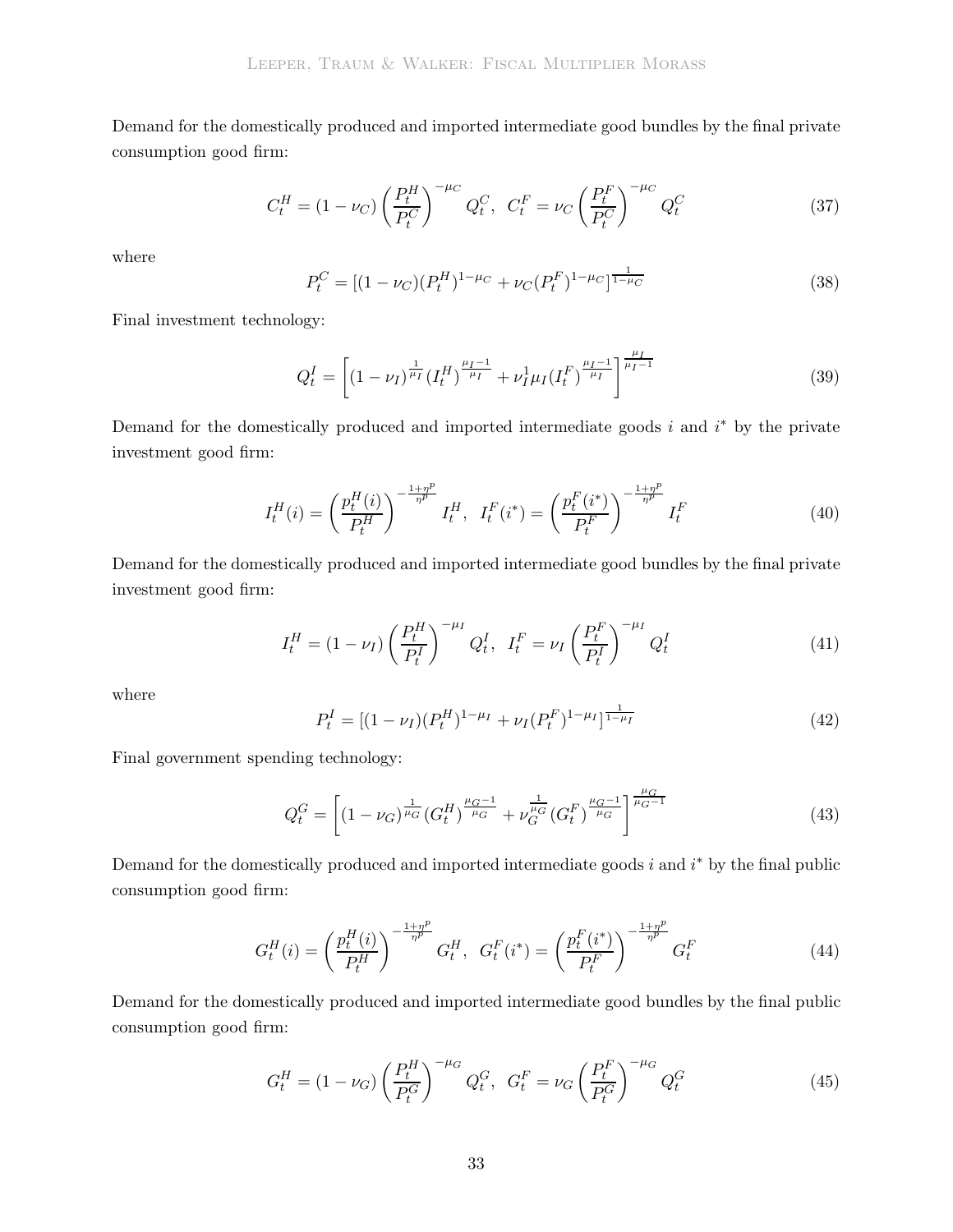where

<span id="page-35-3"></span>
$$
P_t^G = [(1 - \nu_G)(P_t^H)^{1 - \mu_G} + \nu_G(P_t^F)^{1 - \mu_G}]^{\frac{1}{1 - \mu_G}}
$$
\n(46)

Note that aggregating across the three final-goods firms gives the aggregate demand for the domestically produced and imported intermediate goods  $i$  and  $i^*$ :

$$
Y_t^H(i) \equiv C_t^H(i) + I_t^H(i) + G_t^H(i) = \left(\frac{p_t^H(i)}{P_t^H}\right)^{-\frac{1+\eta^p}{\eta^p}} Y_t^H
$$
\n(47)

$$
Y_t^F(i^*) \equiv C_t^F(i^*) + I_t^F(i^*) + G_t^F(i^*) = \left(\frac{p_t^F(i^*)}{P_t^F}\right)^{-\frac{1+\eta^p}{\eta^p}} Y_t^F
$$
\n(48)

where  $Y_t^H \equiv C_t^H + I_t^H + G_t^H$  and  $Y_t^F \equiv C_t^F + I_t^F + G_t^F$ .

A.1.5 POLICY. Government budget constraint (where  $b_t \equiv B_t/P_t^C$ ):

$$
b_t + \tau_t^K r_t^k v_t K_{t-1} + \tau_t^L w_t L_t + \tau_t^C C_t = \frac{R_{t-1} b_{t-1}}{\pi_t^C} + \frac{P_t^G}{P_t^C} G_t^C + Z_t^S + Z_t^N \tag{49}
$$

A.1.6 Aggregation. Aggregation of household consumption:

$$
C_t = \mu C_t^S + (1 - \mu) C_t^N \tag{50}
$$

Market clearing in final consumption good market:

<span id="page-35-0"></span>
$$
Q_t^C = C_t \tag{51}
$$

Market clearing in final investment good market:

<span id="page-35-1"></span>
$$
Q_t^I = I_t + \psi(v_t)\bar{K}_{t-1}
$$
\n(52)

Market clearing in final government spending good market:

<span id="page-35-2"></span>
$$
Q_t^G = G_t \tag{53}
$$

Home aggregate resource constraint:

$$
Y_t = C_t^H + I_t^H + G_t^H + M_t^* \tag{54}
$$

where foreign imports are defined as

$$
M_t^* = C_t^{H*} + I_t^{H*} + G_t^{H*}
$$
\n(55)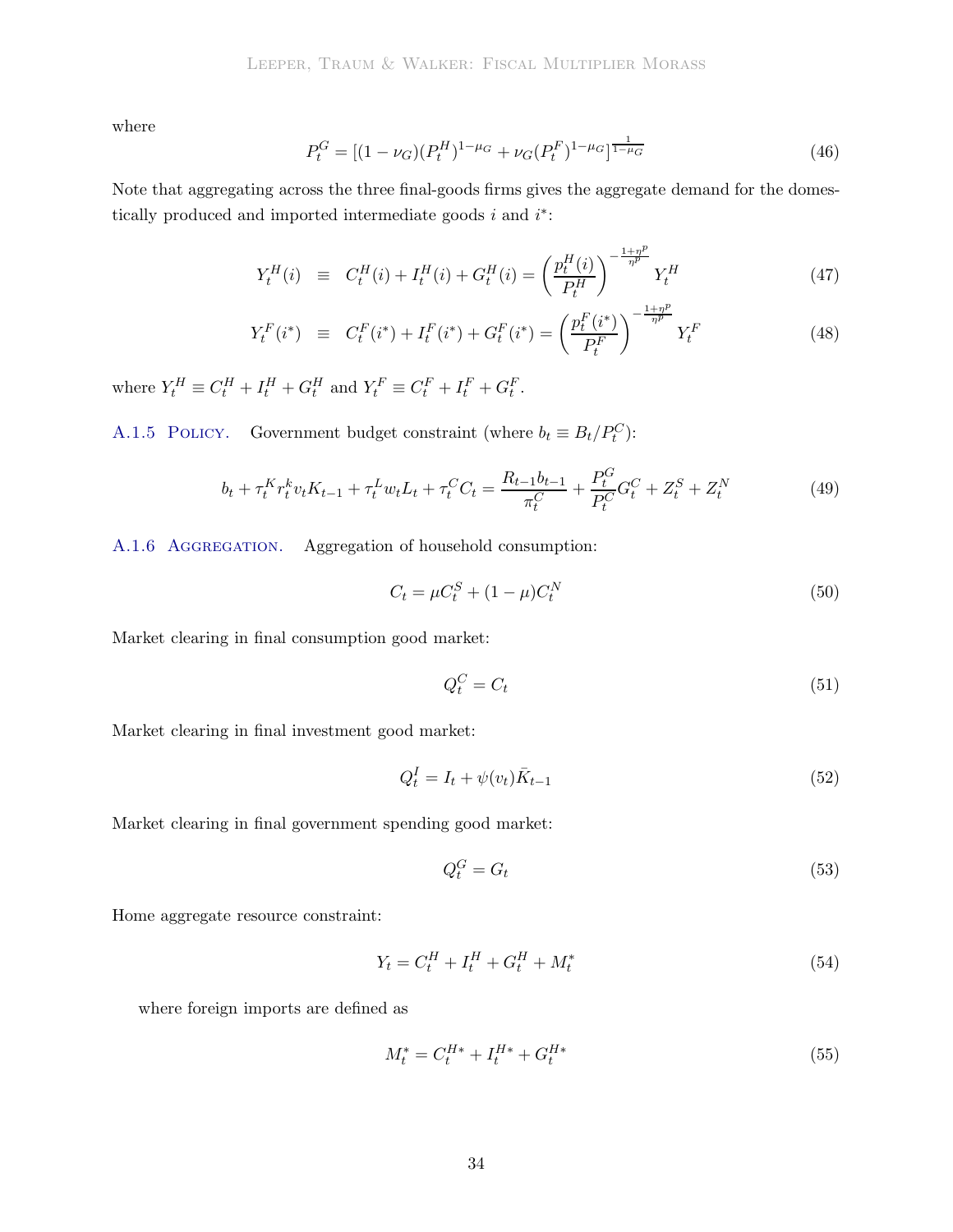Net foreign asset evolution:

$$
S_t B_t^* = R_t^* \left[ 1 - \Gamma \left( \frac{s_t B_t^*}{Y_t} \right) \right] B_{t-1}^* + S_t P_t^{H*} M_t^* + P_t^F M_t \tag{56}
$$

A.2 STEADY STATE. By assumption, in steady state  $v = 1$ ,  $\psi(1) = 0$ ,  $\Gamma_i(1) = \Gamma'_i(1) = 0$ . In addition, we assume that  $\pi^C = 1$ , implying  $R = 1/\beta$  and  $s = 1$ . We normalize the relative home and foreign import price and set  $p^F = p^{H*} = 1$ . This implies that all other relative prices are equal to one as well.

$$
r^{k} = \frac{1 - \beta(1 - \delta)}{\beta(1 - \tau^{K})}
$$

$$
\psi'(1) = r^{k}(1 - \tau^{K})
$$

$$
mc = \frac{1}{1 + \eta^{p}}
$$

$$
w = \left[\frac{1}{1 + \eta^{p}}\alpha^{\alpha}(1 - \alpha)^{1 - \alpha}(r^{k})^{-\alpha}\right]^{\frac{1}{1 - \alpha}}
$$

$$
\frac{K}{Y} = \left(\frac{w}{r^{k}}\frac{\alpha}{1 - \alpha}\right)^{1 - \alpha}
$$

$$
\frac{L}{Y} = \left(\frac{w}{r^{k}}\frac{\alpha}{1 - \alpha}\right)^{-\alpha}
$$

$$
\frac{I}{Y} = \delta\frac{K}{Y}
$$

$$
\frac{C}{Y} = 1 - s^{G} - \delta\frac{K}{Y}
$$

where  $s^G = \frac{G}{Y}$ .

$$
\frac{Z}{Y}=\left(1-R\right)s^{B}-s^{G}+\tau^{K}r^{k}\frac{K}{Y}+\tau^{L}w\frac{L}{Y}+\tau^{C}\frac{C}{Y}
$$

where  $s^B = \frac{b}{Y}$  and  $Z^N = Z^S = Z$  by assumption.

$$
\frac{C^N}{Y} = \frac{(1 - \tau^L)w\frac{L}{Y} - \frac{Z}{Y}}{1 + \tau^C}
$$

$$
\frac{C^S}{Y} = \frac{\frac{C}{Y} - \mu\frac{C^N}{Y}}{1 - \mu}
$$

$$
\frac{C^H}{Y} = \frac{C^{F*}}{Y} = (1 - \nu_C)\frac{C}{Y}
$$

$$
\frac{C^F}{Y} = \frac{C^{H*}}{Y} = \nu_C\frac{C}{Y}
$$

$$
\frac{I^H}{Y} = \frac{I^{F*}}{Y} = (1 - \nu_I)\frac{I}{Y}
$$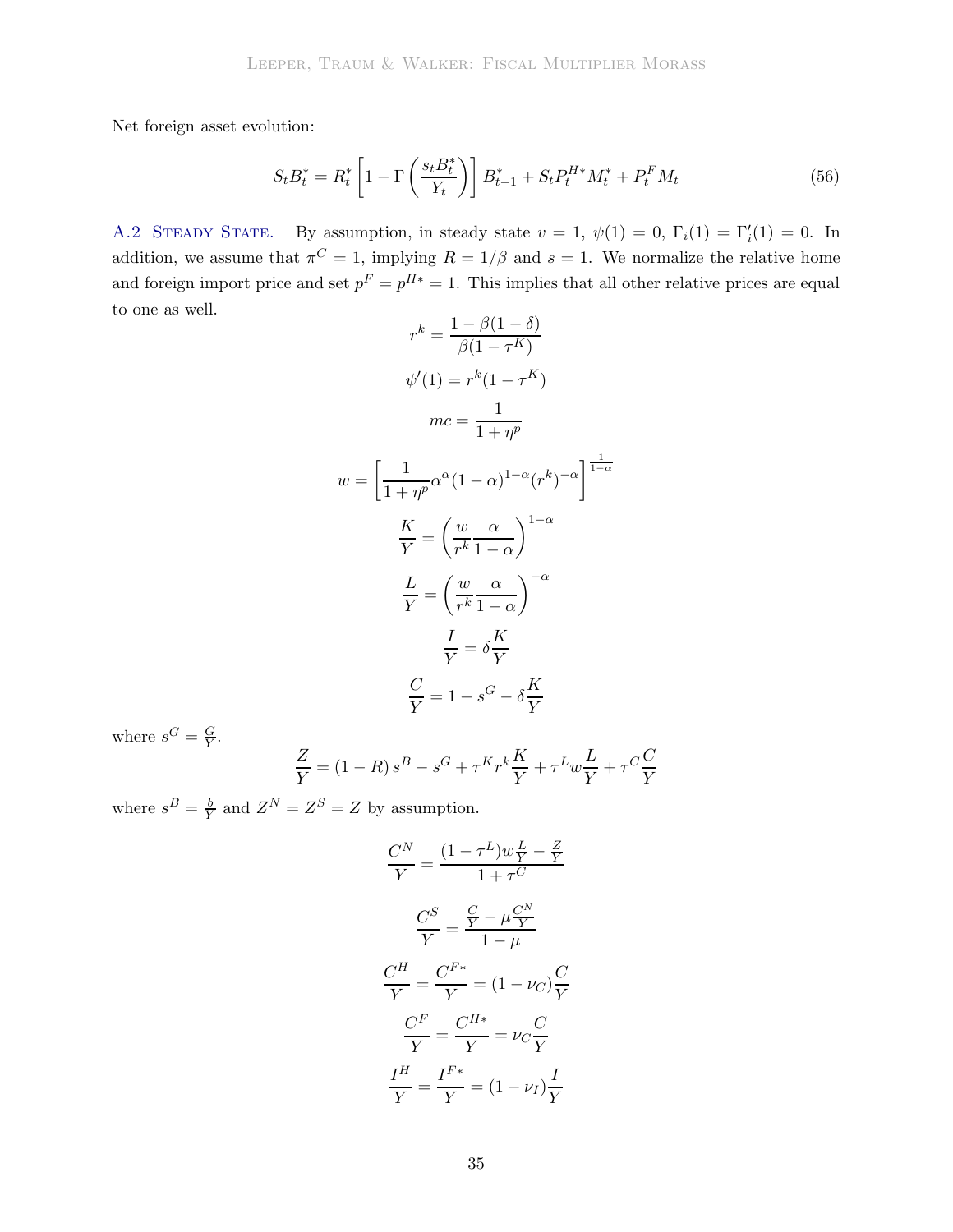$$
\frac{I^F}{Y} = \frac{I^{H*}}{Y} = \nu_I \frac{I}{Y}
$$

$$
\frac{G^H}{Y} = \frac{G^{F*}}{Y} = (1 - \nu_G) \frac{G}{Y}
$$

$$
\frac{G^F}{Y} = \frac{G^{H*}}{Y} = \nu_G \frac{G}{Y}
$$

$$
Y = \left[ \frac{w(1 - \tau^L)(1 - \theta)^{-\gamma}}{(1 + \tau^C)(1 + \eta^w)} \left(\frac{L}{Y}\right)^{-\xi} \left(\frac{C^S}{Y}\right)^{-\gamma} \right]^{\frac{1}{\gamma + \xi}}
$$

Given  $Y$ , the levels of all other steady state variables can be backed out.

#### A.3 The Log-Linearized System.

A.3.1 HOUSEHOLDS. Household FOC for consumption:

$$
\hat{\lambda}_t^S = -\frac{\gamma}{1-\theta}\hat{C}_t^S + \frac{\gamma\theta}{1-\theta}\hat{C}_{t-1}^S - \frac{\tau^C}{1+\tau^C}\hat{\tau}_t^C
$$
\n(57)

Euler equation for domestic bonds:

$$
\hat{\lambda}_t^S = \hat{R}_t + E_t \hat{\lambda}_{t+1}^S - E_t \hat{\pi}_{t+1}^C
$$
\n
$$
(58)
$$

Euler equation for foreign bonds:

$$
\hat{\lambda}_t^S = \hat{R}_t^* + E_t \hat{\lambda}_{t+1}^S + E_t \hat{s}_{t+1} - \hat{s}_t - E_t \hat{\pi}_{t+1}^{C*} - \zeta \hat{z}_t
$$

where  $z_t \equiv \frac{s_t F_t}{Y_t}$ . Combining the two bond Euler equations leads to the uncovered interest parity condition:

$$
\hat{R}_t - \hat{R}_t^* = E_t \hat{s}_{t+1} - \hat{s}_t + E_t \hat{\pi}_{t+1}^C - E_t \hat{\pi}_{t+1}^{C*} - \zeta \hat{z}_t
$$
\n(59)

Household FOC for capacity utilization:

$$
\hat{r}_t^k - \frac{\tau^K}{1 - \tau^K} \hat{r}_t^K = \frac{\psi}{1 - \psi} \hat{v}_t + \hat{p}_t^I \tag{60}
$$

where  $\hat{p}_t^I \equiv \hat{P}_t^I - \hat{P}_t^C$  is the relative price, with respect to the home consumption basket, of home investment. Household FOC for capital:

$$
\hat{q}_t = E_t \hat{\lambda}_{t+1}^S - \hat{\lambda}_t^S + \beta (1 - \tau^K) r^k E_t \hat{r}_{t+1}^k - \beta \tau^K r^k E_t \hat{\tau}_{t+1}^K + \beta (1 - \delta) E_t \hat{q}_{t+1} \tag{61}
$$

Household FOC for investment:

$$
\frac{1}{s}\hat{p}_t^I + (1+\beta)\hat{I}_t - \frac{1}{s}\hat{q}_t - \beta E_t \hat{I}_{t+1} = \hat{I}_{t-1}
$$
\n(62)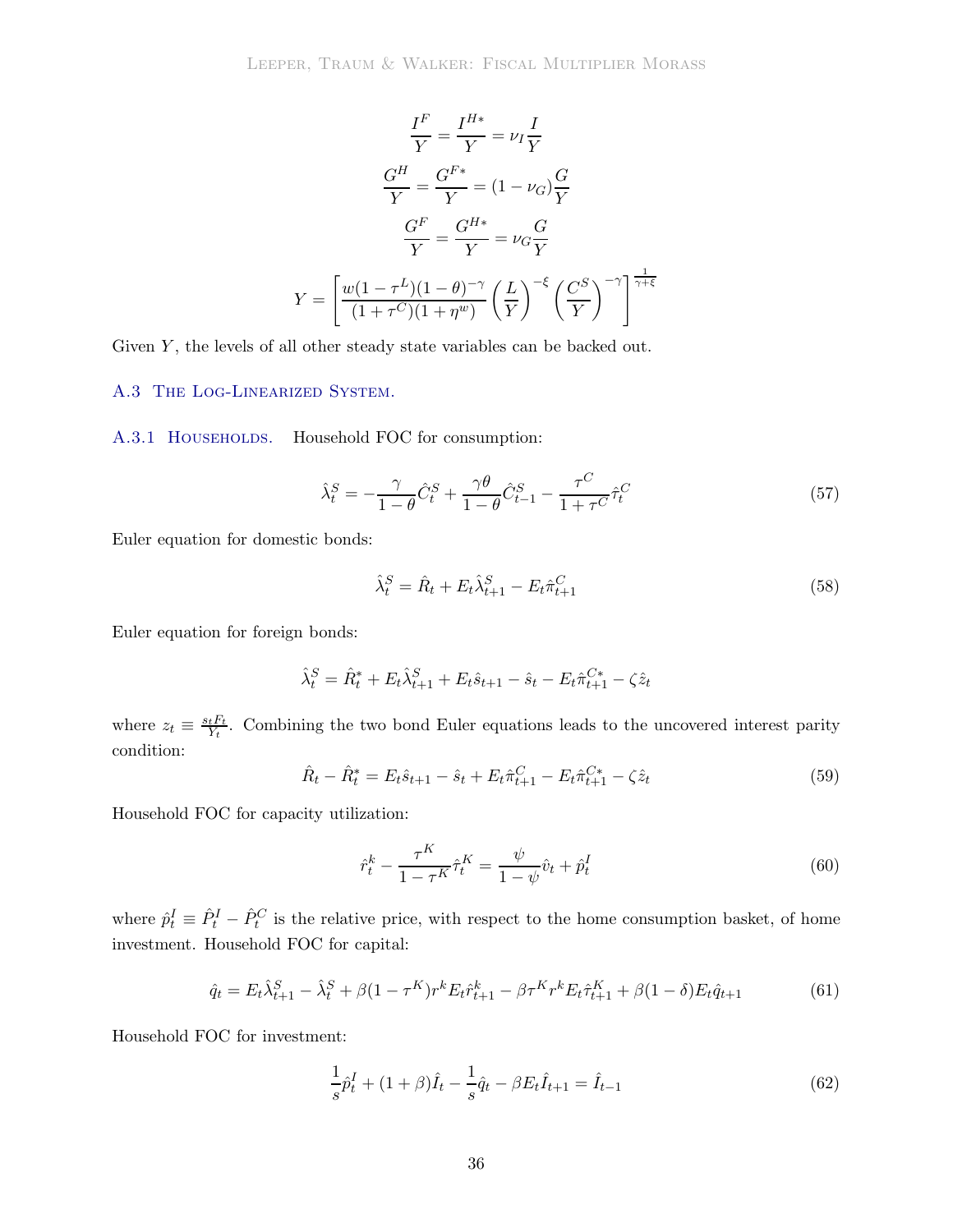Effective capital:

$$
\hat{K}_t = \hat{v}_t + \hat{\bar{K}}_{t-1} \tag{63}
$$

Law of motion for capital:

$$
\hat{\bar{K}}_t = (1 - \delta)\hat{\bar{K}}_{t-1} + \delta\hat{I}_t
$$
\n(64)

Nonsavers' real budget constraint:

$$
\tau^C C^N \hat{\tau}_t^C + (1 + \tau^C) C^N \hat{C}_t^N = (1 - \tau^L) w L[\hat{w}_t + \hat{L}_t] - \tau^L w L \hat{\tau}_t^L + Z^N \hat{Z}_t^N
$$
(65)

A.3.2 WAGE DETERMINATION. Combining and log-linearizing equations [\(25\)](#page-32-0)-[\(26\)](#page-32-1) leads to

$$
E_t \sum_{s=0}^{\infty} \left[ \hat{\tilde{w}}_t + \left( 1 + \frac{\xi(1+\eta^w)}{\eta^w} \right) \sum_{k=1}^s \{ \chi^w \hat{\pi}_{t+k-1}^C - \hat{\pi}_{t+k}^C \} + \hat{\lambda}_{t+s}^S - \frac{\tau^L}{1 - \tau^L} \hat{\tau}_{t+s}^L \right]
$$
  
=  $E_t \sum_{s=0}^{\infty} \xi \left\{ \hat{L}_{t+s} - \frac{1 + \eta^w}{\eta^w} [\hat{\tilde{w}}_t - \hat{w}_{t+s}] \right\}$ 

This can be rewritten as

$$
\frac{1+\xi\left(\frac{1+\eta^w}{\eta^w}\right)}{1-\beta\omega_w}\hat{\tilde{w}}_t = \xi \hat{L}_t - \hat{\lambda}_t^S + \frac{\tau^L}{1-\tau^L}\hat{\tau}_t^L + \xi\left(\frac{1+\eta^w}{\eta^w}\right)\hat{w}_t \n+ \frac{\beta\omega_w}{1-\beta\omega_w}\left[1+\xi\left(\frac{1+\eta^w}{\eta^w}\right)\right]E_t(\hat{\tilde{w}}_{t+1} - \chi^w\hat{\pi}_t^C + \hat{\pi}_{t+1}^C)
$$

Log-linearizing equation [\(27\)](#page-32-2) leads to

$$
\hat{w}_t = (1 - \omega_w)\hat{\tilde{w}}_t + \omega_w(\hat{w}_{t-1} + \chi^w \hat{\pi}_{t-1}^C - \hat{\pi}_t^C)
$$

Combining the last two equations leads to the log-linearized wage equation

$$
\hat{w}_t = \frac{1}{1+\beta}\hat{w}_{t-1} + \frac{\beta}{1+\beta}E_t\hat{w}_{t+1} + \frac{\chi^w}{1+\beta}\hat{\pi}_{t-1}^C - \frac{1+\beta\chi^w}{1+\beta}\hat{\pi}_t^C + \frac{\beta}{1+\beta}E_t\hat{\pi}_{t+1}^C \n- \kappa_w \left[ \hat{w}_t - \xi \hat{L}_t - \frac{\tau^L}{1-\tau^L}\hat{\tau}_t^L + \hat{\lambda}_t^S \right]
$$
\n(66)

where  $\kappa_w \equiv (1 - \beta \omega_w)(1 - \omega_w)/[\omega_w(1 + \beta)(1 + \xi(1 + \frac{1}{\eta^w}))].$ 

A.3.3 Intermediate Goods Firms. Production function:

$$
\hat{Y}_t = \hat{A}_t + \alpha \hat{K}_t + (1 - \alpha)\hat{L}_t \tag{67}
$$

Capital-labor ratio:

$$
\hat{r}_t^k - \hat{w}_t = \hat{L}_t - \hat{K}_t \tag{68}
$$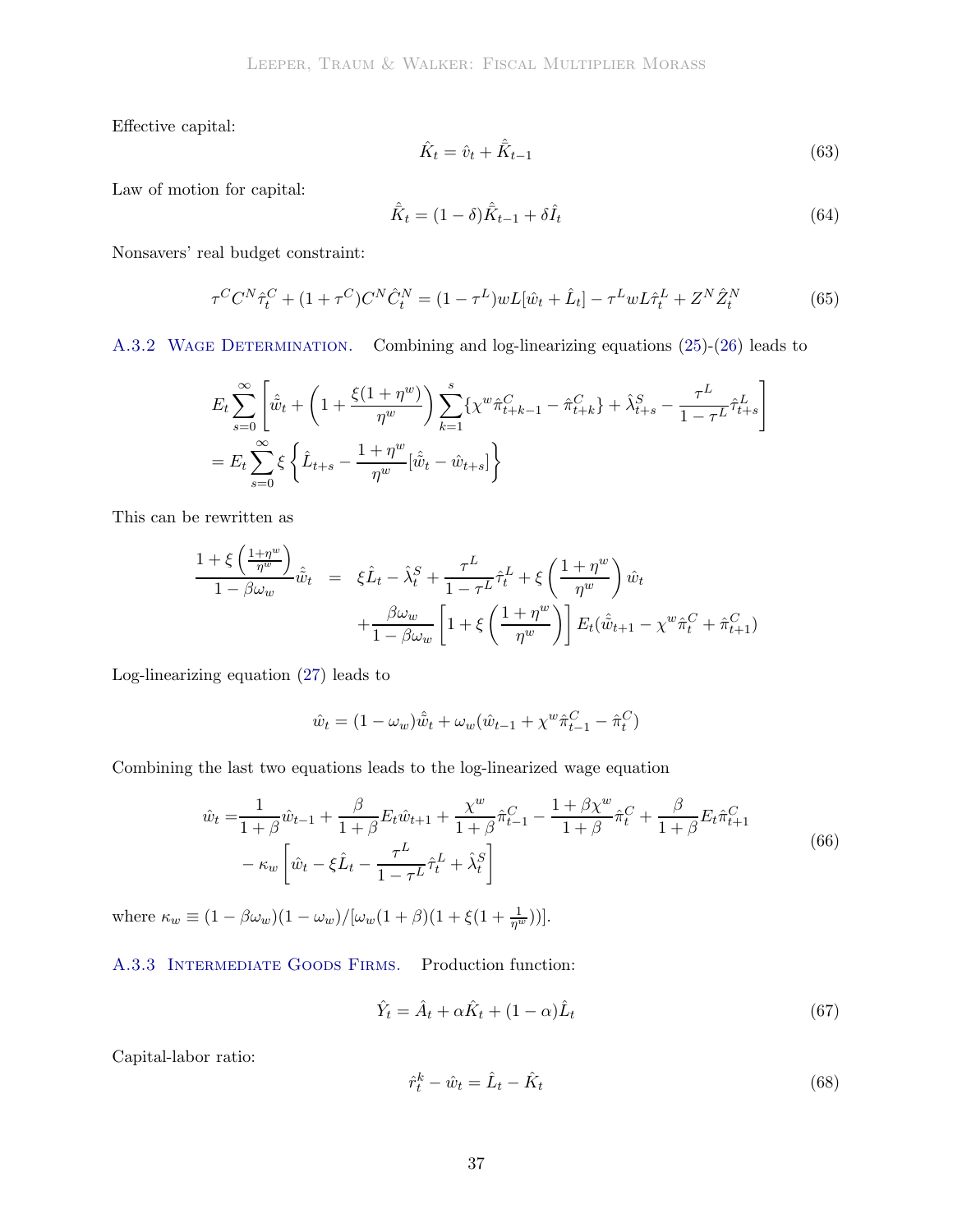Marginal cost:

$$
\hat{mc}_t = \alpha \hat{r}_t^k + (1 - \alpha)\hat{w}_t - \hat{A}_t \tag{69}
$$

Log-linearizing equation [\(31\)](#page-33-0) leads to

$$
0 = E_t \sum_{s=0}^{\infty} (\beta \omega_p)^s \left\{ \left( \hat{p}_t^H - \hat{P}_t^H \right) - \hat{mc}_{t+s} - \hat{P}_{t+s}^C + \hat{P}_{t+s}^H + \sum_{k=1}^s [\chi_p \hat{\pi}_{t+k-1}^H - \hat{\pi}_{t+k}^H] \right\}
$$

This can be written as

$$
\frac{1}{1-\beta\omega_p}\left(\hat{\tilde{p}}_t^H-\hat{P}_t^H\right)=\hat{mc}_t+\hat{P}_t^C-\hat{P}_t^H-\frac{\beta\omega_p}{1-\beta\omega_p}E_t\left[\left(\hat{\tilde{p}}_{t+1}^H-\hat{P}_{t+1}^H\right)-\chi_p\hat{\pi}_t^H+\hat{\pi}_{t+1}^H\right]
$$

log-linearizing equation [\(32\)](#page-33-1) leads to

$$
0 = \left(1-\omega_p\right)\left(\hat{\bar{p}}^H_t - \hat{P}^H_t\right) + \omega_p\left(\chi_p\hat{\pi}^H_{t-1} - \hat{\pi}^H_t\right)
$$

Combining the last two equations leads to the domestic Phillips curve

$$
\hat{\pi}_t^H = \frac{\beta}{1 + \chi_p \beta} E_t \hat{\pi}_{t+1}^H + \frac{\chi_p}{1 + \chi_p \beta} \hat{\pi}_{t-1}^H = \kappa_p \left( \hat{mc}_t - \hat{p}_t^H \right) \tag{70}
$$

where  $\hat{p}_t^H \equiv \hat{P}_t^H - \hat{P}_t^C$  and  $\kappa_p \equiv [(1 - \beta \omega_p)(1 - \omega_p)]/[\omega_p(1 + \beta \chi_p)]$ . Similarly, from log-linearizing equations [\(33\)](#page-33-2)-[\(34\)](#page-33-3), we get the foreign import Phillips curve

$$
\hat{\pi}_t^{H*} = \frac{\beta}{1 + \chi^{p,x}\beta} E_t \hat{\pi}_{t+1}^{H*} + \frac{\chi^{p,x}}{1 + \chi^{p,x}\beta} \hat{\pi}_{t-1}^{H*} + \kappa_{p,x} \left( \hat{mc}_t - \hat{s}_t - \hat{p}_t^{H*} \right)
$$
(71)

where  $\hat{p}_t^{H*} \equiv \hat{P}_t^{H*} - \hat{P}_t^{C*}$  and  $\kappa_{p,x} \equiv [(1 - \beta \omega_{p,x})(1 - \omega_{p,x})]/[\omega_{p,x}(1 + \beta \chi^{p,x})].$ 

A.3.4 FINAL GOODS FIRMS. Combining equations [\(35\)](#page-33-4) and [\(51\)](#page-35-0) gives the final consumption good technology:

$$
\hat{C}_t = (1 - \nu_C)\hat{C}_t^H + \nu_C \hat{C}_t^F
$$
\n(72)

Consumption price index, from equation [\(38\)](#page-34-0):

$$
(1 - \nu_C)\hat{p}_t^H + \nu_C \hat{p}_t^F = 0
$$
\n(73)

Home demand for imported consumption, from equation [\(37\)](#page-34-1):

$$
\hat{C}_t^F = \mu_C \hat{p}_t^F + \hat{C}_t \tag{74}
$$

Combining equations [\(39\)](#page-34-2) and [\(52\)](#page-35-1) gives the final investment good technology:

$$
\hat{I}_t + \frac{\psi'(1)}{\delta} \hat{v}_t = (1 - \nu_I) \hat{I}_t^H + \nu_I \hat{I}_t^F
$$
\n(75)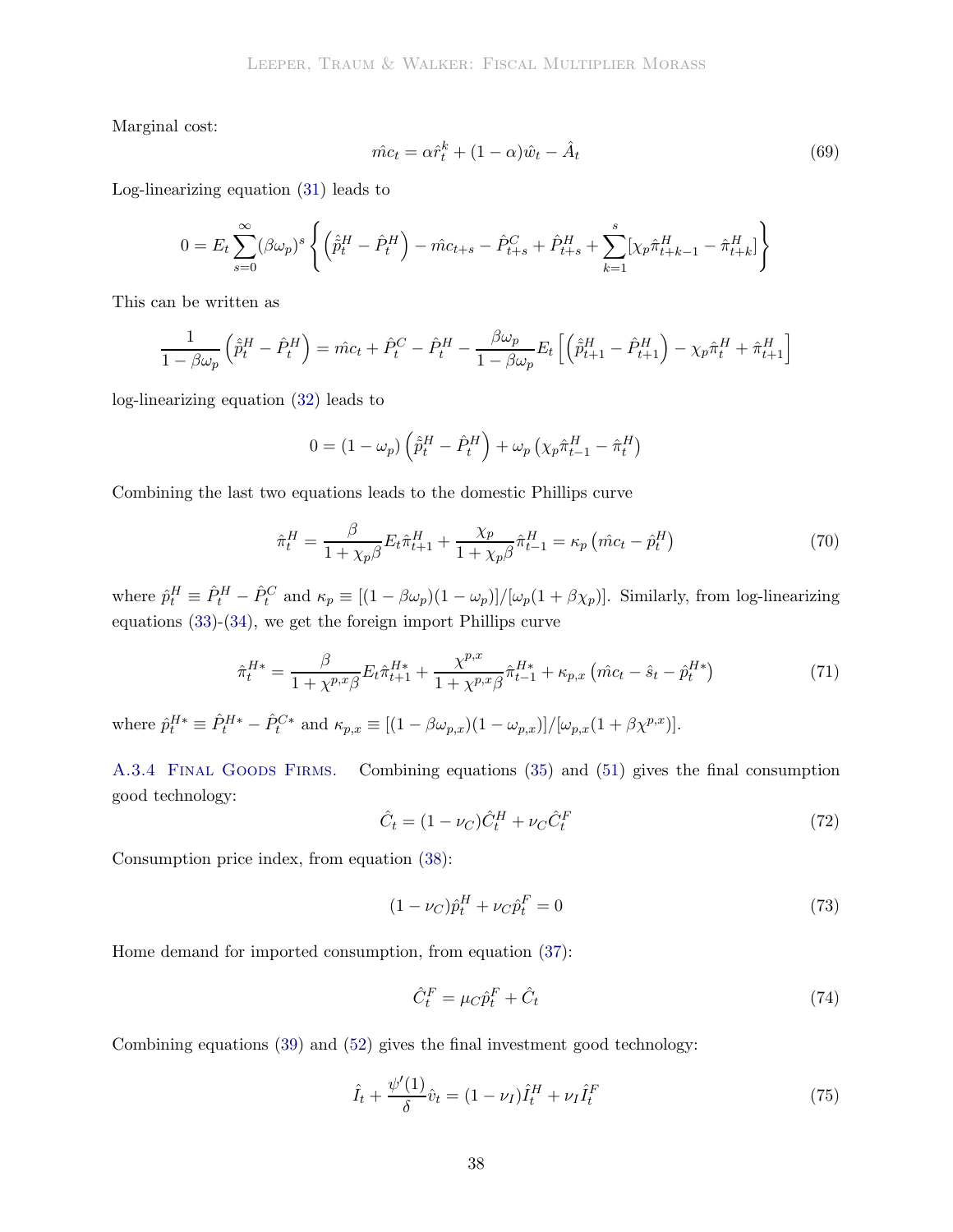Investment price index, from equation [\(42\)](#page-34-3):

$$
(1 - \nu_I)\hat{p}_t^H + \nu_I \hat{p}_t^F = \hat{p}_t^I \tag{76}
$$

Home demand for imported investment, from equation [\(41\)](#page-34-4):

$$
\hat{I}_t^F = \mu_I \hat{p}_t^F + \hat{I}_t + \frac{\psi'(1)}{\delta} \hat{v}_t \tag{77}
$$

Combining equations [\(43\)](#page-34-5) and [\(53\)](#page-35-2) gives the final government spending technology:

$$
\hat{G}_t = (1 - \nu_G)\hat{G}_t^H + \nu_G \hat{G}_t^F
$$
\n(78)

Government spending price index, from equation [\(46\)](#page-35-3):

$$
(1 - \nu_G)\hat{p}_t^H + \nu_G \hat{p}_t^F = \hat{p}_t^G \tag{79}
$$

Home demand for imported government spending, from equation [\(45\)](#page-34-6):

$$
\hat{G}_t^F = \mu_G \hat{p}_t^F + \hat{G}_t \tag{80}
$$

Home inflation link to the relative price:

$$
\hat{\pi}_t^H = \hat{\pi}_t^C + \hat{p}_t^H - \hat{p}_{t-1}^H
$$
\n(81)

Foreign import inflation link to the relative price:

$$
\hat{\pi}_t^{H*} = \hat{\pi}_t^{C*} + \hat{p}_t^{H*} - \hat{p}_{t-1}^{H*} \tag{82}
$$

A.3.5 Policy. Government budget constraint:

$$
Rb(\hat{R}_{t-1} + \hat{b}_{t-1} - \hat{\pi}_t^C) + G(\hat{G}_t + \hat{p}_t^G) + Z^S \hat{Z}_t^S + Z^N \hat{Z}_t^N
$$
  
=  $b\hat{b}_t + \tau^K r^K K(\hat{\tau}_t^K + \hat{r}_t^K + \hat{K}_t) + \tau^L w L(\hat{\tau}_t^L + \hat{w}_t + \hat{L}_t) + \tau^C C(\hat{\tau}_t^C + \hat{C}_t)$  (83)

where  $\hat{p}_t^G \equiv \hat{P}_t^G - \hat{P}_t^C$ .

A.3.6 Aggregation. Aggregation of household consumption:

$$
C\hat{C}_t = C^S (1 - \mu) \hat{C}_t^S + C^N \mu \hat{C}_t^N
$$
\n(84)

Home aggregate resource constraint:

$$
Y\hat{Y}_t = C^H \hat{C}_t^H + I^H \hat{I}_t^H + G^H \hat{G}_t^H + M^* \hat{M}_t^* \tag{85}
$$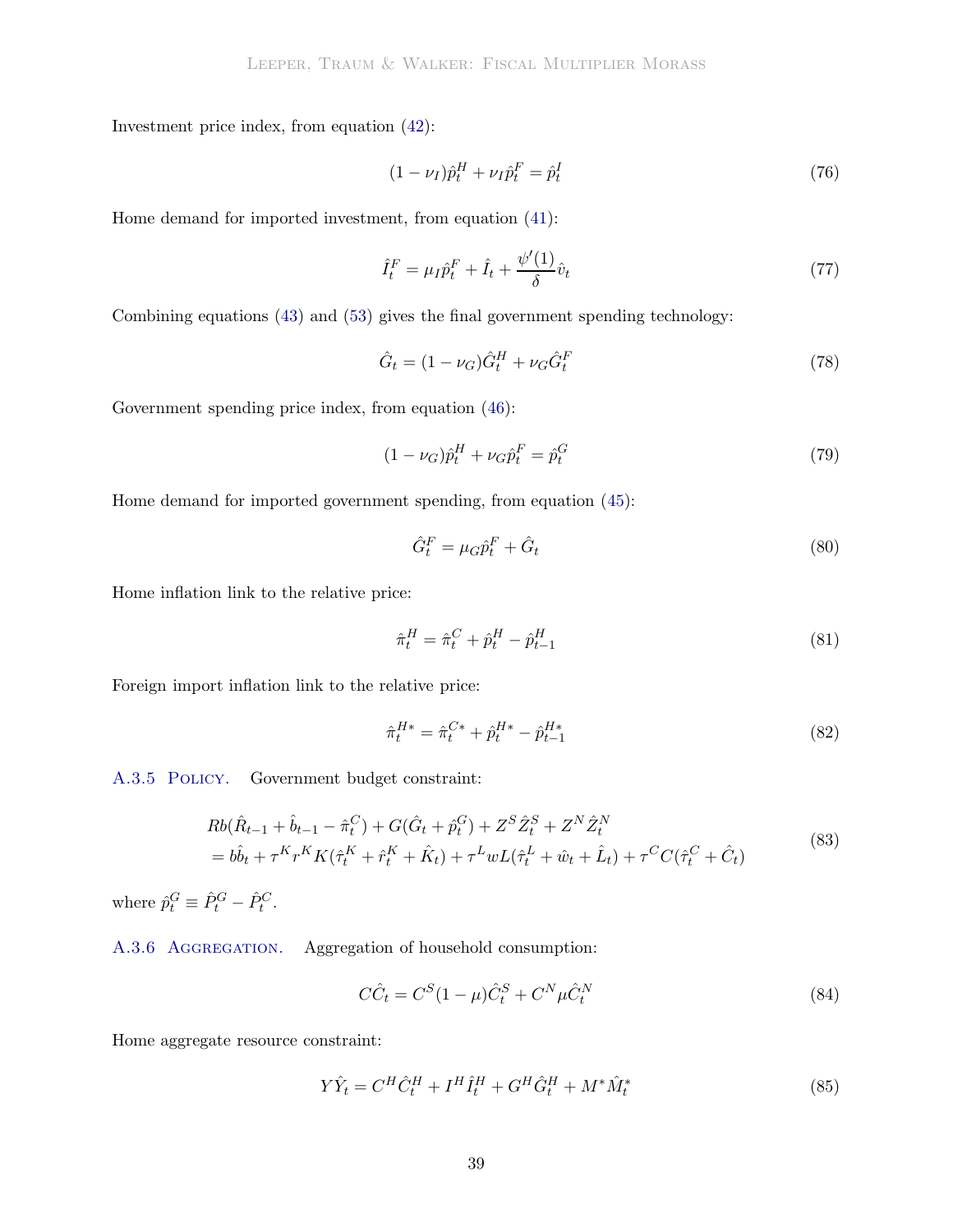Home imports:

$$
M\hat{M}_t = C^F \hat{C}_t^F + I^F \hat{I}_t^F + G^F \hat{G}_t^F
$$
\n
$$
(86)
$$

Net foreign asset evolution:

$$
Y\hat{z}_t = R^* Y \hat{z}_{t-1} + M^* (\hat{s}_t + \hat{p}_t^{H*} + \hat{M}_t^*) - M(\hat{p}_t^F + \hat{M}_t)
$$
\n(87)

# B HICKSIAN DECOMPOSITIONS DETAILS

B.1 Sticky Wages To calculate the dynamic Hicksian wealth and substitution effects, we first calculate the discounted lifetime utility associated with the initial steady-state allocations (barred variables):

$$
\bar{U} = \frac{1}{1-\beta} \left[ \frac{(\bar{C} - \theta \bar{C})^{1-\gamma}}{1-\gamma} - \frac{\bar{L}^{1+\xi}}{1+\xi} \right]
$$
(88)

Let the paths of consumption and labor following a one-percent government spending increase be denoted by  $\{\hat{C}_t, \hat{L}_t\}_{t=0}^{\infty}$  and define  $U^{total}$  as the present discounted utility associated with this path, approximated as

$$
U^{total} = \frac{1}{\overline{U}} \sum_{t=0}^{\infty} \beta^t \left[ \overline{C}^{1-\gamma} (1-\theta)^{-\gamma} \hat{C}_t - \theta \overline{C}^{1-\gamma} (1-\theta)^{-\gamma} \hat{C}_{t-1} - \overline{L}^{1+\xi} \hat{L}_t \right]
$$
(89)

The wealth effect is computed as the constant values of consumption and *nominal wages* such that, at the initial steady-state prices and steady-state labor, present discounted utility equals  $U^{total}$ .<sup>[12](#page-41-0)</sup> That is, the constant values of consumption and nominal wages  $\{\hat{C}^{wealth}, \hat{\tilde{W}}^{wealth}\}$  that satisfy

$$
U^{total} = \frac{1}{(1-\beta)\bar{U}} \left[ \bar{C}^{1-\gamma} (1-\theta)^{1-\gamma} \hat{C}^{weakth} \right]
$$
\n(90)

$$
0 = \hat{\tilde{W}}^{wealth} - \gamma \hat{C}^{wealth} \tag{91}
$$

The consumption substitution effect is then

$$
\hat{C}_t^{sub} = \hat{C}_t - \hat{C}^{weakth} \tag{92}
$$

Wealth and substitution consumption multipliers are calculated as

Wealth Present Value Multiplier(k) = 
$$
\frac{E_t \sum_{t=0}^k \left(\prod_{i=0}^j \bar{R}^{-1}\right) \Delta C^{wealth}}{E_t \sum_{t=0}^k \left(\prod_{i=0}^j R_{t+i}^{-1}\right) \Delta G_{t+j}}
$$
  
Substitution Present Value Multiplier(k) = 
$$
\frac{E_t \sum_{t=0}^k \left(\prod_{i=0}^j R_{t+i}^{-1}\right) \Delta C_{t+j}^{sub}}{E_t \sum_{t=0}^k \left(\prod_{i=0}^j R_{t+i}^{-1}\right) \Delta G_{t+j}}
$$

<span id="page-41-0"></span> $12$ We compute it as constant values of consumption and wages because, in the sticky wage setup, the choice variable for the household is the nominal wage rate.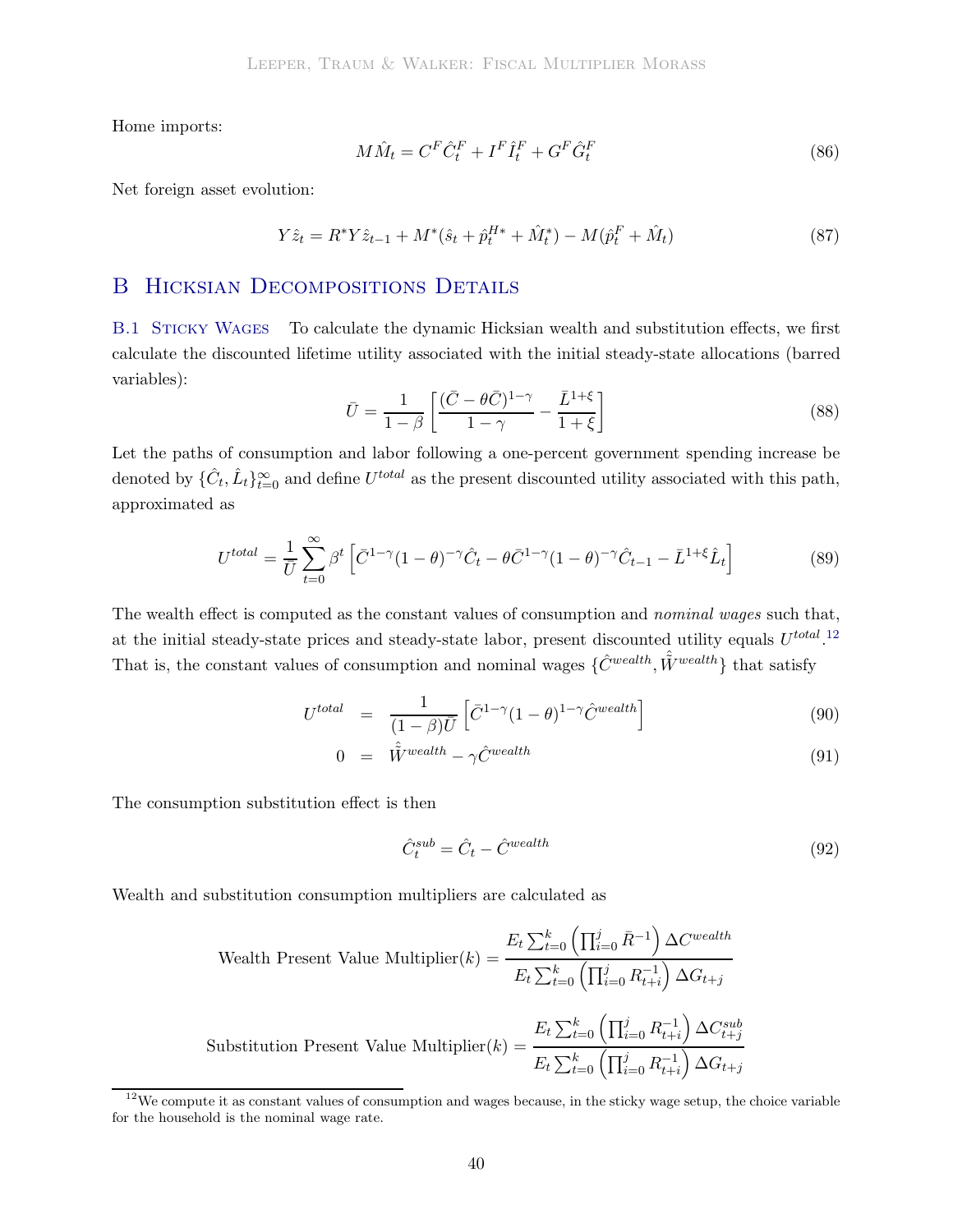B.2 Two Household Models To calculate the dynamic Hicksian wealth and substitution effects when both savers and non-savers are present in the model, we first calculate the wealth and substitution effects for savers as outlined above. Since non-savers do not have a wage rate or labor-leisure decision,<sup>[13](#page-42-0)</sup> their consumption simply moves one-for-one with changes in their disposable income. As such, any change in consumption is due entirely to per-period income (wealth) effects, so that  $\hat{C}_t^N = (C_t^N)^{weakth}$  and  $(C_t^N)^{sub} = 0$ .

Total consumption wealth and substitution effects then are calculated as

$$
C_t^{weakth} = (1 - \mu) \frac{\bar{C}^S}{\bar{C}} (C_t^S)^{weakth} + \mu \frac{\bar{C}^N}{\bar{C}} (C_t^N)^{weakth}
$$

$$
C_t^{sub} = (1 - \mu) \frac{\bar{C}^S}{\bar{C}} (C_t^S)^{sub} + \mu \frac{\bar{C}^N}{\bar{C}} (C_t^N)^{sub}
$$

Wealth and substitution consumption multipliers are calculated as before:

Wealth Present Value Multiplier(k) = 
$$
\frac{E_t \sum_{t=0}^k \left(\prod_{i=0}^j \bar{R}^{-1}\right) \Delta C^{wealth}}{E_t \sum_{t=0}^k \left(\prod_{i=0}^j R_{t+i}^{-1}\right) \Delta G_{t+j}}
$$
Substitution Present Value Multiplier(k) = 
$$
\frac{E_t \sum_{t=0}^k \left(\prod_{i=0}^j R_{t+i}^{-1}\right) \Delta C_{t+j}^{sub}}{E_t \sum_{t=0}^k \left(\prod_{i=0}^j R_{t+i}^{-1}\right) \Delta G_{t+j}}
$$

# C Additional Results

C.1 Various Model Multipliers Tables [9,](#page-46-0) [10,](#page-47-0) and [11](#page-48-0) list the median and 95% intervals for present value output, consumption, and investment multipliers, respectively, generated using the non-uniform priors (Refer to table 2 in the main text for the prior distributions). Several additional model specifications are considered in addition to the five models in the main text. Details of each model specification are listed below.

- RBC Lu[mp-Sum](#page-28-11) [Finance:](#page-28-11) [basic](#page-28-11) [real](#page-28-11) [business](#page-28-11) [cycle](#page-28-11) [model](#page-28-11) [with](#page-28-11) [flexible](#page-28-11) [prices,](#page-28-11) [as](#page-28-11) [in](#page-28-11) Baxter and King [\(1993\)](#page-28-11).
- RBC Labor Tax Finance: basic real business cycle model with flexible prices and distortionary labor taxes adjusting to finance debt, similar to **?**.
- RBC Distortionary Finance: Model 1 in the main text. Basic real business cycle model with flexible prices and government spending, lump-sum transfers, distortionary labor and capital taxes all adjusting to finance debt, similar to [Leeper, Plante, and Traum](#page-30-3) [\(2010](#page-30-3)).
- RBC  $\frac{B}{Y}$  Varies: Same specification as RBC Distortionary Finance, additionally allowing a prior on the value for the steady state debt to gdp ratio.

<span id="page-42-0"></span><sup>&</sup>lt;sup>13</sup>We assume non-savers simply set their wage to be the average wage of the savers. Since non-savers face the same labor demand schedule as savers, they work the same number of hours as the average for savers.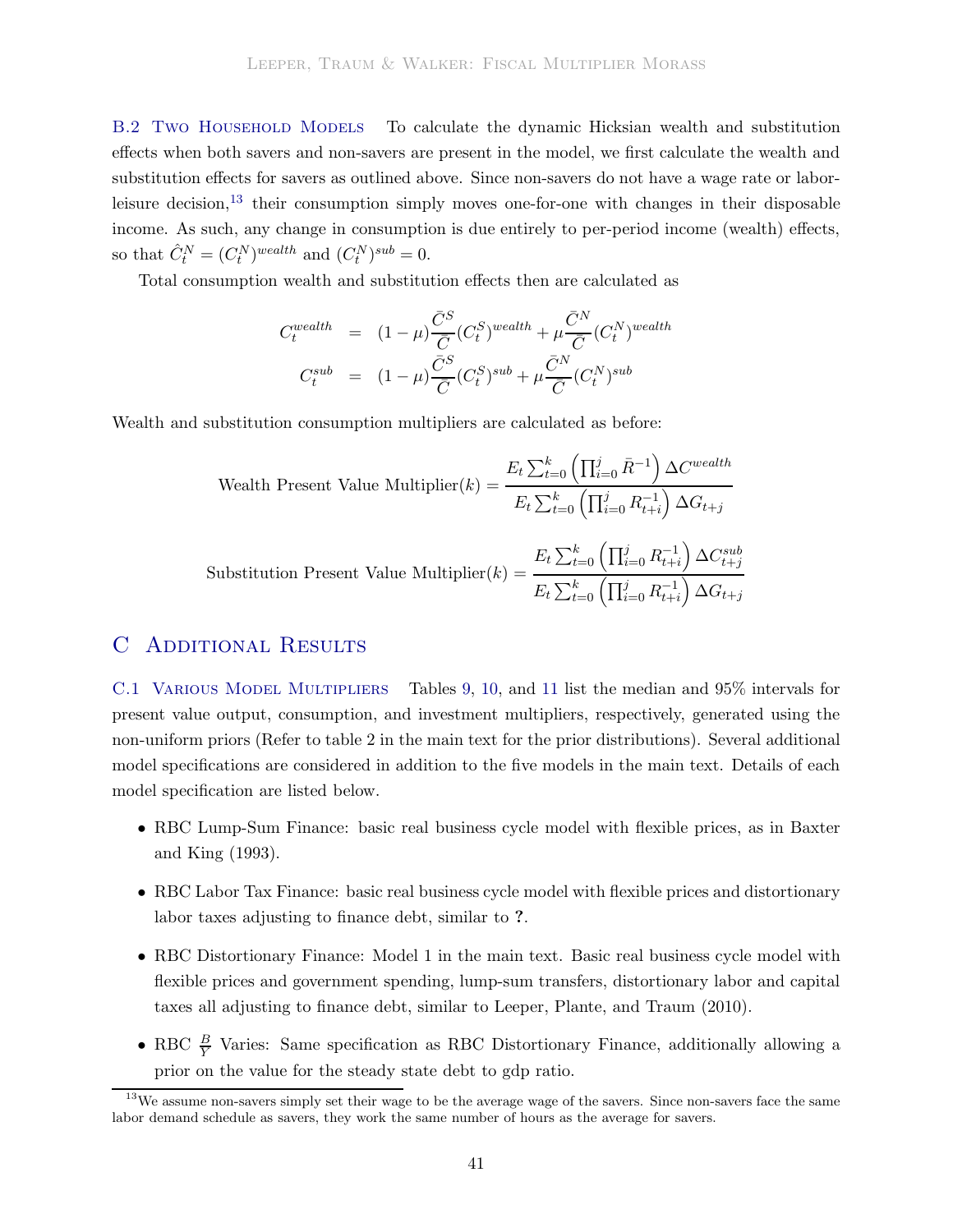- RBC Fiscal Steady State Varies: Same specification as RBC Distortionary Finance, additionally allowing priors on all steady state fiscal values.
- RBC Real Frictions: Model 2 in the main text. Introduces real frictions (habit formation, investment adjustment costs, and capacity utilization) to the RBC Distortionary Finance model.
- NK Sticky Price: basic New Keynesian model with sticky prices and flexible wages.
- NK Sticky Price & Wage: Model 3 in the main text. New Keynesian model with sticky prices and sticky wages.
- NK Nonsavers: Model 4 in the main text. Introduces non-savers to the NK Sticky Price & Wage model.
- Open NK Fin. Autarky: G NonTraded: Model 5 in the main text. Introduces open economy features by considering a two-country world economy and allowing consumption and investment to consist of domestic and imported goods. Under financial autarky, there is no trade in assets, and the home and foreign countries experiences balanced trade each period.
- Open NK Fin. Autarky: G Traded: Allows government spending to consist of both domestic and imported goods in the financial autarky version of the open economy model.
- Open NK Fin. Integration: G NonTraded: Introduces open economy features by considering a two-country world economy and allowing consumption and investment to consist of domestic and imported goods. With financial integration, we allow the home country to borrow/lend internationally with a risk-free bond, and subject the home country to a risk premium that depends on the net foreign asset position.
- Open NK Fin. Integration: G Traded: Allows government spending to consist of both domestic and imported goods in the financial integration version of the open economy model.

Looking across model specifications, several trends emerge. Over time, distortionary financing creates costly disincentive effects as labor and capital taxes increase, causing output multipliers to double in the long run, compared to a model with only lump-sum tax adjustments (comparing rows 1-3 in tables [9,](#page-46-0) [10,](#page-47-0) and [11\)](#page-48-0). Allowing multiple distortionary instruments to adjust to debt substantially increases the long run negative output multipliers. Most research on fiscal multipliers only allows one fiscal instrument to adjust to debt at a time,  $^{14}$  $^{14}$  $^{14}$  suggesting these works might be biased towards higher long run multipliers if multiple types of expenditures and taxes adjust to debt in practice.

<span id="page-43-0"></span><sup>&</sup>lt;sup>14</sup>Indeed, following [Uhlig](#page-30-1) [\(2010\)](#page-30-1) and [Coenen, Erceg, Freedman, Furceri, Kumhof, Lalond](#page-28-3)e, Laxton, Lindé, Mourougane, Muir, Mursula, de Resende, Roberts, Roeger, Snudden, Trabandt, and in't Veld [\(2010](#page-28-3)), a common practice in the literature is to allow labor taxes to adjust to debt.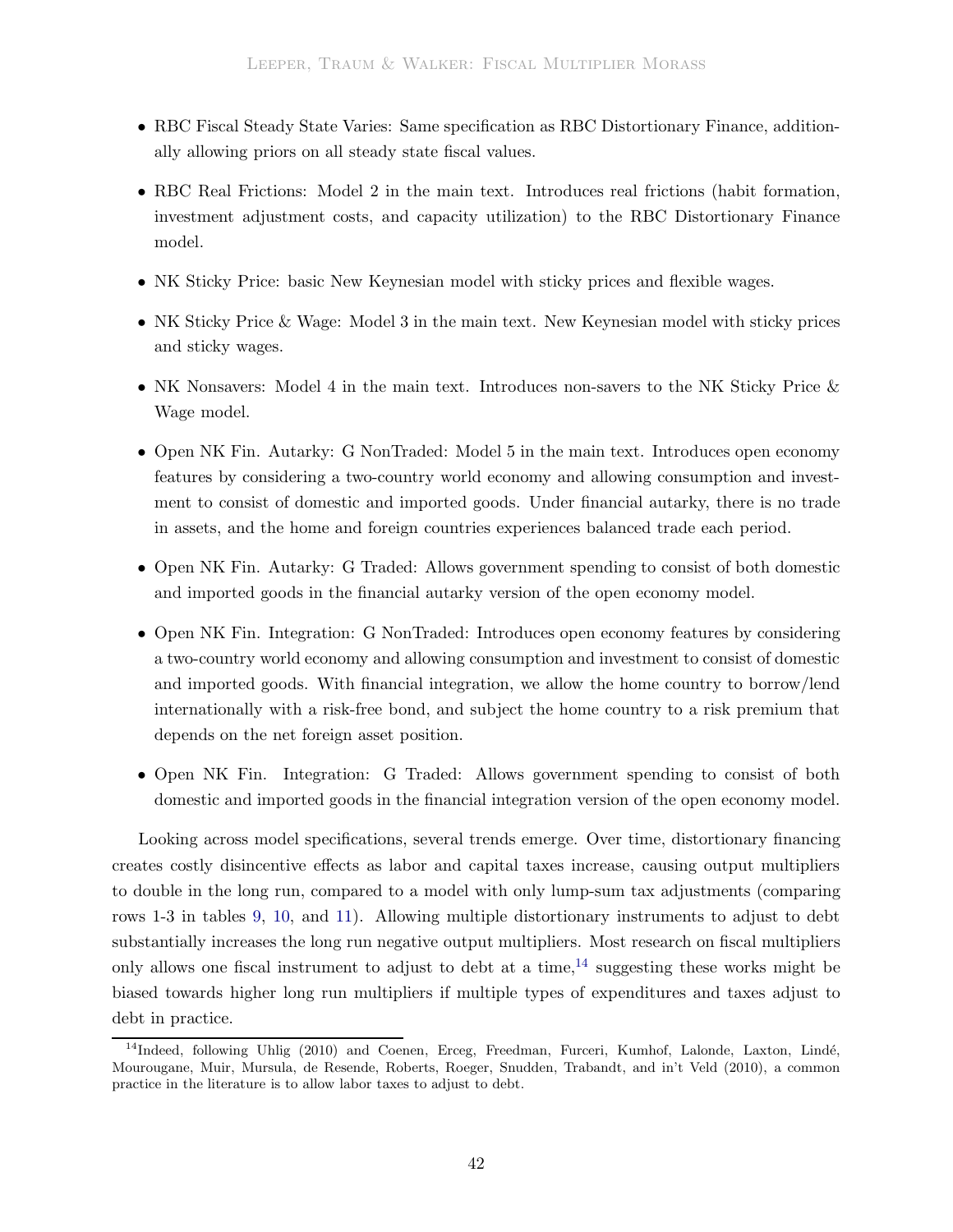Short-run fiscal multipliers are largely insensitive to variations in steady-state fiscal parameters (rows 4 and 5 in tables [9,](#page-46-0) [10,](#page-47-0) and [11\)](#page-48-0). However, long-run multipliers are more sensitive to the steady-state fiscal values, suggesting long-run present value multipliers produced from the model in IMF10/73 may vary from differences in steady state calibrations across models.

Looking across the various open economy specifications (the last four rows in tables [9,](#page-46-0) [10,](#page-47-0) and [11\)](#page-48-0), it appears the open economy model in the main text (Model 5) delivers the largest output multipliers. Multipliers are smaller with international financial integration. Under financial autarky, trade in goods must be balanced each period. This decreases the import substitution effect, as nominal imports are constrained to equal exports. With financial integration, the domestic economy initially runs trade deficits and consumes more imports, causing output to decrease more in the short run. Multipliers also are smaller when government spending is a traded good, as part of the increase in government spending goes directly to the foreign country.

Tables [12,](#page-49-0) [13,](#page-50-0) and [14](#page-51-0) list the median and 95% intervals for present value output, consumption, and investment multipliers, respectively, generated using the uniform priors (Refer to table 6 in the main text for the prior distributions). Looking across model specifications, we see that model restrictions impose the same restrictions on multipliers generated with non-uniform or uniform priors. The uniform priors increase the probability of parameter draws from a larger region of the parameter space. This, in turn, allows a larger range of multipliers (relative to the counterparts in tables [9,](#page-46-0) [10,](#page-47-0) and [11\)](#page-48-0). The prior specification appears to be most informative about multipliers over longer horizons.

Tables [15,](#page-52-0) [16,](#page-53-0) and [17](#page-54-0) list the median and 95% intervals for present value output, consumption, and investment multipliers, respectively, generated under the passive monetary, active fiscal policy regime. In the baseline New Keynesian model without sticky wages (the first row of tables [15,](#page-52-0) [16,](#page-53-0) and [17\)](#page-54-0), there is a positive probability of short-run output multipliers being less than one and short-run consumption and investment multipliers being negative. However, across all model specifications, there is a substantial probability of large output multipliers, coupled with positive consumption and investment multipliers.

C.2 MODEL COMPARISONS We assume that the multipliers from data follow uniform distributions and use the distributions in [Caldara](#page-28-12) [\(2011\)](#page-28-12). [Caldara](#page-28-12) [\(2011](#page-28-12)) shows the impact multiplier varies dramatically with the output elasticity of spending. We restrict the range for the elasticity to be between -0.7 and 0.7, implying the following distributions for impact multipliers:  $\frac{\Delta Y}{\Delta G} \sim U[-0.7, 1.49]$ ,  $\frac{\Delta C}{\Delta G} \sim U[-0.48, 0.26],$  and  $\frac{\Delta I}{\Delta G} \sim U[-0.21, 0.1].$  We calculate the mean impact multiplier implied from these distributions and compare how likely our model specifications can reproduce these values (that is, we calculate  $p(\omega|A_i)$  for each model  $A_i$ ). Tables [18](#page-55-0) and [19](#page-55-1) give the model comparisons for the baseline and uniform priors, respectively. Various model specifications are better at matching different multipliers. For instance, although models 1 and 2 match the mean output impact multiplier better than model 5, they are worse at producing the mean investment impact multiplier.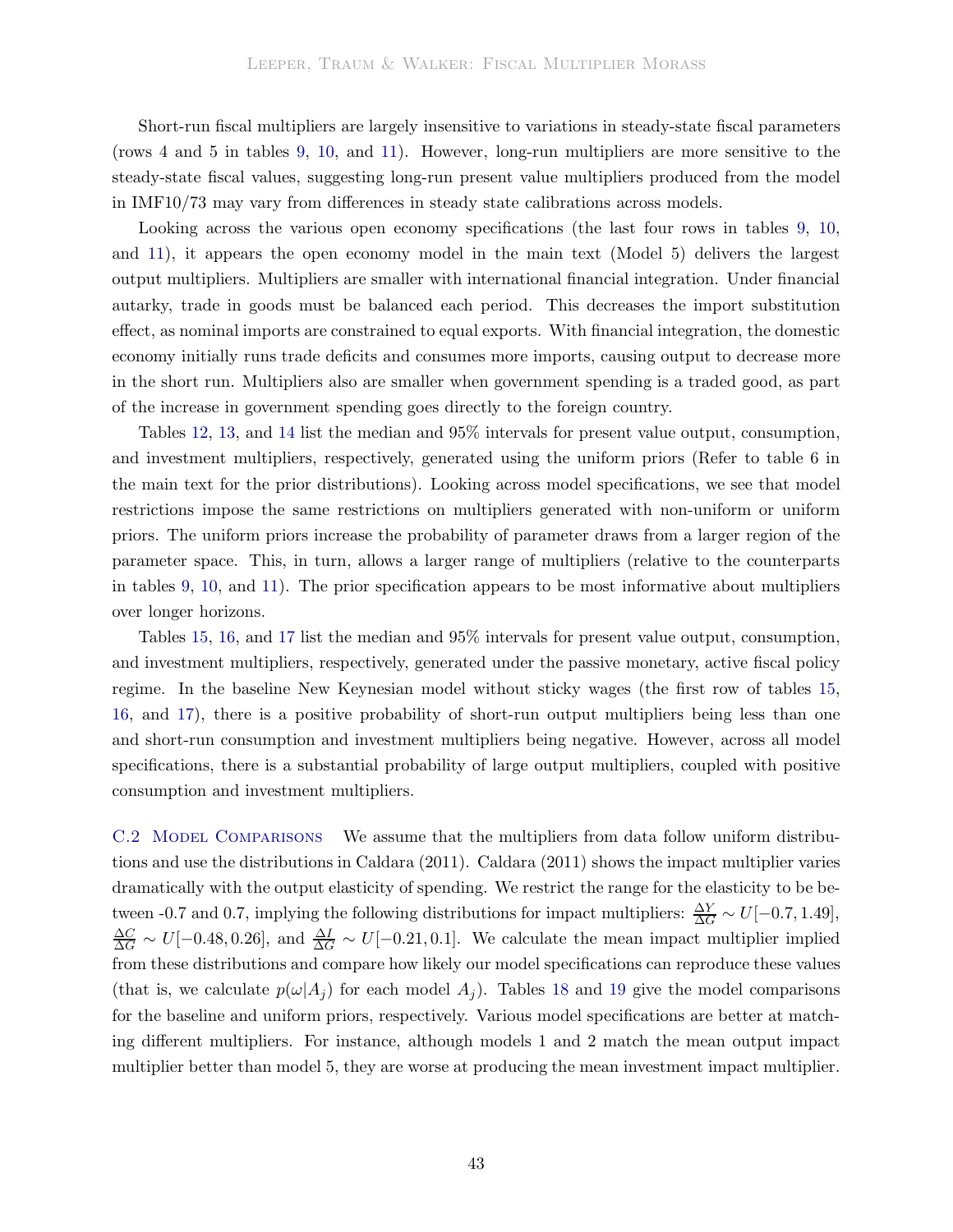C.3 ALTERNATIVE MODEL ORDERING Table [20](#page-56-0) lists the median and 95% intervals for present value output multipliers generated using an alternative ordering of the five models presented in the main text. As noted in Galí, López-Salido, and Vallés [\(2007\)](#page-29-2), non-savers are vital for multipliers when coupled with nominal wage rigidities. To explore the effects of non-savers, we consider an alternative ordering of models. Model 1 is a standard RBC closed-economy model. Model 2 adds non-savers to the standard RBC closed-economy framework<sup>[15](#page-45-0)</sup>. Model 3 additionally allows for real frictions (investment adjustment costs, habit formation, and capacity utilization). Model 4 is a standard NK model with sticky prices and wages, which introduces a role for monetary-fiscal policy interactions. And model 5 allows for an open-economy structure. Note that models 1 and 5 are the same as the models presented in the main text. Table [20](#page-56-0) reveals that non-savers have no substantial impact on multipliers when the labor market is perfectly competitive.

<span id="page-45-0"></span><sup>&</sup>lt;sup>15</sup>Since there are no sticky wages in this framework, both non-savers and savers make a intra-temporal labor-leisure decision given the market wage rate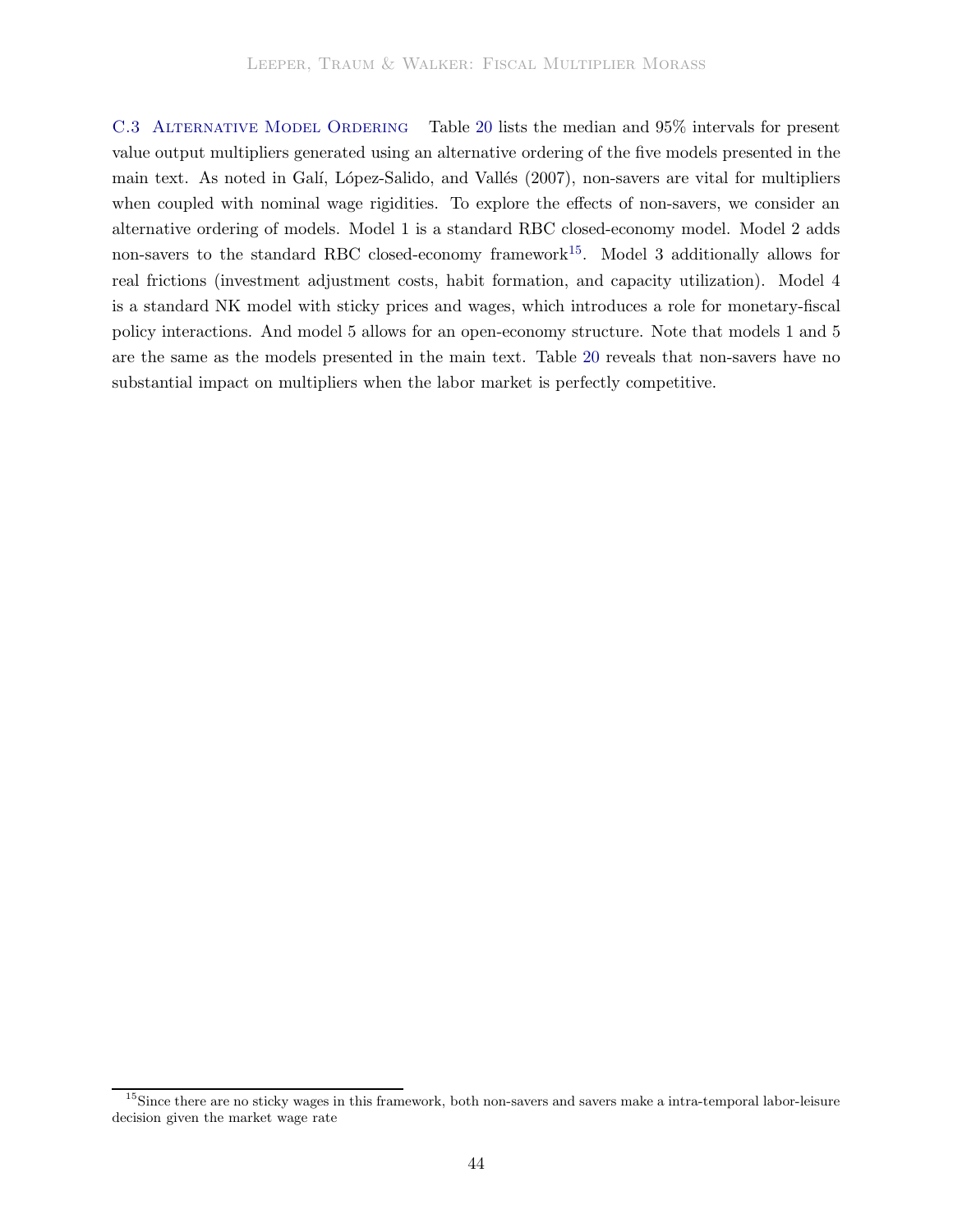|                                       |              | PV AY                   |                            |                            |                            |
|---------------------------------------|--------------|-------------------------|----------------------------|----------------------------|----------------------------|
|                                       | Impact       | 4 quart                 | 10 quart.                  | 25 quart.                  | 8                          |
| RBC Lump-Sum Finance                  | [0.02, 0.38] | $[-0.04, 0.38]$<br>0.04 | $[-0.16, 0.37]$<br>$-0.04$ | $[-0.38, 0.35]$<br>$-0.20$ | $[-0.67, 0.30]$<br>$-0.43$ |
| RBC Labor Tax Finance                 | [0.03, 0.42] | $[-0.04, 0.41]$         | $[-0.20, 0.39]$            | $[-0.53, 0.33]$            | $[-1.40, -0.12]$           |
|                                       | 0.08         | 0.05                    | $-0.05$                    | $-0.29$                    | $-0.0 -$                   |
| RBC Distortionary Finance             | [0.02, 0.32] | $[-0.07, 0.30]$         | $[-0.28, 0.26]$            | $[-0.79, 0.12]$            | $[-1.79, -0.43]$           |
|                                       | 0.06         | 0.01                    | $-0.13$                    | $-0.52$                    | $-1.27$                    |
| $\frac{B}{V}$ Varies                  | [0.02, 0.35] | $[-0.06, 0.34]$         | $[-0.26, 0.31]$            | $[-0.72, 0.20]$            | $[-2.07, -0.41]$           |
| <b>RBC</b>                            | 0.07         | 0.02                    | $-0.11$                    | $-0.45$                    | $-1.40$                    |
| RBC Fiscal Steady State Varies        | [0.02, 0.35] | $[-0.07, 0.33]$         | $[-0.32, 0.29]$            | $[-0.99, 0.16]$            | $[-4.07, -0.60]$           |
|                                       | 0.06         | $0.01\,$                | $-0.14$                    | $-0.58$                    | $-1.87$                    |
| <b>RBC</b> Real Frictions             | [0.35, 0.93] | $[\,0.22,\,0.71]$       | $[-0.03, 0.50]$            | $[-1.25, 0.25]$            | $[-5.25, -0.20]$           |
|                                       | 0.63         | 0.42                    | 0.20                       | $-0.26$                    | $-1.09$                    |
| NK Sticky Price                       | [0.51, 1.18] | [0.29, 0.80]            | [0.15, 0.63]               | $[-0.18, 0.42]$            | $[-0.76, 0.18]$            |
|                                       | 0.84         | 0.52                    | 0.34                       | 0.07                       | $-0.30$                    |
| NK Sticky Price & Wage                | [0.65, 1.18] | [0.41, 0.97]            | [0.24, 0.82]               | $[-0.05, 0.69]$            | $[-0.60, 0.54]$            |
|                                       | 0.95         | 0.70                    | 0.49                       | 0.24                       | $-0.04$                    |
| NK<br>Nonsavers                       | [0.84, 1.75] | [0.54, 1.38]            | [0.30, 1.12]               | $[-0.06, 0.95]$            | $[-0.63, 0.84]$            |
|                                       | 1.24         | 0.90                    | 0.61                       | 0.30                       | 0.04                       |
| Open NK Fin. Autarky: G NonTraded     | [0.84, 1.61] | [0.56, 1.34]            | [0.33, 1.11]               | $[-0.00, 0.93]$            | $[-0.49, 0.81]$            |
|                                       | 1.18         | 0.89                    | 0.62                       | 0.32                       | 0.08                       |
| Open NK Fin. Autarky: G Traded        | [0.76, 1.53] | [0.50, 1.32]            | [0.28, 1.12]               | $[-0.09, 0.94]$            | $[-0.60, 0.82]$            |
|                                       | 1.12         | 0.86                    | 0.57                       | 0.26                       | $-0.01$                    |
| Open NK Fin. Integration: G NonTraded | [0.76, 1.43] | [0.50, 1.15]            | [ 0.31, 0.96]              | $[-0.03, 0.75]$            | $[-0.51, 0.61]$            |
|                                       | 1.06         | 0.79                    | 0.56                       | 0.26                       | $-0.01$                    |
| Open NK Fin. Integration: G Traded    | [0.61, 1.27] | [0.41, 1.02]            | [0.23, 0.84]               | $[-0.14, 0.61]$            | $[-0.65, 0.47]$            |
|                                       | 0.90         | 0.68                    | 0.48                       | 0.16                       | $-0.13$                    |

<span id="page-46-0"></span>Table 9: Multipliers for output following government spending shock. Table 9: Multipliers for output following government spending shock.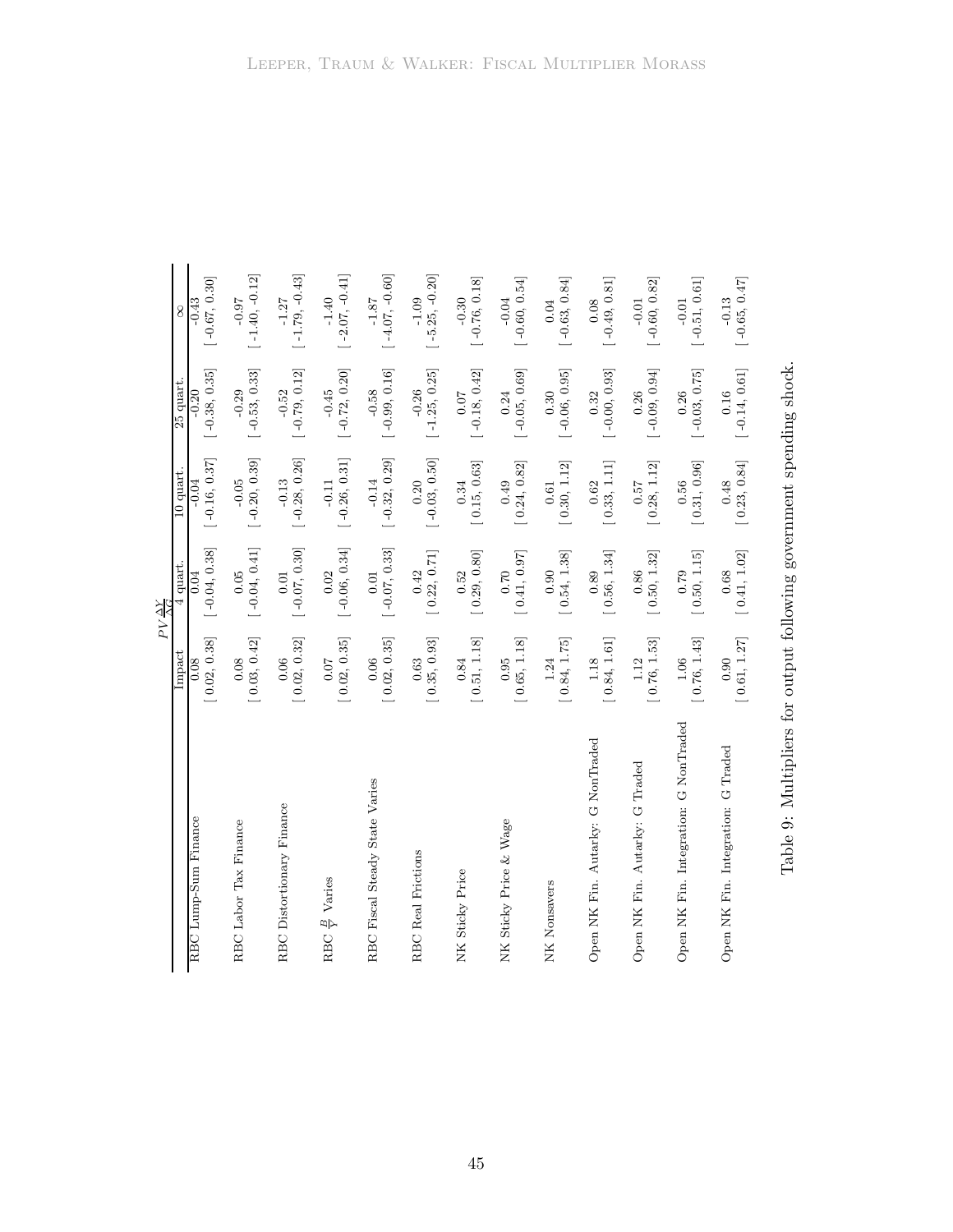| $-0.89, -0.36$<br>$[-0.86, -0.34]$<br>$[-0.89, -0.36]$<br>$[-0.91, -0.35]$<br>$[-1.19, -0.40]$<br>$[-0.46, -0.13]$<br>$[-2.96, -0.83]$<br>$[-2.41, -0.66]$<br>$[-2.10, -0.60]$<br>$[-2.30, -0.69]$<br>$[-2.08, -0.61]$<br>$[-2.10, -0.72]$<br>$[-0.58, 0.32]$<br>Wealth<br>$-0.65$<br>$-0.75$<br>$-0.82$<br>$-0.93$<br>$-0.64$<br>$-0.25$<br>$-0.25$<br>$-1.04$<br>$-0.83$<br>$-0.93$<br>$-0.60$<br>$-0.94$<br>$-0.64$<br>$-0.99, -0.50$<br>$[-1.55, -0.81]$<br>$[-0.97, -0.14]$<br>$[-0.57, -0.22]$<br>$[-0.48, -0.17]$<br>$[-2.19, -0.87]$<br>$[-1.05, -0.53]$<br>$[-0.95, -0.29]$<br>$[-0.79, -0.11]$<br>$[-0.95, -0.32]$<br>$[-2.97, -0.72]$<br>$[-0.91, -0.16]$<br>$[-0.80, -0.18]$<br>$-1.16$<br>$-1.19$<br>$-0.56$<br>$-0.62$<br>$-0.76$<br>$-0.60$<br>$-0.49$<br>Total<br>$-0.78$<br>$-0.30$<br>$-0.24$<br>$-1.37$<br>$-0.58$<br>$-0.47$<br>$[-0.36, -0.17]$<br>$[-0.53, -0.19]$<br>$[-0.28, -0.12]$<br>$[-0.28, -0.12]$<br>$[-0.29, -0.13]$<br>$[-0.28, -0.12]$<br>$[-0.69, -0.22]$<br>$[-0.28, 0.14]$<br>$[-0.30, 0.11]$<br>$[-0.28, 0.11]$<br>$[-0.33, 0.22]$<br>$[-0.23, 0.13]$<br>$[-0.23, 0.12]$<br>$-0.18$<br>$-0.17$<br>$-0.40$<br>$-0.32$<br>$-0.13$<br>$-0.09$<br>$-0.12$<br>$-0.08$<br>$-0.23$<br>$-0.17$<br>$-0.11$<br>$-0.11$<br>$\sin b$<br>$-0.17$<br>$[-0.20, -0.03]$<br>$[-0.22, -0.04]$<br>$[-0.11, -0.01]$<br>10 quarters<br>$[-0.20, -0.03]$<br>$[-0.19, -0.03]$<br>$[-0.20, -0.03]$<br>$[-0.51, -0.08]$<br>$[-0.11, 0.01]$<br>$[-0.25, 0.21]$<br>$[-0.22, 0.20]$<br>$[-0.26, 0.16]$<br>$[-0.21, 0.19]$<br>$[-0.24, 0.11]$<br>Wealth<br>$-0.06$<br>$-0.06$<br>$-0.00$<br>$-0.08$<br>$-0.06$<br>$-0.06$<br>$-0.02$<br>$-0.03$<br>$-0.12$<br>$-0.02$<br>$-0.03$<br>0.01<br>0.01<br>$[-0.53, -0.11]$<br>$[-0.52, -0.19]$<br>$[-0.45, -0.16]$<br>$[-0.48, -0.13]$<br>$[-0.45, -0.08]$<br>$[-0.48, -0.17]$<br>$[-0.70, -0.25]$<br>$[-0.57, -0.22]$<br>$[-0.35, 0.16]$<br>$[-0.37, 0.05]$<br>$[-0.28, 0.16]$<br>$[-0.38, 0.10]$<br>$[-0.28, 0.14]$<br>$-0.43$<br>$-0.25$<br>$-0.08$<br>$-0.17$<br>$-0.13$<br>$-0.23$<br>$-0.36$<br>$-0.14$<br>$-0.07$<br>$-0.14$<br>Total<br>$-0.24$<br>$-0.11$<br>$-0.27$<br>$[-0.25, -0.02]$<br>$[-0.32, -0.03]$<br>$[-0.24, -0.02]$<br>$[-0.59, -0.09]$<br>$[-0.46, -0.06]$<br>$[-0.25, -0.02]$<br>$[-0.26, -0.02]$<br>$[-0.21, 0.12]$<br>$[-0.17, 0.11]$<br>$[-0.18, 0.11]$<br>$[-0.25, 0.24]$<br>$[-0.23, 0.12]$<br>$[-0.26, 0.12]$<br>$-0.06$<br>$-0.32$<br>$-0.06$<br>$-0.06$<br>$-0.06$<br>$-0.09$<br>$-0.06$<br>$-0.22$<br>$-0.04$<br>$-0.04$<br>$-0.0 -$<br>$-0.07$<br>$-0.06$<br>$\sin b$<br>$[-0.18, -0.01]$<br>$[-0.20, -0.01]$<br>$[-0.18, -0.01]$<br>$[-0.17, -0.01]$<br>$[-0.10, -0.00]$<br>$[-0.18, -0.01]$<br>$[-0.39, -0.01]$<br>$[-0.09, 0.00]$<br>$[-0.07, 0.54]$<br>$[-0.07, 0.48]$<br>$[-0.11, 0.44]$<br>$[-0.06, 0.45]$<br>$[-0.10, 0.37]$<br>Impact<br>Wealth<br>$-0.02$<br>$-0.02$<br>$-0.03$<br>$-0.02$<br>$-0.02$<br>$-0.04$<br>$-0.01$<br>0.13<br>$-0.01$<br>0.20<br>0.18<br>0.16<br>0.18<br>$[-0.52, -0.04]$<br>$[-0.61, -0.10]$<br>$[-0.49, -0.07]$<br>64<br>$[-0.44, -0.03]$<br>$[-0.45, -0.03]$<br>$\begin{bmatrix} -0.08 \\ -0.41, -0.03 \end{bmatrix}$<br>$[-0.35, -0.02]$<br>$[ -0.15, \; 0.50 ]$<br>$[ -0.12$<br>[-0.13, 0.44]<br>$[-0.15, 0.34]$<br>$[ \, -0.22, \, 0.39 ]$<br>$[ -0.10, \; 0.43 ]$<br>$[-0.48, -0.$<br>$-0.24$<br>Total<br>$-0.09$<br>$-0.11$<br>$-0.08$<br>$-0.34$<br>0.09<br>$-0.11$<br>$-0.11$<br>Open NK Fin. Aut.: G NonTraded<br>Open NK Fin. Int.: G NonTraded<br>RBC Fiscal Steady State Varies<br>Open NK Fin. Aut.: G Traded<br>Open NK Fin. Int.: G Traded<br>RBC Distortionary Finance<br>RBC Lump-Sum Finance<br>NK Sticky Price & Wage<br>RBC Labor Tax Finance<br><b>RBC</b> Real Frictions<br>NK Sticky Price<br>RBC & Varies<br>NK Nonsavers |  |  | $PV\frac{\Delta C}{\Delta G}$ |  |  |                             |
|----------------------------------------------------------------------------------------------------------------------------------------------------------------------------------------------------------------------------------------------------------------------------------------------------------------------------------------------------------------------------------------------------------------------------------------------------------------------------------------------------------------------------------------------------------------------------------------------------------------------------------------------------------------------------------------------------------------------------------------------------------------------------------------------------------------------------------------------------------------------------------------------------------------------------------------------------------------------------------------------------------------------------------------------------------------------------------------------------------------------------------------------------------------------------------------------------------------------------------------------------------------------------------------------------------------------------------------------------------------------------------------------------------------------------------------------------------------------------------------------------------------------------------------------------------------------------------------------------------------------------------------------------------------------------------------------------------------------------------------------------------------------------------------------------------------------------------------------------------------------------------------------------------------------------------------------------------------------------------------------------------------------------------------------------------------------------------------------------------------------------------------------------------------------------------------------------------------------------------------------------------------------------------------------------------------------------------------------------------------------------------------------------------------------------------------------------------------------------------------------------------------------------------------------------------------------------------------------------------------------------------------------------------------------------------------------------------------------------------------------------------------------------------------------------------------------------------------------------------------------------------------------------------------------------------------------------------------------------------------------------------------------------------------------------------------------------------------------------------------------------------------------------------------------------------------------------------------------------------------------------------------------------------------------------------------------------------------------------------------------------------------------------------------------------------------------------------------------------------------------------------------------------------------------------------------------------------------------------------------------------------------------------------------------------------------------------------------------------------------------------------------------------|--|--|-------------------------------|--|--|-----------------------------|
|                                                                                                                                                                                                                                                                                                                                                                                                                                                                                                                                                                                                                                                                                                                                                                                                                                                                                                                                                                                                                                                                                                                                                                                                                                                                                                                                                                                                                                                                                                                                                                                                                                                                                                                                                                                                                                                                                                                                                                                                                                                                                                                                                                                                                                                                                                                                                                                                                                                                                                                                                                                                                                                                                                                                                                                                                                                                                                                                                                                                                                                                                                                                                                                                                                                                                                                                                                                                                                                                                                                                                                                                                                                                                                                                                                            |  |  |                               |  |  | $\sinh$                     |
|                                                                                                                                                                                                                                                                                                                                                                                                                                                                                                                                                                                                                                                                                                                                                                                                                                                                                                                                                                                                                                                                                                                                                                                                                                                                                                                                                                                                                                                                                                                                                                                                                                                                                                                                                                                                                                                                                                                                                                                                                                                                                                                                                                                                                                                                                                                                                                                                                                                                                                                                                                                                                                                                                                                                                                                                                                                                                                                                                                                                                                                                                                                                                                                                                                                                                                                                                                                                                                                                                                                                                                                                                                                                                                                                                                            |  |  |                               |  |  | $[-0.74, -0.32]$<br>$-0.47$ |
|                                                                                                                                                                                                                                                                                                                                                                                                                                                                                                                                                                                                                                                                                                                                                                                                                                                                                                                                                                                                                                                                                                                                                                                                                                                                                                                                                                                                                                                                                                                                                                                                                                                                                                                                                                                                                                                                                                                                                                                                                                                                                                                                                                                                                                                                                                                                                                                                                                                                                                                                                                                                                                                                                                                                                                                                                                                                                                                                                                                                                                                                                                                                                                                                                                                                                                                                                                                                                                                                                                                                                                                                                                                                                                                                                                            |  |  |                               |  |  | $[-0.91, -0.39]$<br>$-0.57$ |
|                                                                                                                                                                                                                                                                                                                                                                                                                                                                                                                                                                                                                                                                                                                                                                                                                                                                                                                                                                                                                                                                                                                                                                                                                                                                                                                                                                                                                                                                                                                                                                                                                                                                                                                                                                                                                                                                                                                                                                                                                                                                                                                                                                                                                                                                                                                                                                                                                                                                                                                                                                                                                                                                                                                                                                                                                                                                                                                                                                                                                                                                                                                                                                                                                                                                                                                                                                                                                                                                                                                                                                                                                                                                                                                                                                            |  |  |                               |  |  | $[-0.74, -0.32]$<br>$-0.47$ |
|                                                                                                                                                                                                                                                                                                                                                                                                                                                                                                                                                                                                                                                                                                                                                                                                                                                                                                                                                                                                                                                                                                                                                                                                                                                                                                                                                                                                                                                                                                                                                                                                                                                                                                                                                                                                                                                                                                                                                                                                                                                                                                                                                                                                                                                                                                                                                                                                                                                                                                                                                                                                                                                                                                                                                                                                                                                                                                                                                                                                                                                                                                                                                                                                                                                                                                                                                                                                                                                                                                                                                                                                                                                                                                                                                                            |  |  |                               |  |  | $[-0.79, -0.32]$<br>$-0.50$ |
|                                                                                                                                                                                                                                                                                                                                                                                                                                                                                                                                                                                                                                                                                                                                                                                                                                                                                                                                                                                                                                                                                                                                                                                                                                                                                                                                                                                                                                                                                                                                                                                                                                                                                                                                                                                                                                                                                                                                                                                                                                                                                                                                                                                                                                                                                                                                                                                                                                                                                                                                                                                                                                                                                                                                                                                                                                                                                                                                                                                                                                                                                                                                                                                                                                                                                                                                                                                                                                                                                                                                                                                                                                                                                                                                                                            |  |  |                               |  |  | $[-1.15, -0.35]$<br>$-0.61$ |
|                                                                                                                                                                                                                                                                                                                                                                                                                                                                                                                                                                                                                                                                                                                                                                                                                                                                                                                                                                                                                                                                                                                                                                                                                                                                                                                                                                                                                                                                                                                                                                                                                                                                                                                                                                                                                                                                                                                                                                                                                                                                                                                                                                                                                                                                                                                                                                                                                                                                                                                                                                                                                                                                                                                                                                                                                                                                                                                                                                                                                                                                                                                                                                                                                                                                                                                                                                                                                                                                                                                                                                                                                                                                                                                                                                            |  |  |                               |  |  | $[-3.19, -0.43]$<br>$-0.90$ |
|                                                                                                                                                                                                                                                                                                                                                                                                                                                                                                                                                                                                                                                                                                                                                                                                                                                                                                                                                                                                                                                                                                                                                                                                                                                                                                                                                                                                                                                                                                                                                                                                                                                                                                                                                                                                                                                                                                                                                                                                                                                                                                                                                                                                                                                                                                                                                                                                                                                                                                                                                                                                                                                                                                                                                                                                                                                                                                                                                                                                                                                                                                                                                                                                                                                                                                                                                                                                                                                                                                                                                                                                                                                                                                                                                                            |  |  |                               |  |  | $[-0.82, -0.29]$<br>$-0.48$ |
|                                                                                                                                                                                                                                                                                                                                                                                                                                                                                                                                                                                                                                                                                                                                                                                                                                                                                                                                                                                                                                                                                                                                                                                                                                                                                                                                                                                                                                                                                                                                                                                                                                                                                                                                                                                                                                                                                                                                                                                                                                                                                                                                                                                                                                                                                                                                                                                                                                                                                                                                                                                                                                                                                                                                                                                                                                                                                                                                                                                                                                                                                                                                                                                                                                                                                                                                                                                                                                                                                                                                                                                                                                                                                                                                                                            |  |  |                               |  |  | $[-0.04, 2.51]$<br>0.46     |
|                                                                                                                                                                                                                                                                                                                                                                                                                                                                                                                                                                                                                                                                                                                                                                                                                                                                                                                                                                                                                                                                                                                                                                                                                                                                                                                                                                                                                                                                                                                                                                                                                                                                                                                                                                                                                                                                                                                                                                                                                                                                                                                                                                                                                                                                                                                                                                                                                                                                                                                                                                                                                                                                                                                                                                                                                                                                                                                                                                                                                                                                                                                                                                                                                                                                                                                                                                                                                                                                                                                                                                                                                                                                                                                                                                            |  |  |                               |  |  | $[-0.03, 1.96]$<br>0.35     |
|                                                                                                                                                                                                                                                                                                                                                                                                                                                                                                                                                                                                                                                                                                                                                                                                                                                                                                                                                                                                                                                                                                                                                                                                                                                                                                                                                                                                                                                                                                                                                                                                                                                                                                                                                                                                                                                                                                                                                                                                                                                                                                                                                                                                                                                                                                                                                                                                                                                                                                                                                                                                                                                                                                                                                                                                                                                                                                                                                                                                                                                                                                                                                                                                                                                                                                                                                                                                                                                                                                                                                                                                                                                                                                                                                                            |  |  |                               |  |  | [0.01, 1.78]<br>0.36        |
|                                                                                                                                                                                                                                                                                                                                                                                                                                                                                                                                                                                                                                                                                                                                                                                                                                                                                                                                                                                                                                                                                                                                                                                                                                                                                                                                                                                                                                                                                                                                                                                                                                                                                                                                                                                                                                                                                                                                                                                                                                                                                                                                                                                                                                                                                                                                                                                                                                                                                                                                                                                                                                                                                                                                                                                                                                                                                                                                                                                                                                                                                                                                                                                                                                                                                                                                                                                                                                                                                                                                                                                                                                                                                                                                                                            |  |  |                               |  |  | $[-0.00, 1.87]$<br>0.36     |
|                                                                                                                                                                                                                                                                                                                                                                                                                                                                                                                                                                                                                                                                                                                                                                                                                                                                                                                                                                                                                                                                                                                                                                                                                                                                                                                                                                                                                                                                                                                                                                                                                                                                                                                                                                                                                                                                                                                                                                                                                                                                                                                                                                                                                                                                                                                                                                                                                                                                                                                                                                                                                                                                                                                                                                                                                                                                                                                                                                                                                                                                                                                                                                                                                                                                                                                                                                                                                                                                                                                                                                                                                                                                                                                                                                            |  |  |                               |  |  | [0.01, 1.75]<br>0.33        |
|                                                                                                                                                                                                                                                                                                                                                                                                                                                                                                                                                                                                                                                                                                                                                                                                                                                                                                                                                                                                                                                                                                                                                                                                                                                                                                                                                                                                                                                                                                                                                                                                                                                                                                                                                                                                                                                                                                                                                                                                                                                                                                                                                                                                                                                                                                                                                                                                                                                                                                                                                                                                                                                                                                                                                                                                                                                                                                                                                                                                                                                                                                                                                                                                                                                                                                                                                                                                                                                                                                                                                                                                                                                                                                                                                                            |  |  |                               |  |  | $[-0.02, 1.60]$<br>0.30     |

<span id="page-47-0"></span>Table 10: Multipliers for consumption following gov. spending shock. Table 10: Multipliers for consumption following gov. spending shock.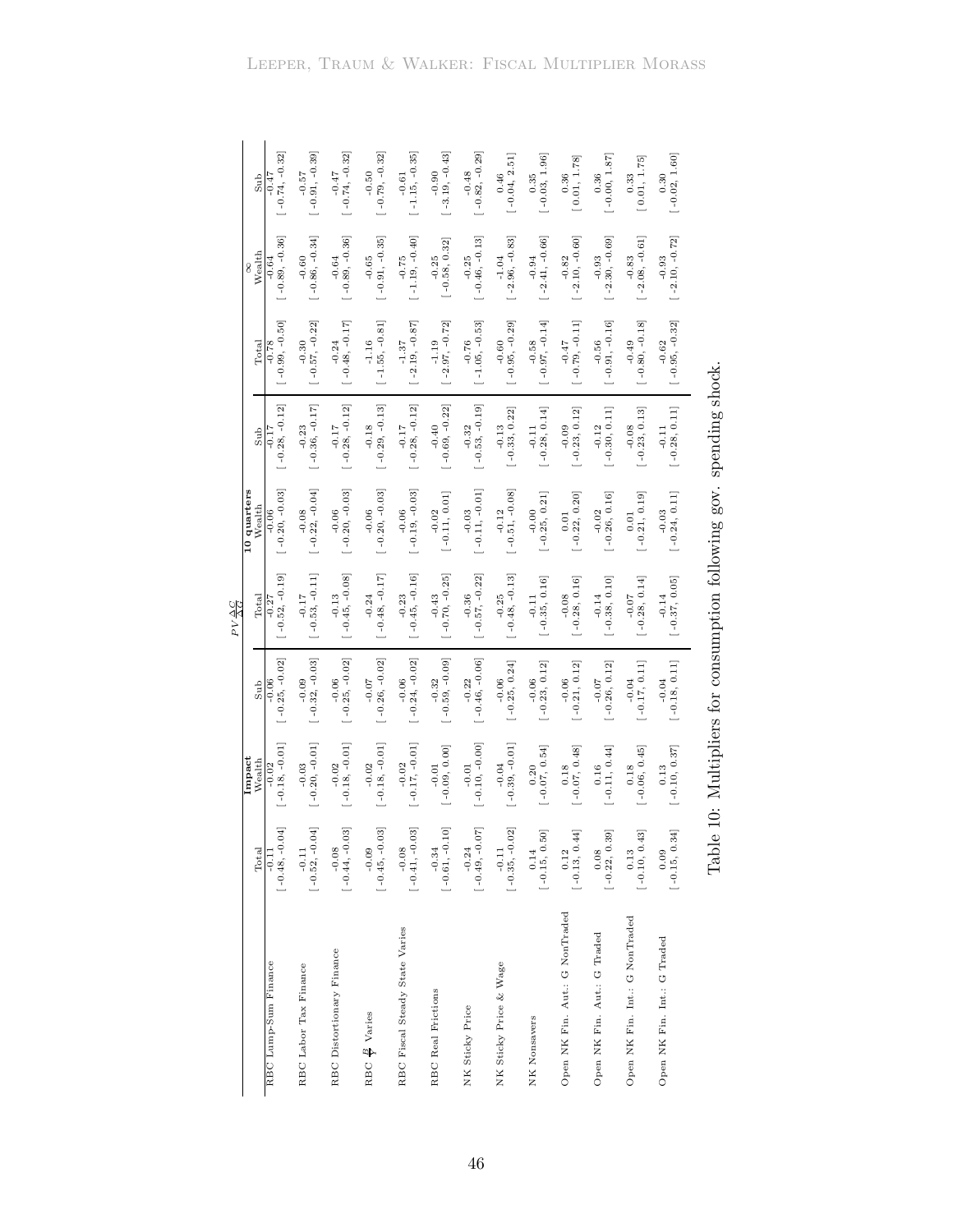|                                       |                  | $PV\frac{\Delta I}{\Delta G}$ |                  |                  |                  |
|---------------------------------------|------------------|-------------------------------|------------------|------------------|------------------|
|                                       | Impact           | 4 quart                       | 10 quart.        | 25 quart.        | 8                |
| RBC Lump-Sum Finance                  | $[-0.93, -0.16]$ | $[-0.92, -0.15]$              | $[-0.89, -0.15]$ | $[-0.86, -0.14]$ | $[-0.81, -0.12]$ |
|                                       | $-0.82$          | $-0.80$                       | -0.77            | $-0.71$          | $-0.63$          |
| RBC Labor Tax Finance                 | $[-0.92, -0.09]$ | $[-0.91, -0.09]$              | $[-0.89, -0.09]$ | $[-0.88, -0.10]$ | $[-0.93, -0.19]$ |
|                                       | $-0.80$          | $-0.78$                       | $-0.76$          | $-0.72$          | $-0.77$          |
| RBC Distortionary Finance             | $[-0.94, -0.26]$ | $[-0.97, -0.27]$              | $[-1.04, -0.30]$ | $[-1.21, -0.37]$ | $[-1.47, -0.52]$ |
|                                       | $-0.85$          | $-0.86$                       | $-0.91$          | $-1.02$          | $-1.14$          |
| $\frac{B}{V}$ Varies                  | $[-0.94, -0.23]$ | $[-0.96, -0.23]$              | $[-1.02, -0.25]$ | $[-1.17, -0.31]$ | $[-1.67, -0.53]$ |
| RBC.                                  | $-0.84$          | $-0.85$                       | $-0.88$          | $-0.0 -$         | $-1.22$          |
| RBC Fiscal Steady State Varies        | $[-0.95, -0.25]$ | $[-0.98, -0.26]$              | $[-1.10, -0.29]$ | $[-1.41, -0.37]$ | $[-3.00, -0.68]$ |
|                                       | $-0.85$          | $-0.87$                       | $-0.92$          | $-1.08$          | $-1.49$          |
| <b>RBC</b> Real Frictions             | $[-0.18, -0.04]$ | $[-0.33, -0.09]$              | $[-0.52, -0.17]$ | $[-1.01, -0.32]$ | $[-2.61, -0.48]$ |
|                                       | $-0.09$          | $-0.20$                       | $-0.37$          | $-0.66$          | $-0.97$          |
| NK Sticky Price                       | $[-0.18, -0.04]$ | $[-0.36, -0.10]$              | $[-0.53, -0.17]$ | $[-0.75, -0.26]$ | $[-1.00, -0.34]$ |
|                                       | $-0.10$          | $-0.22$                       | $-0.36$          | $-0.54$          | $-0.68$          |
| NK Sticky Price & Wage                | $[-0.13, -0.02]$ | $[-0.29, -0.07]$              | $[-0.47, -0.12]$ | $[-0.69, -0.19]$ | $[-0.92, -0.24]$ |
|                                       | $-0.06$          | $-0.17$                       | $-0.31$          | $-0.48$          | $-0.57$          |
| NK<br>Nonsavers                       | $[-0.18, -0.03]$ | $[-0.37, -0.08]$              | $[-0.57, -0.13]$ | $[-0.72, -0.12]$ | $[-0.84, -0.05]$ |
|                                       | $-0.08$          | $-0.21$                       | $-0.36$          | $-0.47$          | $-0.48$          |
| Open NK Fin. Autarky: G NonTraded     | $[-0.16, -0.03]$ | $[-0.34, -0.09]$              | $[-0.51, -0.13]$ | $[-0.65, -0.10]$ | $[-0.74, -0.05]$ |
|                                       | $-0.08$          | $-0.20$                       | $-0.33$          | $-0.42$          | $-0.43$          |
| Open NK Fin. Autarky: G Traded        | $[-0.20, -0.04]$ | $[-0.42, -0.10]$              | $[-0.61, -0.14]$ | $[-0.75, -0.09]$ | $[-0.85, -0.03]$ |
|                                       | $-0.10$          | $-0.24$                       | $-0.40$          | $-0.49$          | $-0.49$          |
| Open NK Fin. Integration: G NonTraded | $[-0.14, -0.02]$ | $[-0.31, -0.09]$              | $[-0.52, -0.18]$ | $[-0.68, -0.21]$ | $[-0.77, -0.17]$ |
|                                       | $-0.07$          | $-0.18$                       | $-0.35$          | $-0.47$          | $-0.48$          |
| Open NK Fin. Integration: G Traded    | $[-0.16, -0.03]$ | $[-0.36, -0.11]$              | $[-0.60, -0.23]$ | $[-0.79, -0.30]$ | $[-0.89, -0.25]$ |
|                                       | $-0.08$          | $-0.21$                       | $-0.41$          | $-0.57$          | $-0.58$          |

<span id="page-48-0"></span>Table 11: Multipliers for investment following government spending shock. Table 11: Multipliers for investment following government spending shock.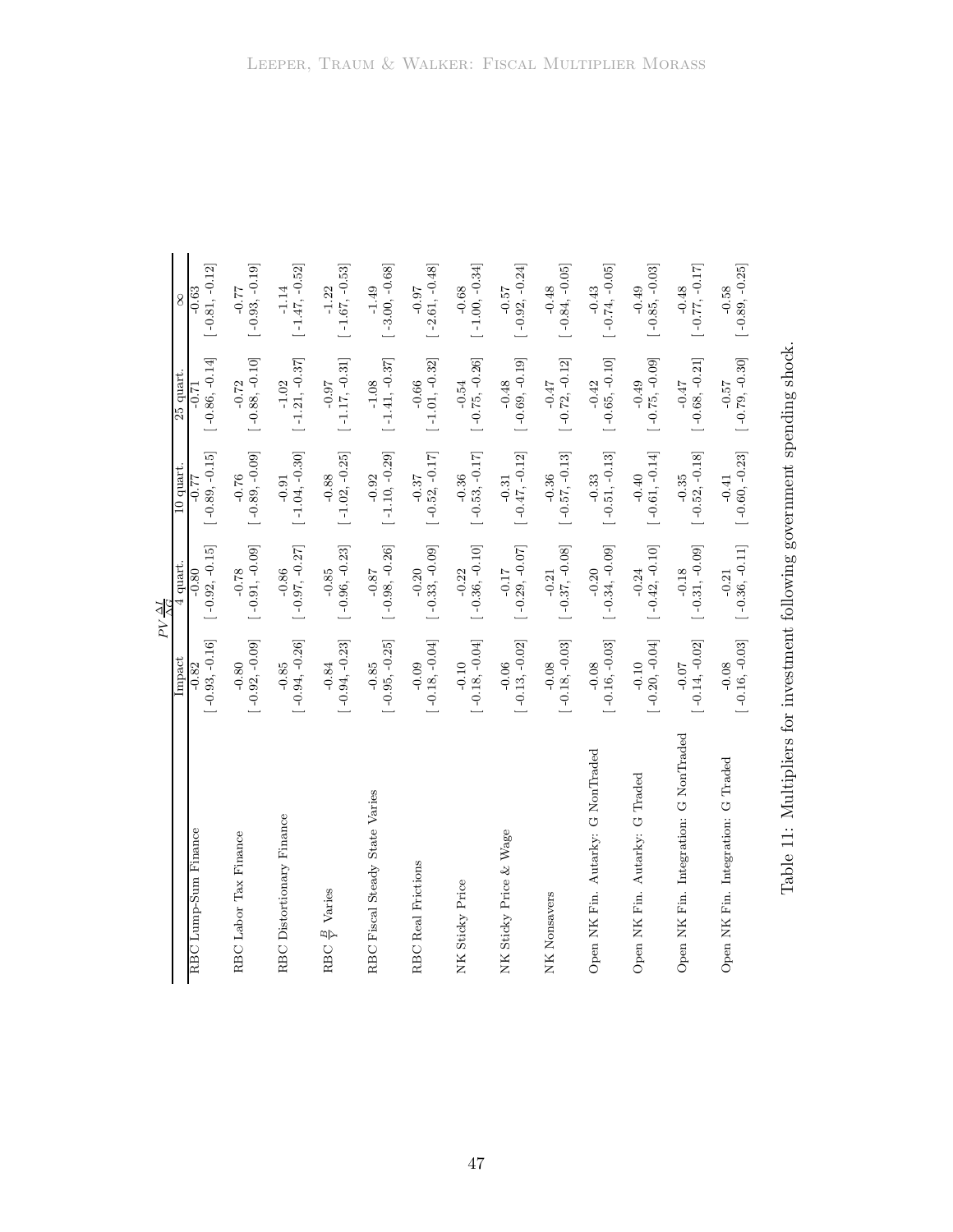|                                       |              | $PV \frac{\Delta Y}{\Delta G}$ |                 |                 |                   |
|---------------------------------------|--------------|--------------------------------|-----------------|-----------------|-------------------|
|                                       | Impact       | 4 quart.                       | 10 quart.       | 25 quart.       | 8                 |
| Basic RBC                             | [0.00, 0.39] | $[-0.13, 0.38]$                | $[-0.45, 0.32]$ | $[-1.17, 0.17]$ | $[-3.48, -0.17]$  |
|                                       | 0.04         | $-0.04$                        | $-0.24$         | $-0.66$         | $-1.33$           |
| RBC Fiscal Steady State               | [0.00, 0.41] | $[-0.39, 0.39]$                | $[-1.22, 0.32]$ | $[-3.39, 0.26]$ | $[-13.49, 8.73]$  |
|                                       | 0.04         | $-0.07$                        | $-0.30$         | $-0.81$         | $-1.62$           |
| RBC w/habit                           | [0.00, 0.44] | $[-0.13, 0.41]$                | $[-0.46, 0.33]$ | $[-1.23, 0.16]$ | $[-3.55, -0.18]$  |
|                                       | 0.04         | $-0.04$                        | $-0.24$         | $-0.68$         | $-1.42$           |
| <b>RBC Real Frictions</b>             | [0.07, 1.17] | $[-0.02, 1.02]$                | $[-1.49, 0.84]$ | $[-7.90, 6.01]$ | $[-14.71, 17.55]$ |
|                                       | 0.62         | 0.34                           | 0.02            | $-0.51$         | $-1.04$           |
| NK Sticky Price & Wage                | [0.32, 1.44] | [0.12, 1.29]                   | $[-0.07, 1.28]$ | $[-0.73, 1.42]$ | $[-1.63, 1.56]$   |
|                                       | 0.95         | $0.70$                         | 0.48            | 0.24            | 0.14              |
| NK Nonsavers                          | [0.39, 2.95] | [0.15, 2.46]                   | [0.03, 2.30]    | $[-0.02, 2.91]$ | $[-0.00, 3.99]$   |
|                                       | 1.28         | 0.94                           | 0.63            | 0.47            | 0.57              |
| Open NK Fin. Autarky: G NonTraded     | [0.49, 2.46] | [0.25, 2.39]                   | $[-0.00, 2.37]$ | [0.00, 3.21]    | $[-0.02, 0.01]$   |
|                                       | 1.18         | 0.91                           | 0.64            | 0.00            | $-0.49$           |
| Open NK Fin. Autarky: G Traded        | [0.30, 2.47] | [0.13, 2.58]                   | $[-0.00, 3.03]$ | $[-0.02, 4.92]$ | $[0.00, -0.04]$   |
|                                       | 1.08         | 0.86                           | 0.57            | 0.45            | 0.55              |
| Open NK Fin. Integration: G NonTraded | [0.44, 1.92] | [0.23, 1.67]                   | [0.07, 1.55]    | [0.00, 1.73]    | $[-0.02, -0.00]$  |
|                                       | $1.00$       | 77.0                           | 0.56            | 0.37            | $-0.42$           |
| Open NK Fin. Integration: G Traded    | [0.15, 1.63] | [0.07, 1.51]                   | $[-0.00, 1.42]$ | $[-0.01, 1.78]$ | $[-0.02, 2.54]$   |
|                                       | 0.72         | 0.58                           | 0.41            | $-0.00$         | $-0.41$           |

<span id="page-49-0"></span>Table 12: Multipliers for output following government spending shock with uniform priors. Table 12: Multipliers for output following government spending shock with uniform priors.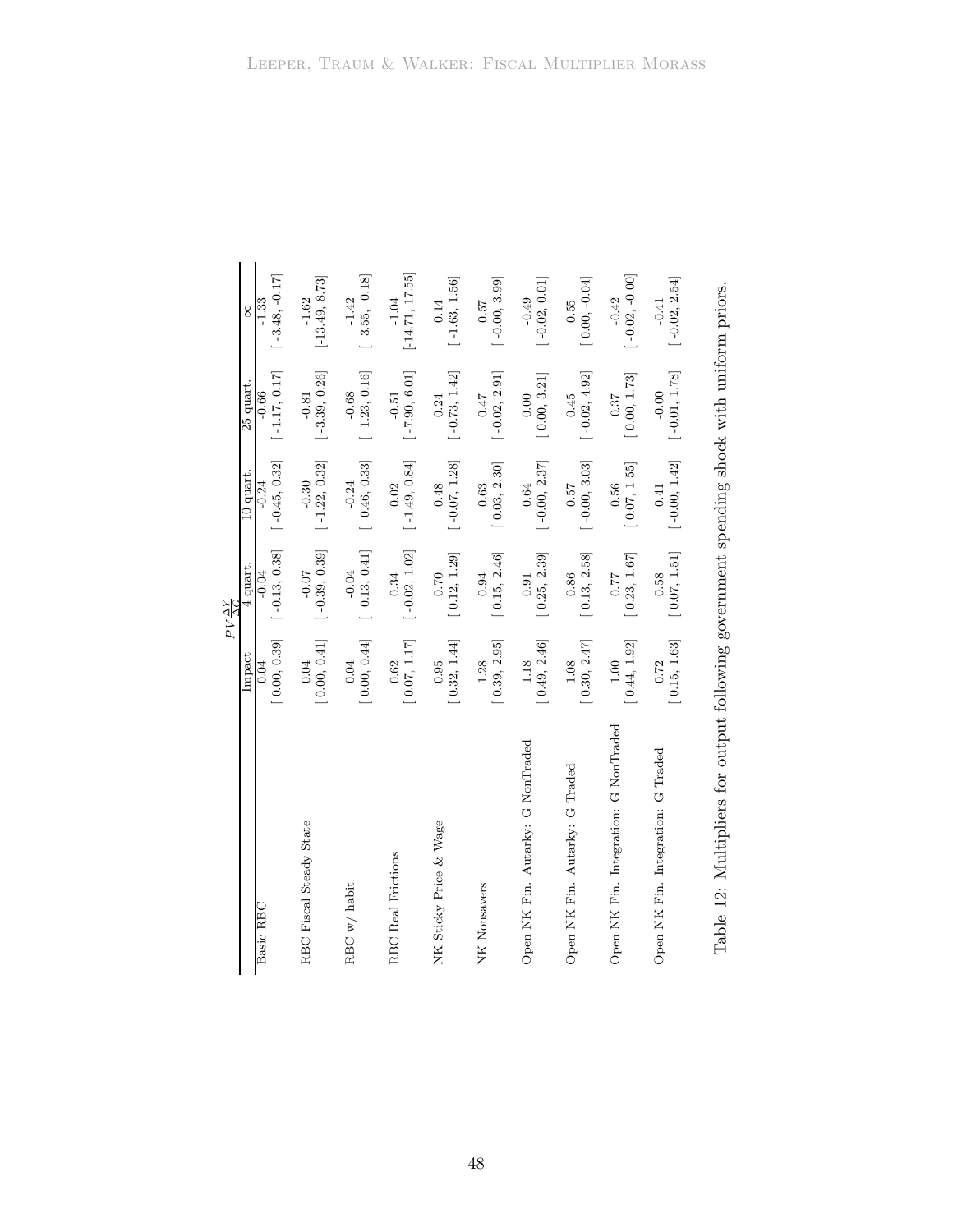|                                |                  |                  |                  | PV AC                                  |                       |                                     |                  |                   |                  |
|--------------------------------|------------------|------------------|------------------|----------------------------------------|-----------------------|-------------------------------------|------------------|-------------------|------------------|
|                                | Total            | Impact<br>Wealth | Sub              | Total                                  | 10 quarters<br>Wealth | Sub                                 | Total            | Wealth<br>8       | Sub              |
| Basic RBC                      | $[-0.38, -0.02]$ | $-0.14, -0.00$   | $[-0.23, -0.01]$ | $[-0.57, -0.11]$                       | $[-0.17, -0.01]$      | $[-0.44, -0.08]$                    | $[-2.02, -0.43]$ | $[-1.12, -0.06]$  | $[-1.22, -0.23]$ |
|                                | $-0.05$          | $-0.01$          | $-0.04$          | $-0.22$                                | $-0.06$               | $-0.16$                             | -1.05            | $-0.66$           | $-0.38$          |
| RBC Fiscal Steady State        | $[-0.38, -0.00]$ | $[-0.16, 0.00]$  | $[-0.23, 0.00]$  | $[-0.65, -0.06]$                       | $[-0.23, 0.00]$       | $[-0.51, -0.05]$                    | $[-5.61, 1.43]$  | $[-2.98, 0.18]$   | $[-2.74, 1.04]$  |
|                                | $-0.04$          | $-0.01$          | $-0.03$          | $-0.23$                                | $-0.06$               | $-0.16$                             | $-1.21$          | $-0.74$           | $-0.43$          |
| RBC w/ habit                   | $[-0.24, -0.00]$ | $-0.12, -0.00]$  | $[-0.14, 0.01]$  | $[-0.52, -0.04]$                       | $[-0.15, -0.00]$      | $[-0.43, -0.01]$                    | $[-2.07, -0.43]$ | $[-0.99, 0.01]$   | $[-2.07, -0.24]$ |
|                                | $-0.02$          | $-0.01$          | $-0.01$          | $-0.19$                                | $-0.05$               | $-0.14$                             | $-1.06$          | $-0.52$           | $-0.47$          |
| <b>RBC</b> Real Frictions      | $[-0.89, -0.02]$ | $[-0.13, 0.02]$  | $[-0.86, -0.01]$ | $[-1.23, -0.06]$                       | $[-0.21, 0.28]$       | $[-1.44, -0.04]$                    | $[-6.00, 4.97]$  | $[-2.06, 1.43]$   | $[-6.96, 6.20]$  |
|                                | $-0.27$          | $-0.00$          | $-0.25$          | $-0.39$                                | $-0.03$               | $-0.36$                             | $-1.10$          | $-0.44$           | $-0.56$          |
| NK Sticky Price & Wage         | $[-0.63, -0.00]$ | $-0.74, -0.01$   | $[-0.59, 0.67]$  | $[-0.74, -0.01]$                       | $[-1.92, -0.04]$      | $[-0.66, 1.86]$                     | $[-1.27, 0.20]$  | $[-18.99, -0.63]$ | $[-0.63, 18.90]$ |
|                                | $-0.09$          | $-0.03$          | $-0.05$          | $-0.17$                                | $-0.13$               | $-0.03$                             | $-0.44$          | $-1.24$           | 0.87             |
| NK Nonsavers                   | $[-0.58, 1.18]$  | $[-0.31, 1.25]$  | $[-0.65, 0.43]$  | $[-0.79, 0.65]$                        | $[-1.31, 0.63]$       | $[-0.44, 1.34]$                     | $[-2.12, 0.82]$  | $[-13.27, 0.05]$  | $[-1.65, 14.34]$ |
|                                | $0.16\,$         | 0.21             | $-0.05$          | $-0.09$                                | $-0.08$               | $-0.03$                             | $-0.48$          | $-1.05$           | $_{0.60}$        |
| Open NK Fin. Aut.: G NonTraded | $[-0.39, 0.84]$  | $[-0.25, 0.92]$  | $[-0.51, 0.34]$  | $[-0.58, 0.46]$                        | $[-1.13, 0.53]$       | $[-0.56, 1.13]$                     | $[-1.80, 0.57]$  | $[-11.24, 0.86]$  | $[-2.16, 11.86]$ |
|                                | 0.13             | 0.19             | $-0.06$          | $-0.05$                                | $-0.03$               | $-0.03$                             | $-0.31$          | $-0.80$           | 0.42             |
| Open NK Fin. Aut.: G Traded    | $[-0.66, 0.74]$  | $[-0.41, 0.83]$  | $[-0.68, 0.36]$  | $[-0.87, 0.48]$                        | $[-1.54, 0.56]$       | $[-0.73, 1.28]$                     | $[-2.09, 0.99]$  | $[-14.91, 2.40]$  | $[-3.38, 15.46]$ |
|                                | 0.04             | 0.13             | $-0.09$          | $-0.15$                                | $-0.08$               | $-0.07$                             | $-0.45$          | $-0.91$           | 0.40             |
| Open NK Fin. Int.: G NonTraded | $[-0.28, 0.75]$  | $[-0.17, 0.77]$  | $[-0.37, 0.25]$  | $[-0.52, 0.39]$                        | $[-0.77, 0.37]$       | $[-0.45, 0.81]$                     | $[-1.28, 0.32]$  | $[-8.14, -0.08]$  | $[-0.69, 7.90]$  |
|                                | 0.15             | 0.18             | $-0.03$          | $-0.04$                                | $-0.03$               | $-0.02$                             | $-0.33$          | $-0.80$           | 0.40             |
| Open NK Fin. Int.: G Traded    | $[-0.43, 0.59]$  | $[-0.33, 0.64]$  | $[-0.45, 0.38]$  | $[-0.72, 0.30]$                        | $[-1.08, 0.29]$       | $[-0.61, 1.01]$                     | $[-1.46, 0.27]$  | $[-10.29, -0.21]$ | $[-0.88, 10.10]$ |
|                                | 0.06             | 0.10             | $-0.04$          | $-0.14$                                | $-0.09$               | $-0.05$                             | $-0.51$          | $-0.91$           | 0.36             |
|                                | Table 13: Multi  |                  |                  | ipliers for consumption following gov. |                       | spending shock with uniform priors. |                  |                   |                  |

<span id="page-50-0"></span>

| いきり くうきょう しょうしょう くう<br>l                                                                   |
|--------------------------------------------------------------------------------------------|
| l<br>$\frac{1}{2}$                                                                         |
| :<br>:<br>ׇ֦֡֡                                                                             |
| -<br>-<br>-                                                                                |
| ١                                                                                          |
|                                                                                            |
| Î<br>l                                                                                     |
| ֧֧ׅ֧֧֧֧֧ׅ֧֧ׅ֧֧ׅ֧֧֧ׅ֧֧֧֧֧֚֚֚֚֚֚֚֚֚֚֚֚֚֚֚֚֚֚֚֚֚֚֚֚֚֚֚֚֚֚֟֝֝֓֝֓֝֓֝֬֜֓֝֬֜֓֝֬֜֓֝֬֝֬֜֝֬֝֬֝֬֝֬    |
| j<br>こくりょう こくしょく こうじょう<br>l<br>$\frac{1}{2}$<br>J                                          |
| ֧֧֧֧֧֧֧֦֧֧֧֧֦֧ׅ֧֛֛֚֚֚֚֚֚֚֚֚֚֚֚֚֚֚֝֓֝֓֝֓֝֓֝֓֝֓֝֬֝֓֝֓֝֓֜֓<br>֧֧֧֧֛֧֧֧֧֦֧֧֪֦֧֦֧֦֧֝֩֩֓֝֬֝֬֝֝֬֝ |
| j<br>i<br>$\ddot{\phantom{0}}$<br>-<br>-<br>-<br>-                                         |
|                                                                                            |
| ֦<br>l<br>l<br>I<br>l                                                                      |
| Ś                                                                                          |
| I<br>I                                                                                     |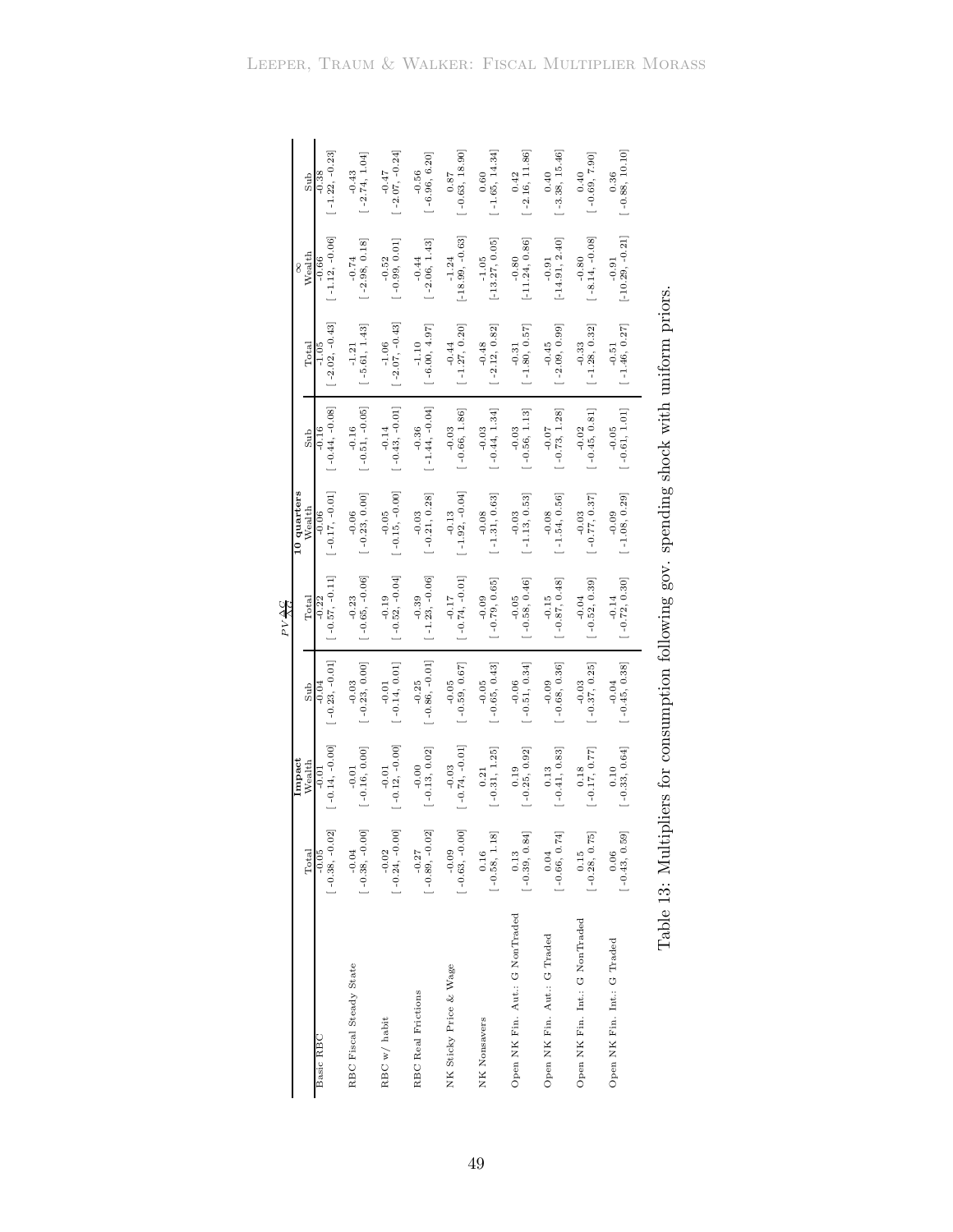|                                       |                  | $PV\frac{\Delta I}{\Delta G}$ |                  |                  |                  |
|---------------------------------------|------------------|-------------------------------|------------------|------------------|------------------|
|                                       | Impact           | 4 quart.                      | 10 quart.        | 25 quart.        | 8                |
| Basic RBC                             | $-0.97, -0.26$   | $[-1.03, -0.27]$              | $[-1.18, -0.29]$ | $[-1.53, -0.36]$ | $-2.69, -0.48$   |
|                                       | $-0.91$          | $-0.93$                       | $-1.00$          | $-1.14$          | $-1.27$          |
| RBC Fiscal Steady State               | $[-1.00, -0.27]$ | $[-1.31, -0.28]$              | $[-1.89, -0.32]$ | $[-3.34, -0.27]$ | $[-9.01, 6.03]$  |
|                                       | $-0.91$          | $-0.96$                       | $-1.06$          | $-1.22$          | $-1.40$          |
| RBC w/habit                           | $[-0.98, -0.38]$ | $[-1.07, -0.33]$              | $[-1.25, -0.32]$ | $[-1.63, -0.39]$ | $[-2.74, -0.45]$ |
|                                       | $-0.93$          | $-0.96$                       | $-1.04$          | $-1.19$          | $-1.34$          |
| <b>RBC</b> Real Frictions             | $[-0.60, -0.01]$ | $[-0.80, -0.02]$              | $[-1.14, -0.00]$ | $[-3.51, 1.50]$  | $[-8.43, 6.17]$  |
|                                       | $-0.11$          | $-0.24$                       | $-0.47$          | $-0.85$          | $-1.17$          |
| NK Sticky Price & Wage                | $[-0.42, -0.01]$ | $[-0.70, -0.01]$              | $[-0.89, 0.07]$  | $[-1.28, 0.24]$  | $[-2.21, 0.40]$  |
|                                       | $-0.08$          | $-0.20$                       | $-0.35$          | $-0.50$          | $-0.61$          |
| NK Nonsavers                          | $[-0.01, -0.53]$ | $[-0.02, -0.80]$              | $[-0.00, -0.90]$ | $[-0.03, -0.01]$ | [0.03, 0.00]     |
|                                       | $-0.10$          | $-0.25$                       | $-0.36$          | $-0.46$          | $-0.53$          |
| Open NK Fin. Autarky: G NonTraded     | $[-0.01, -0.47]$ | $[-0.02, -0.69]$              | $[0.02, -0.79]$  | [0.00, 1.56]     | [0.00, 3.68]     |
|                                       | $-0.10$          | $-0.22$                       | $-0.28$          | 0.00             | 0.00             |
| Open NK Fin. Autarky: G Traded        | $[-0.02, -0.63]$ | $[-0.03, -0.90]$              | [0.00, 0.00]     | $[-0.02, 3.45]$  | $[-0.00, 7.53]$  |
|                                       | $-0.13$          | $-0.29$                       | $-0.36$          | $-0.43$          | $-0.50$          |
| Open NK Fin. Integration: G NonTraded | $[-0.01, -0.37]$ | $[-0.03, -0.62]$              | $[-0.03, -0.76]$ | $[0.02, -0.00]$  | $[-0.02, -0.00]$ |
|                                       | $-0.07$          | $-0.20$                       | $-0.33$          | $-0.38$          | $-0.40$          |
| Open NK Fin. Integration: G Traded    | $[-0.02, -0.44]$ | $[-0.05, -0.76]$              | $[-0.07, -0.98]$ | $[-0.03, -1.20]$ | $[-0.00, -1.81]$ |
|                                       | $-0.09$          | $-0.26$                       | $-0.45$          | $-0.50$          | $-0.53$          |

<span id="page-51-0"></span>Table 14: Multipliers for investment following government spending shock with uniform priors. Table 14: Multipliers for investment following government spending shock with uniform priors.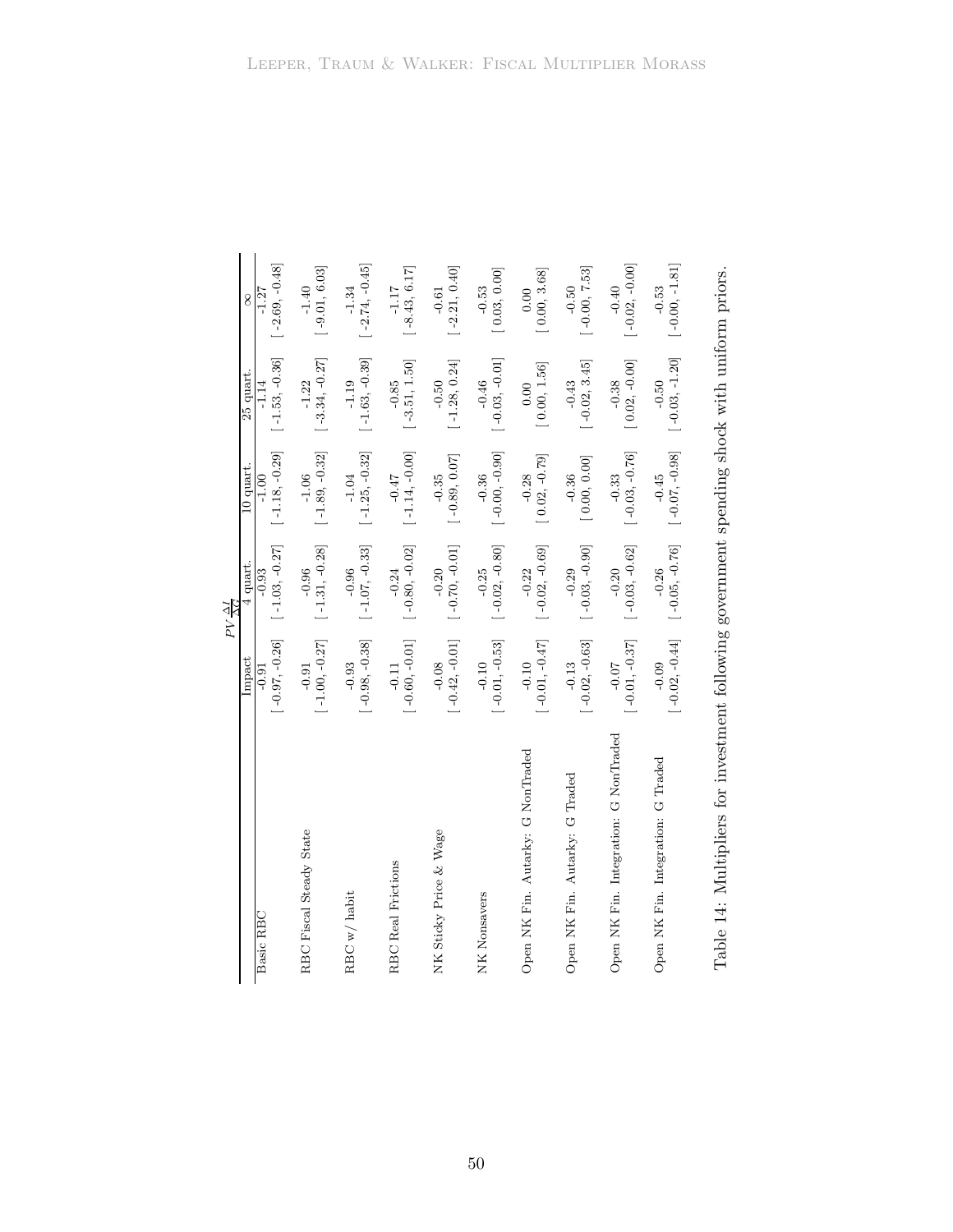|                                                                                 | $PV \frac{\Delta Y}{\Delta G}$ |                                                                                                                                  |              |                               |              |
|---------------------------------------------------------------------------------|--------------------------------|----------------------------------------------------------------------------------------------------------------------------------|--------------|-------------------------------|--------------|
|                                                                                 | Impact                         | 4 quart.                                                                                                                         | 10 quart.    | 25 quart.                     | 8            |
| NK Sticky Price                                                                 | 1.17                           | 0.67                                                                                                                             | 0.52         | 0.43                          | 0.37         |
|                                                                                 |                                | $\begin{bmatrix} 0.78, 2.97 \end{bmatrix}$ $\begin{bmatrix} 0.43, 1.29 \end{bmatrix}$ $\begin{bmatrix} 0.30, 0.89 \end{bmatrix}$ |              | [0.19, 0.81]                  | [0.04, 0.80] |
| NK Sticky Price & Wage                                                          | 1.39                           | 1.37                                                                                                                             | 1.34         | 1.35                          | 1.38         |
|                                                                                 | [1.10, 4.37]                   | [1.05, 4.19]                                                                                                                     | [0.90, 2.94] | [0.81, 2.31]                  | [0.74, 2.51] |
| NK<br>Nonsavers                                                                 | 1.73                           | 1.60                                                                                                                             | 1.51         | 1.48                          | 1.51         |
|                                                                                 | [1.31, 4.67]                   | [1.21, 4.37]                                                                                                                     | [1.01, 3.15] | [0.89, 2.49]                  | [0.80, 2.68] |
| Open NK Fin. Autarky: G NonTraded                                               | 1.64                           | 1.57                                                                                                                             | 1.48         | 1.46                          | 1.48         |
|                                                                                 | [1.25, 4.36]                   | [1.18, 4.41]                                                                                                                     | [0.99, 3.14] | [0.88, 2.54]                  | [0.82, 2.73] |
| Open NK Fin. Integration: G NonTraded                                           | 1.68                           | 1.55                                                                                                                             | 1.46         | 1.44                          | 1.46         |
|                                                                                 | [1.23, 5.39]                   | [1.15, 4.51]                                                                                                                     | [0.98, 3.11] | $[0.88, 2.49]$ $[0.81, 2.65]$ |              |
|                                                                                 |                                |                                                                                                                                  |              |                               |              |
| Takis 15. Multiplican familian introduce according and analysis alone. DMAD was |                                |                                                                                                                                  |              |                               |              |

<span id="page-52-0"></span>Table 15: Multipliers for output following government spending shock for PMAF regime. Table 15: Multipliers for output following government spending shock for PMAF regime.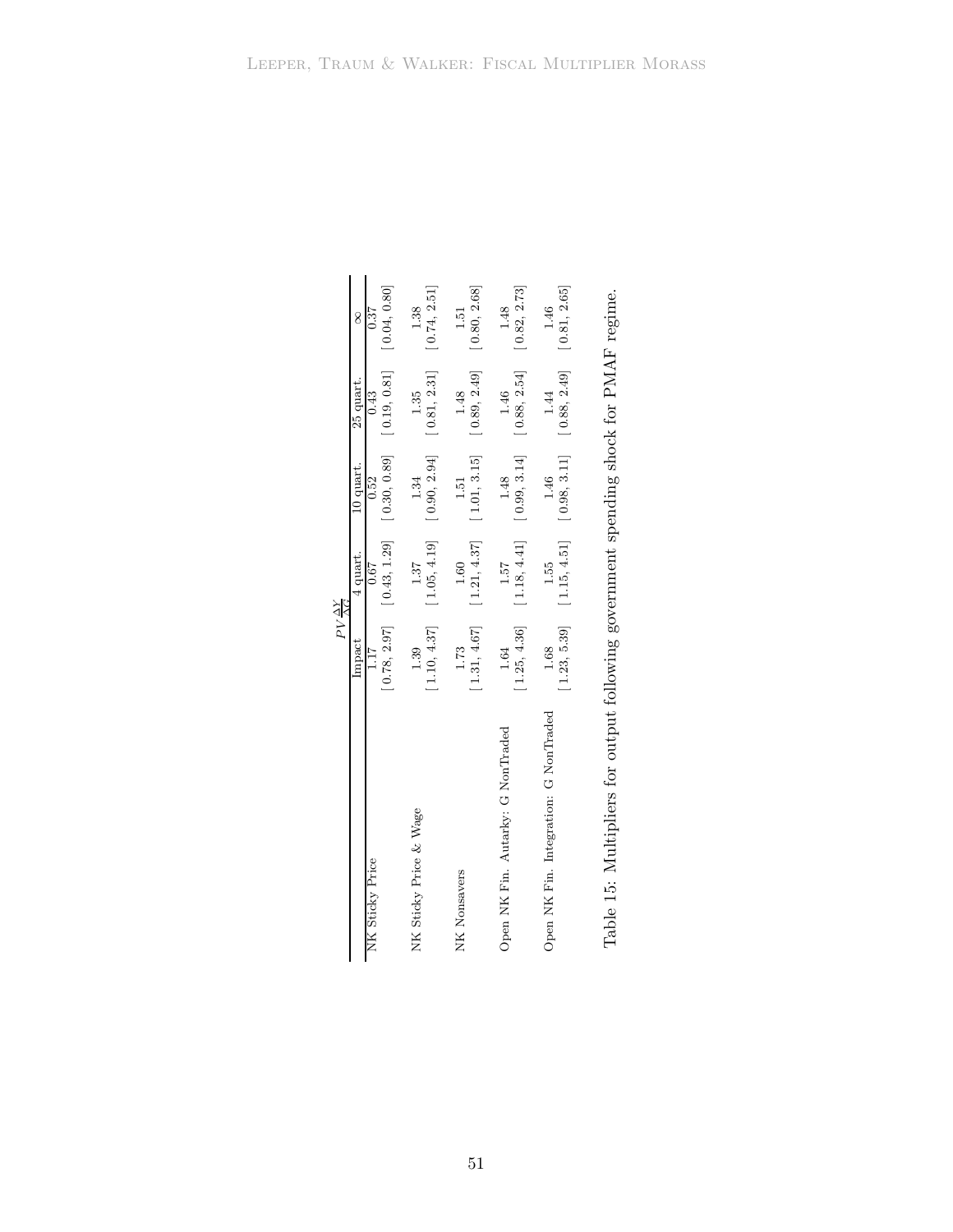|                                | Sub<br>Wealth<br>Total | $[-0.40, -0.07]$<br>$-0.20$<br>$[-0.48, -0.20]$<br>$-0.30$<br>$[-0.73, -0.30]$<br>$-0.52$ | [0.74, 6.19]<br>1.57<br>$[-5.94, -0.75]$<br>$-1.40$<br>$-0.23, 0.80]$<br>0.13 | [0.55, 5.17]<br>1.24<br>$[-4.73, -0.19]$<br>$-0.92$<br>$-0.13, 0.97$<br>0.29 | [0.55, 4.84]<br>1.22<br>$[-4.46, -0.27]$<br>$-0.95$<br>$-0.08, 0.86$<br>0.25 | [0.55, 4.82]<br>1.20<br>$[-4.49, -0.29]$<br>$-0.91$<br>$-0.07, 0.84$<br>0.26 |  |
|--------------------------------|------------------------|-------------------------------------------------------------------------------------------|-------------------------------------------------------------------------------|------------------------------------------------------------------------------|------------------------------------------------------------------------------|------------------------------------------------------------------------------|--|
|                                | Sub                    | $[-0.48, -0.10]$<br>$-0.27$                                                               | 0.07, 1.58<br>0.29                                                            | $[ \begin{array}{c} 0.18 \\ 0.01, \; 1.15 \end{array} ]$                     | 0.01, 0.99<br>0.17                                                           | 0.02, 1.15<br>0.18                                                           |  |
|                                | 10 quarters<br>Wealth  | $[-0.14, -0.02]$<br>$-0.04$                                                               | $-0.99, -0.09$<br>$-0.19$                                                     | $[-0.46, 0.46]$<br>0.10                                                      | [146, 0.41]                                                                  | $-0.48, 0.42$<br>0.09                                                        |  |
| $PV \frac{\Delta C}{\Delta G}$ | Total                  | $-0.52, -0.16$ ]<br>$-0.32$                                                               | $[-0.07, 0.71]$<br>0.09                                                       | 0.07, 0.98]<br>0.30                                                          | 0.07, 0.82<br>0.27                                                           | 0.09, 0.88]<br>0.28                                                          |  |
|                                | Sub                    | $[-0.32, 0.64]$<br>$-0.09$                                                                | 0.03, 2.60]<br>0.21                                                           | $\begin{bmatrix} 0.14 \\ 0.01, 1.79 \end{bmatrix}$                           | $\begin{bmatrix} 0.13 \\ 0.01, 1.58 \end{bmatrix}$                           | 0.02, 1.77<br>0.13                                                           |  |
|                                | Impact<br>Wealth       | $[-0.13, -0.00]$<br>$-0.01$                                                               | $[-0.65, -0.02]$<br>$-0.07$                                                   | $-0.08, 0.78$<br>0.27                                                        | $-0.14, 0.67$<br>0.24                                                        | $-0.10, 0.77$<br>0.25                                                        |  |
|                                | Total                  | $[-0.33, 0.52]$<br>$-0.11$                                                                | 0.00, 1.95<br>0.12                                                            | [0.16, 2.10]<br>0.44                                                         | 0.15, 1.78<br>0.40                                                           | [0.16, 2.04]<br>0.41                                                         |  |
|                                |                        | NK Sticky Price                                                                           | NK Sticky Price & Wage                                                        | NK Nonsavers                                                                 | Open NK Fin. Aut.: G NonTraded                                               | Open NK Fin. Int.: G NonTraded                                               |  |

<span id="page-53-0"></span>Table 16: Multipliers for consumption following gov. spending shock for PMAF regime. Table 16: Multipliers for consumption following gov. spending shock for PMAF regime.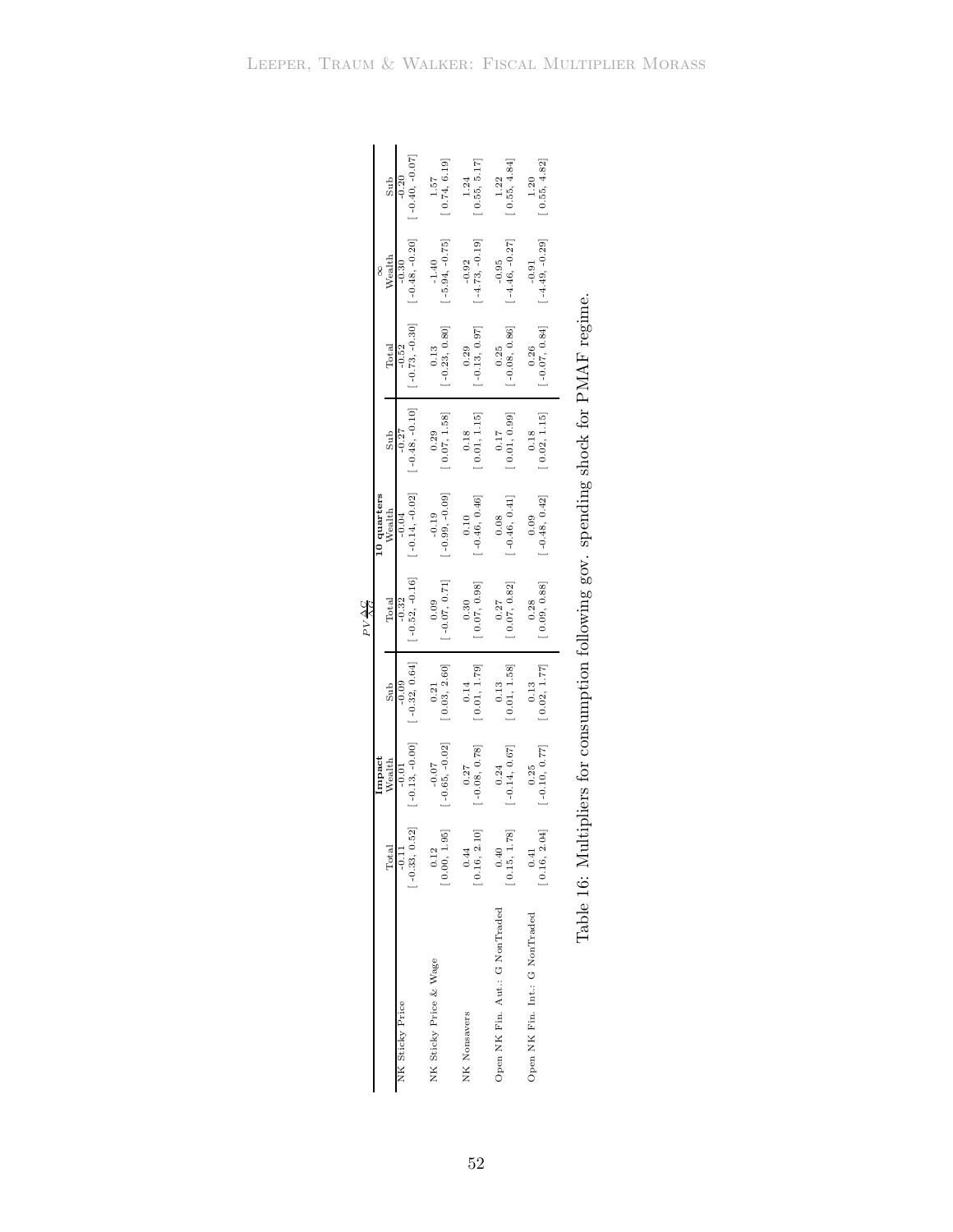|                                | 8<br>25 quart.        | $[-0.45, -0.09]$ $[-0.53, -0.10]$ $[-0.57, -0.09]$<br>$-0.33$<br>$-0.34$ | $-0.25, 0.68$<br>0.08<br>$[-0.25, 0.66]$<br>0.07<br>$[-0.17, 0.90]$ | $-0.36, 0.56$<br>$-0.01$<br>$[-0.33, 0.54]$<br>$-0.02$<br>$[-0.26, 0.76]$<br>$-0.01$ | $-0.32, 0.48$<br>$-0.01$<br>$-0.30, 0.50$<br>$-0.03$<br>$-0.23, 0.67$<br>$-0.02$ | $-0.32, 0.49$<br>$-0.02$<br>$[-0.30, 0.49]$<br>$-0.03$<br>$[-0.21, 0.72]$ |
|--------------------------------|-----------------------|--------------------------------------------------------------------------|---------------------------------------------------------------------|--------------------------------------------------------------------------------------|----------------------------------------------------------------------------------|---------------------------------------------------------------------------|
| $PV \frac{\Delta I}{\Delta G}$ | 10 quart.<br>4 quart. | $-0.29$<br>$[-0.32, -0.04]$<br>$-0.18$                                   | 0.06<br>$[-0.05, 1.00]$<br>0.05                                     | $[-0.11, 0.89]$<br>0.01                                                              | $[-0.10, 0.91]$<br>0.00                                                          | $-0.01$<br>$[-0.08, 0.81]$<br>0.01                                        |
|                                | Impact                | $[-0.14, 0.08]$<br>$-0.07$<br>NK Sticky Price                            | $[-0.00, 0.71]$<br>0.03<br>NK Sticky Price & Wage                   | $-0.02, 0.67$<br>0.02<br>NK Nonsavers                                                | $-0.02, 0.69$<br>0.01<br>Open NK Fin. Autarky: G NonTraded                       | $[-0.01, 0.57]$<br>0.02<br>Open NK Fin. Integration: G NonTraded          |

<span id="page-54-0"></span>

| j<br>֚֘֝<br>ׇ֚֓֡                                               |
|----------------------------------------------------------------|
| i<br>S<br>i                                                    |
|                                                                |
| $\frac{1}{2}$<br>١                                             |
| 「・・・・」                                                         |
|                                                                |
|                                                                |
| ֖֧֧֧֧֧֧֧֧֧֧֚֚֚֚֚֚֚֚֚֚֚֚֚֚֚֚֚֚֚֚֚֚֚֚֚֚֚֚֚֡֬֝֓֝֬֝֓֝֬֝֓֝֬֝֬֝֬֝֬֝֬ |
|                                                                |
|                                                                |
| J                                                              |
| 一 なんせん うんこう<br>l                                               |
|                                                                |
| <b>Contract that contract contracts of the contract</b>        |
|                                                                |
|                                                                |
|                                                                |
|                                                                |
| ֚֚֚֚֚֚֚֚֚֚֬֝֝֕֝֝<br>こくこく くくこし にくしゅくこう                          |
| ׇ֚֡                                                            |
| ١<br>l                                                         |
|                                                                |
| ֚֘֝֬<br>֕                                                      |
| ו<br>נ                                                         |
| $\overline{a}$<br>l                                            |
| i                                                              |
|                                                                |
| ì                                                              |
| -<br>E<br>ì<br>j                                               |
| l                                                              |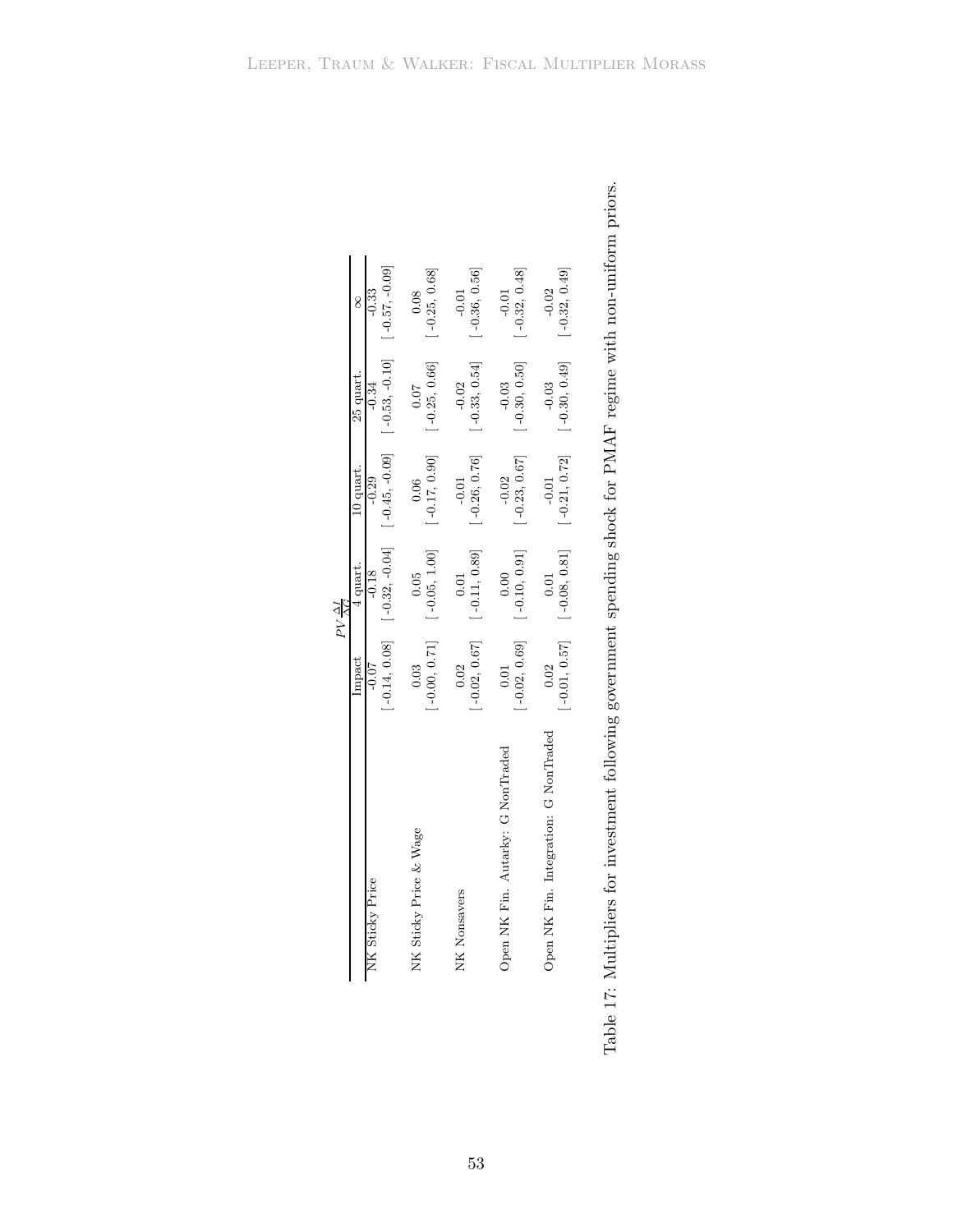|                          | log   | log  |         |
|--------------------------|-------|------|---------|
| Model 1: Basic RBC       | 13.19 | 2.25 | -5.44   |
| Model 2: Real Frictions  | 15.19 | 0.55 | $-0.38$ |
| Model 3: NK Sticky Price | 11.27 | 2.47 | 0.18    |
| Model 4: NK Nonsavers    | 7.02  | 0.20 | $-0.05$ |

<span id="page-55-0"></span>Table 18: Log Bayes factors in favor of each model over model 5 (open economy with G nontraded), for various impact multipliers with benchmark priors.

|                          | log  | $\log r$ |         |
|--------------------------|------|----------|---------|
| Model 1: Basic RBC       | 0.46 | 1.01     | $-4.71$ |
| Model 2: Real Frictions  | 2.35 | 0.80     | $-0.14$ |
| Model 3: NK Sticky Price | 0.74 | 1.29     | 0.10    |
| Model 4: NK Nonsavers    | 0.17 | $-0.07$  | -0.07   |

<span id="page-55-1"></span>Table 19: Log Bayes factors in favor of each model over model 5 (open economy with G nontraded), for various impact multipliers with uniform priors.